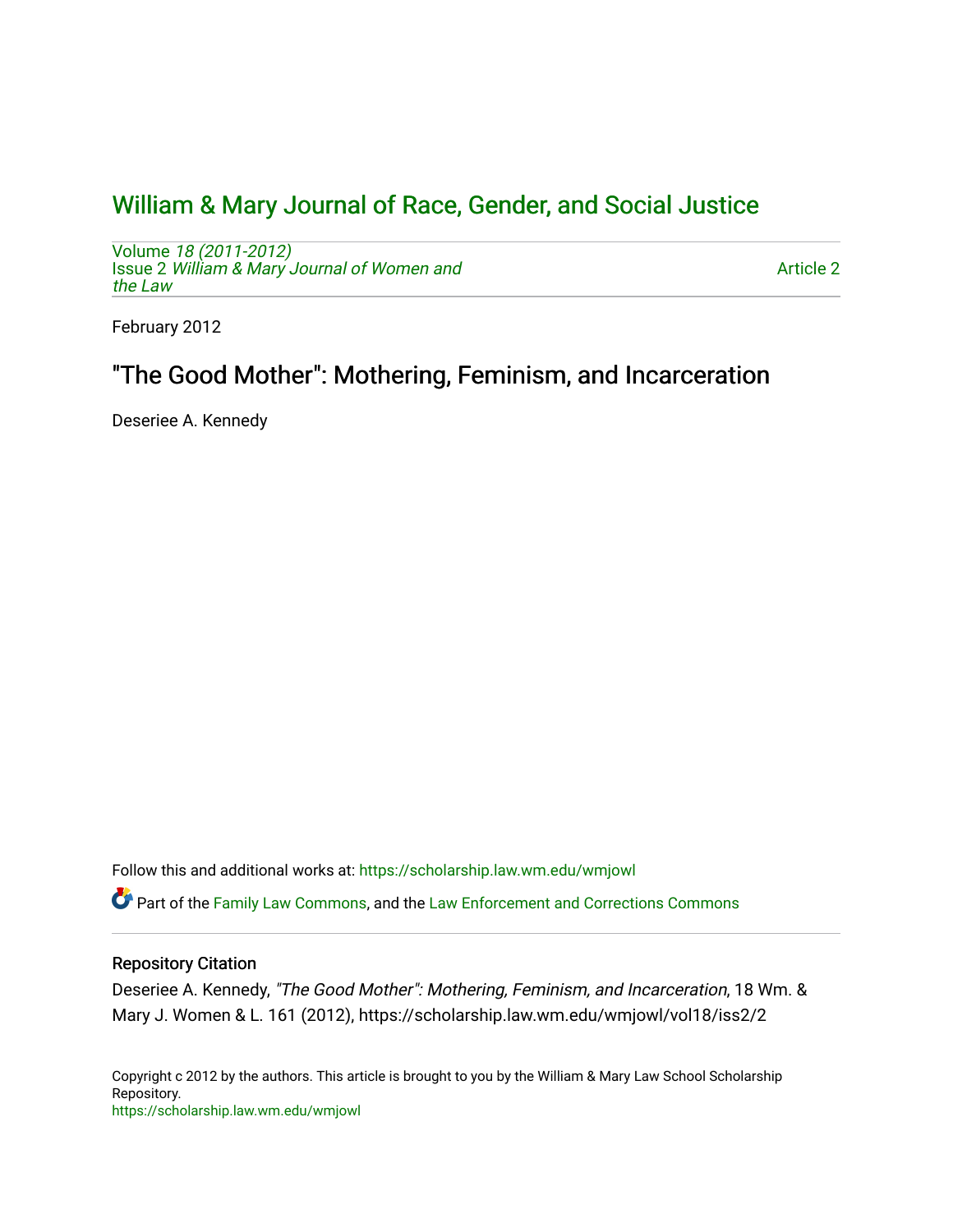## "THE GOOD MOTHER"<sup>1</sup>: MOTHERING, FEMINISM, AND INCARCERATION

## DESERIEE A. KENNEDY\*

## ABSTRACT

As the rates of incarceration continue to rise, women are increasingly subject to draconian criminal justice and child welfare policies that frequently result in the loss of their parental rights.<sup>2</sup> The intersection of an increasingly carceral state and federally imposed timelines for achieving permanency for children in state care has had a negative effect on women, their children, and their communities. Women, and their ability to parent, are more adversely affected by the intersection of these gender-neutral provisions because they are more likely than men to be the primary caretaker of their children.<sup>3</sup> In addition, incarcerated women have higher rates of substance abuse, domestic violence, and childhood and domestic abuse that make it more difficult for them to comply with federal and state standards for retaining their parental rights.<sup>4</sup> Incarcerated mothers must also struggle against stereotypes of mothers and effective mothering which may be at play in parental termination decisions. This article suggests that feminists need to look more closely at these issues and proposes changes to arrest, sentencing, and parental rights hearings that would help incarcerated women maintain their connection with their children and preserve their parental rights. The article suggests a communitybased approach to caring for the children of incarcerated women that would help empower women and their communities.

## **INTRODUCTION**

- I. WOMEN, CRIME, & THE CRISIS IN FAMILIES
- II. BARRIERS TO PRESERVING FAMILY UNITY IN FAMILIES WITH AN INCARCERATED MOTHER

<sup>1.</sup> SUE MILLER, THE GOOD MOTHER (1986).

<sup>\*</sup> Professor of Law, Touro College, Jacob D. Fuchsberg Law Center. The author would like to thank Touro Law Center for its support and her research assistants, Paulina Rezler and Jesseka Green, for their outstanding assistance.

<sup>2.</sup> *See, e.g.*, State Dep't of Children's Servs. v. V.N., 279 S.W.3d 306, 323 (Tenn. Ct. App. 2008) (noting the loss of parental rights for the petitioner).

<sup>3.</sup> LAUREN E. GLAZE & LAURA M. MARUSCHAK, U.S. DEP'T OF JUSTICE, BUREAU OF JUSTICE STATISTICS SPECIAL REPORT: PARENTS IN PRISON AND THEIR MINOR CHILDREN 4 (2008), *available at* http://bjs.ojp.usdoj.gov/content/pub/pdf/pptmc.pdf.

<sup>4.</sup> *Id.* at 7.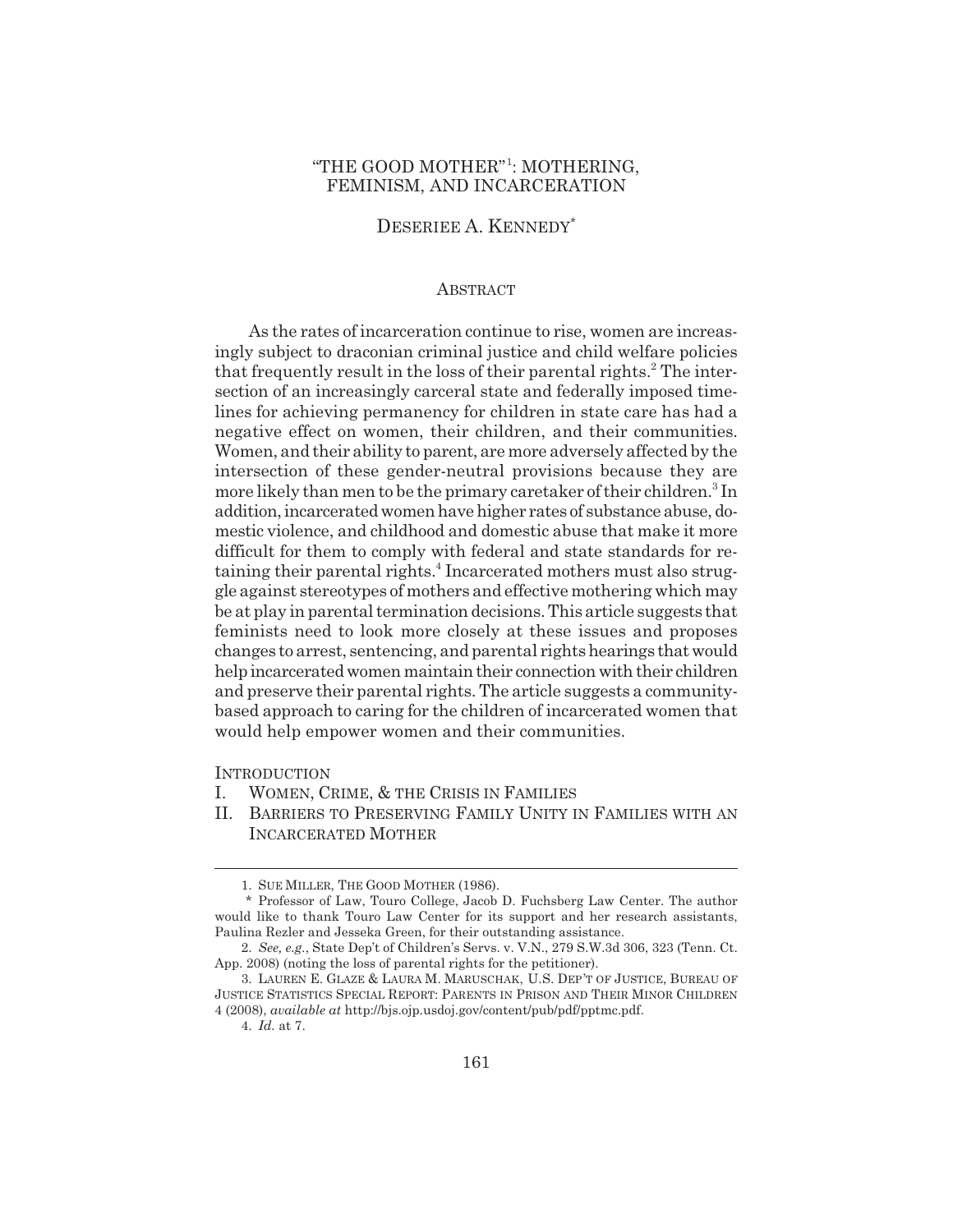III. DEVELOPING A CRITICAL RACE FEMINIST APPROACH TO RESOLV-ING THE TENSION BETWEEN PRESERVING PARENTAL RIGHTS AND ENSURING THE BEST INTERESTS OF THE CHILDREN

**CONCLUSION** 

## **INTRODUCTION**

On August 22, 2007, when Omarian was four years old, the Commissioner of Children and Families filed a petition seeking the termination of the parental rights of Omarian's mother, Caliphah.<sup>5</sup> Caliphah was thirty-four years old and had a record with the Department of Children and Services that included shoplifting with her children and domestic violence.<sup>6</sup> When Omarian was about two years old, Caliphah was sentenced to four years in federal prison for forgery, criminal impersonation, larceny and illegal entry into the United States.<sup>7</sup> Caliphah placed Omarian with his aunt, but after concerns about the quality of his care, the State removed Omarian and placed him with foster parents.<sup>8</sup> Caliphah maintained her desire that Omarian be raised by her relatives until she could regain custody of him upon her release, but the court determined that she failed to maintain sufficient ties to her son.<sup>9</sup> Despite testimony from Caliphah asking that her ties not be severed and stating that his Aunt was willing to care for the child, the court found that Caliphah's parental rights should be terminated.10 The Court was persuaded by four-year-old Omarian's unwillingness to visit his mother in prison or the siblings he barely knew and found that Caliphah had "abandoned" Omarian by failing to maintain consistent contact with him while in federal prison.<sup>11</sup> The court stated that Caliphah

has not provided financial support to the child and has not maintained consistent visitation and contact with [Omarian]. . . . There was no evidence that the mother sent cards, gifts or letters

10. *Id.*

<sup>5.</sup> *In re* Omarian R., No. H14CP06008614A, 2008 Conn. Super. Ct. LEXIS 1427, at \*1 (Conn. Super. Ct. June 2, 2008). The Connecticut statute at issue in the case allows the termination of parental rights based on a finding of abandonment. According to the court, a court may find abandonment if a parent "failed to maintain a reasonable degree of interest, concern or responsibility as to the welfare of the child." *Id.* at \*21 (citing CONN. GEN. STAT.  $\S 17a-112(j)(3)(A) (2011)$ . "Indicia of interest, concern and responsibility include '[a]ttempts to achieve contact with a child, telephone calls, the sending of cards and gifts, and financial support  $\dots$ ." *Id.* at \*21–22.

<sup>6.</sup> *Id.* at \*8.

<sup>7.</sup> *Id.* at \*9.

<sup>8.</sup> *Id.* at \*9–10.

<sup>9.</sup> *Id.* at \*14, 25.

<sup>11.</sup> *In re Omarian R.*, 2008 Conn. Super. Ct. LEXIS 1427, at \*10–11, \*19, \*22–23.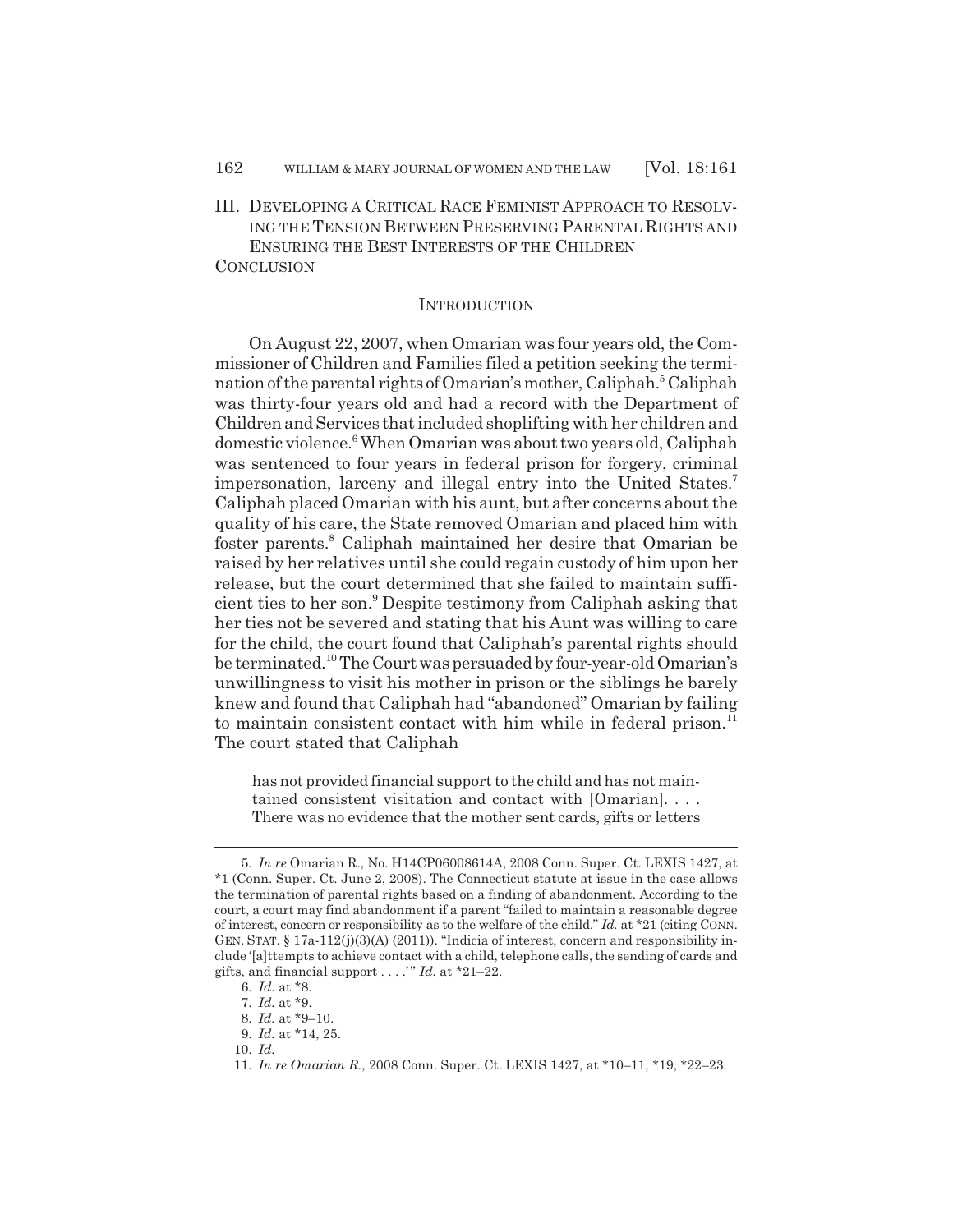to the child or participated in the child's education or shown [sic] an interest in his health or welfare. The mother has not provided a domicile for the child, did not provide food, medical shelter or clothing for the child, nor offered a specific plan to provide those basic necessities for her son. $^{12}$ 

Caliphah, who was scheduled to be released from prison one year later, faced the loss of her child and deportation.<sup>13</sup> Caliphah's story is strikingly similar to the vastly increasing numbers of women and mothers in prison who frequently are faced with challenges to their parental rights while in prison. $^{14}$ 

Women, and in particular poor women and women of color, are uniquely and disproportionately affected by the intersection of criminal policies that rely heavily on incarceration and child welfare policies designed to achieve permanence for children in state care.<sup>15</sup> The number of women who are under criminal supervision has grown dramatically over the last twenty years.<sup>16</sup> These women are often more likely to have been the primary caretakers of their children prior to incarceration than incarcerated fathers.<sup>17</sup> Unlike male prisoners with children, who can often rely on the child's mother to continue to care

16. NELL BERNSTEIN, ALL ALONE IN THE WORLD: CHILDREN OF THE INCARCERATED 33 (2005) (finding women to be the fastest-growing prison population); GLAZE &MARUSCHAK, *supra* note 3, at 3 ("[P]arents in prison had nearly 1.9 million children  $\dots$  ."); CHRISTOPHER J. MUMOLA, U.S. DEP'T OF JUSTICE, BUREAU OF JUSTICE STATISTICS SPECIAL REPORT: INCARCERATED PARENTS AND THEIR CHILDREN 1 (2000), *available at* http://bjs .ojp.usdoj.gov/content/pub/pdf/iptc.pdf (finding an increase of 500,000 from 1991 to 1999); Katherine P. Luke, *Mitigating the Ill Effects of Maternal Incarceration on Women in Prison and Their Children*, 81 CHILD WELFARE 929, 931–32 (2002) ("[I]ncarceration rates of women have risen by more than 400% in the past 20 years."); Jeremy Travis, *Families and Children*, 69 FED. PROBATION 31, 33 (2005) ("Between 1991 and 2000, the number of incarcerated mothers increased by 87 percent, compared with a 60 percent increase in the number of incarcerated fathers."); Erica D. Benites, Comment, *In Defense of the Family: An Argument for Maintaining the Parental Rights of Incarcerated Women in Texas*, 3 SCHOLAR 193, 194 (2001) (analyzing Texas parental terminations based on parental incarceration). One study found that three-quarters of all women in prison were mothers, most of whom had experienced physical or sexual abuse before imprisonment, committed a drug offense, were in prison for a non-violent offense, and/or committed their crime under the influence of drugs or alcohol. SNELL, *supra* note 15, at 1, 5.

17. Mothers in prison are far more likely than men in prison to report having lived with their children before incarceration. In addition, mothers were more often a single parent. *See* GLAZE & MARUSCHAK, *supra* note 3, at 4, 5.

<sup>12.</sup> *Id.* at \*23.

<sup>13.</sup> *Id.* at \*16–17.

<sup>14.</sup> *See, e.g.*, State Dep't of Children's Servs. v. V.N., 279 S.W.3d 306, 323 (Tenn. Ct. App. 2008) (affirming termination of parental rights of incarcerated mother and remanding for collection of costs assessed against the mother).

<sup>15.</sup> TRACY L. SNELL, U.S. DEP'T OF JUSTICE, BUREAU OF JUSTICE STATISTICS SPECIAL REPORT: WOMEN IN PRISON 6 (1994), *available at* http://bjs.ojp.usdoj.gov/content/pub/pdf /WOPRIS.PDF (finding an incarcerated woman of color more likely to be a mother with a minor child than white women).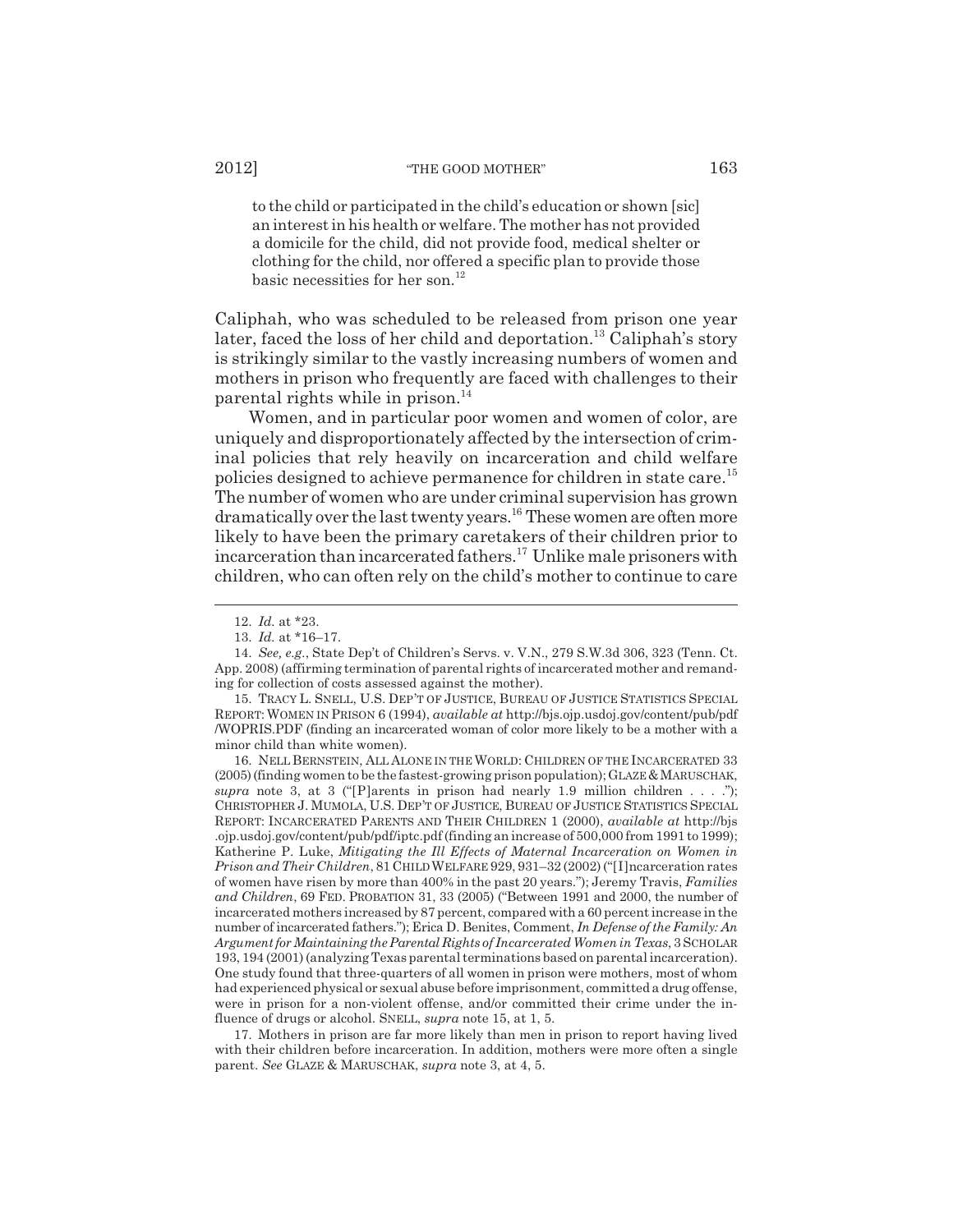for the child and foster communication between the father and the child during incarceration, incarcerated mothers more often must rely on extended family or the state to care for their children while incarcerated.18 In addition, these women and their families are frequently dealing with socioeconomic stresses, addiction, and histories of abuse, at higher rates than male prisoners.19 Frequently there are insufficient resources to address these problems and to assist these women in keeping their families together.<sup>20</sup> The dearth of resources at a familial or community level and the need to depend on state assistance to provide childcare for their children prior to, during, and after their incarceration make incarcerated women extremely vulnerable to having their parental rights permanently severed during their incarceration. $21$ 

21. *See* Adoption Assistance and Child Welfare Act of 1980, Pub. L. No. 96-272, § 471, 94 Stat. 500 (1980). In addition, some estimate that 34 states have statutes that include parental incarceration as a factor in terminating parental rights. *See* BERNSTEIN, *supra* note 16, at 150. The following statutes allow courts to consider incarceration or conviction as a factor to be considered in parental termination proceedings: ALA. CODE  $\S 12{\text -}15{\text -}319(a)(4)$ (LexisNexis 2010); ALASKA STAT. §§ 47.10.011(2), 47.10.088 (2010); ARIZ. REV. STAT. § 8- 533(B)(4) (LexisNexis 2010); ARK. CODE. ANN. § 9-27-341(b)(3)(b)(viii) (2011); CAL. FAM. CODE § 7825 (Deering 2010); COLO.REV.STAT. § 19-3-604(1)(b)(III) (2010); DEL.CODE ANN. tit. 13, § 1103(a)(5)(a)(3) (2011); D.C. CODE §§ 16-2353, 16-2354(b)(3)(C) (LexisNexis 2010); FLA. STAT. ANN. § 39.806(2)(d) (LexisNexis 2010); GA. CODE ANN. § 15-11-94(b)(4)(B)(iii) (2011); IDAHO CODE ANN. § 16-2005(1)(e) (2010); 705 ILL. COMP. STAT. ANN. 405/1-2 (Lexis Nexis 2011); 750 ILL. COMP. STAT. ANN. 50/1(D)(r) (LexisNexis 2011); IND. CODE § 31-34-21-5.6(b)(3) (LexisNexis 2011); KAN.STAT.ANN. §§ 38-2269(b)(5), 38-2271 (2010); KY. REV. STAT. ANN. § 600.020(2)(b) (LexisNexis 2010); LA. CHILD. CODE ANN. art. 1015(6) (2011); ME. REV. STAT.tit. 22, § 4055 (2010); MD. CODE ANN., FAM. LAW § 5-525.1(b)(1)(iii) (LexisNexis 2010); MASS. ANN. LAWS ch. 119, § 26(c) (LexisNexis 2011); MASS. ANN. LAWS ch. 210, § 3(c)(xiii) (LexisNexis 2011); MICH. COMP. LAWS § 712A.19b(3)(h) (2010); MISS. CODE ANN. § 93-15-103(3)(g) (2010) (as interpreted in Vance v. Lincoln Cnty. Dep't. of Pub. Welfare, 582 So. 2d 414, 418 (Miss. 1991) ("Imprisonment, and the resulting conditions, can be rightfully considered as a significant factor when determining whether rights may be terminated.")); MO. REV. STAT. § 211.447 (7)(6) (2010); MONT. CODE ANN. §§ 41-3-423, 41-3-609(1)(c) (2010); NEB. REV.STAT. ANN. § 43-292(10)-(11) (LexisNexis 2010); NEV. REV. STAT.ANN.§§ 128.105, 128.106(6), 432B.393 (LexisNexis 2010); N.J.STAT.ANN. §§ 30:4C-11.2(a)(2), 30:4C-15 (West 2010); N.C. GEN.STAT. § 7B-1111(a)(8) (2010); N.D. CENT. CODE §§ 27-20-02(3)(f), 27-20-44 (2010); OHIO REV. CODE ANN. § 2151.414(E) (13) (LexisNexis 2010); OKLA. STAT. tit. 10A, § 1-4-904(12) (2010); OR. REV. STAT. § 419B.504(6) (2010); 23 PA. CONS. STAT. § 2511(a)(9) (2010); P.R. LAWS ANN. tit. 31, §§ 634a(8), 634b (2010); R.I. GEN. LAWS § 15-7-7(a)(2)(i) (2010); S.D. CODIFIED LAWS §§ 26-8A-26.1(4), 26-8A-27 (2010); TENN. CODE ANN. § 36-1-113(1)(A) (2010); TEX. FAM. CODE ANN. §§ 161.001(Q),

<sup>18.</sup> Benites, *supra* note 16, at 218–19.

<sup>19.</sup> GLAZE & MARUSCHAK, *supra* note 3, at 7 ("Mothers in state prison [are] more likely than fathers to report homelessness, past physical or sexual abuse, and medical and mental health problems.").

<sup>20.</sup> *See, e.g.*, *In re* Gwynne P., 830 N.E.2d 508, 520 (Ill. 2005) (finding an incarcerated mother unfit because of drug, alcohol use, and incarceration); Ellen M. Weber, *Bridging the Barriers: Public Health Strategies for Expanding Drug Treatment in Communities*, 57 RUTGERS L. REV. 631, 644–48 (2005) (describing inadequacy of state and local resources for drug addicts).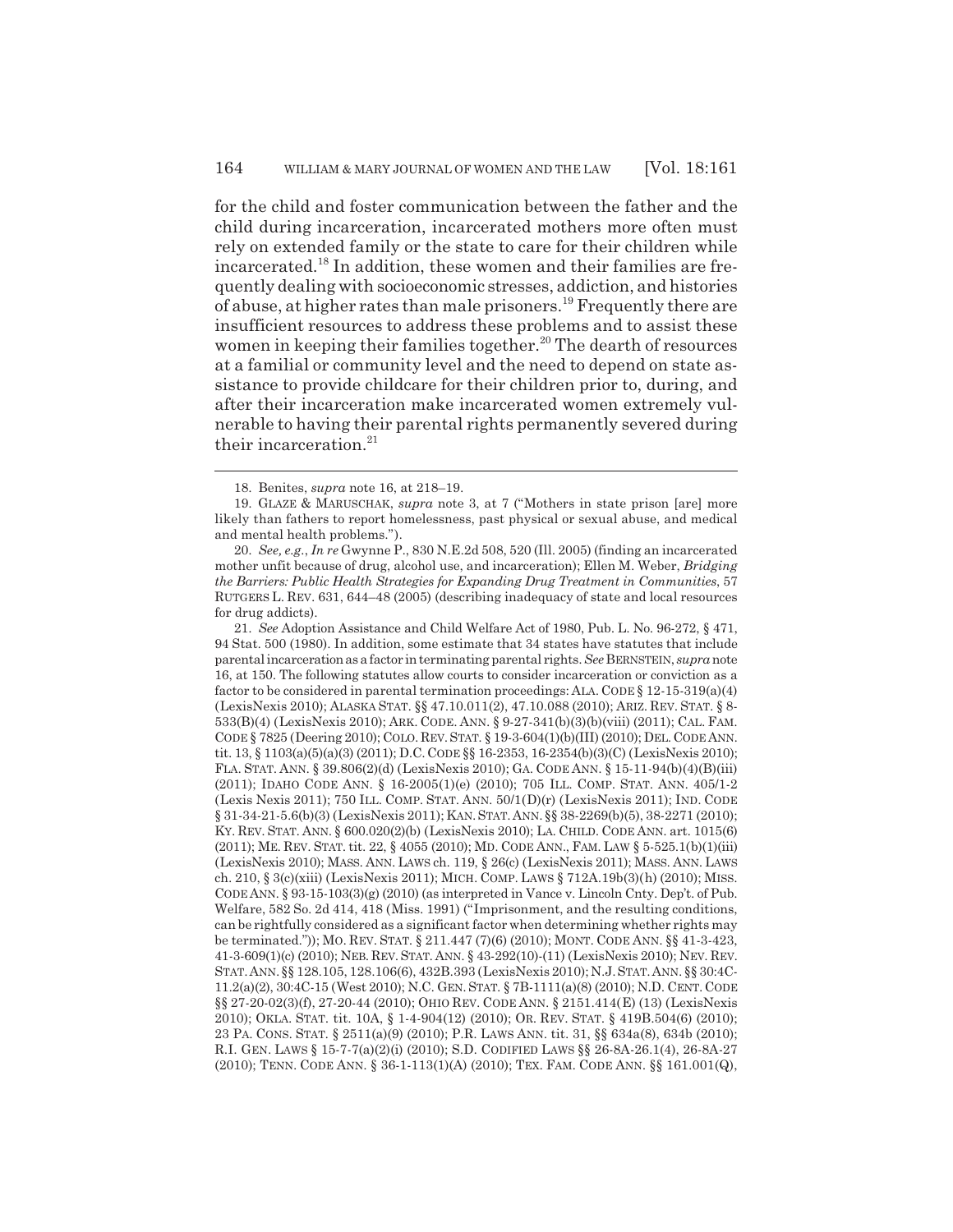Mothers with limited family resources for childcare and assistance are most at risk for having their children enter state care either prior to or during their incarceration.<sup>22</sup> Once a child is in foster care, federal laws which limit the period of time a child may be in foster care propel a state to move to terminate the parental rights of an incarcerated parent under a federally mandated time-line.<sup>23</sup> In this way, federal and state law and policy intersect to place families of incarcerated mothers and their communities in crisis by making the families vulnerable to parental termination.<sup>24</sup> The issue of how to balance the need of the children for stable caring communities and the parental rights of incarcerated women remains unresolved. In fact, terminations of parental rights of women who have come into contact with the criminal justice system have increased dramatically since  $1991.<sup>25</sup>$  Yet, this rise in terminations has not resulted in a comprehensive and systematic governmental response to assist these families.<sup>26</sup> Nor has there been a corresponding increase in adoptions for these children.<sup>27</sup> The

22. JEFFREY H.REIMAN, THE RICH GET RICHER AND THE POOR GET PRISON: IDEOLOGY, CLASS, AND CRIMINAL JUSTICE 78 (2d ed. 1984) ("For the same criminal behavior, the poor are more likely to be arrested; if arrested, they are more likely to be charged; if charged, more likely to be convicted; if convicted, more likely to be sentenced to prison; and if sentenced, more likely to be given longer prison terms than members of the middle and upper classes." (citation omitted)); Luke, *supra* note 16, at 931; Julie Poehlmann, *Children of Incarcerated Mothers and Fathers*, 24 WIS. J.L. GENDER & SOC'Y 331, 333 (2009).

23. Adoption and Safe Families Act of 1997, Pub. L. No. 105-89, 111 Stat. 2115 (1997) (as amended in scattered sections of 42 U.S.C. (1997)); *see also* Mariely Downey, *Losing More than Time: Incarcerated Mothers and the Adoption and Safe Families Act of 1997*, 9 BUFF. WOMEN'S L.J. 41, 44 (2000–2001); Catherine J. Ross, *The Tyranny of Time: Vulnerable Children, "Bad" Mothers, and Statutory Deadlines in Parental Termination Proceedings*, 11 VA. J. SOC. POL'Y & L. 176, 177 n.2 (2004).

24. A few states have responded to the growing crisis by extending the period of time in which a child may be in state care before triggering the ASFA deadlines. New York recently amended its parental termination statutes to provide incarcerated parents with additional time to meet child welfare standards. *See infra* note 225 and accompanying text. While it is too soon to assess the impact of this legislation, without more, it likely fails to go far enough to address the underlying substantive issues these families are facing.

25. PATRICIA E. ALLARD & LYNN D. LU, REBUILDING FAMILIES, RECLAIMING LIVES 3 (2006), *available at* http://www.policyarchive.org/handle/10207/bitstreams/8704.pdf (finding termination of parental rights of incarcerated parents increased).

26. *See* Deseriee A. Kennedy, *Children, Parents & the State: The Construction of a New Family Ideology*, 26 BERKELEY J. GENDER L. & JUST. 78, 81 (2011).

27. Marilyn C. Moses, *Correlating Incarcerated Mothers, Foster Care, and Mother-Child Reunification*, CORRECTIONS TODAY, Oct. 2006, at 98, 98 ("Perhaps most notable is that children of incarcerated mothers were four times more likely to be 'still in' foster

<sup>161.002(</sup>b), 161.007 (West 2010); UTAH CODE ANN. §§ 78A-6-507, 78A-6-508(2)(e) (Lexis-Nexis 2010); VT. STAT. ANN. tit. 15A, § 3-504(a)(3) (2010); VA. CODE ANN. § 16.1-283(E) (2010); WASH.REV.CODE ANN.§§ 13.34.132(4), 13.34.180 (LexisNexis 2010); W.VA.CODE ANN. § 49-6-5b(a)(3) (LexisNexis 2010); WYO.STAT. ANN. § 14-2-309(a)(4) (2010); *see also* Philip M. Genty, *Damage to Family Relationships as a Collateral Consequence of Parental Incarceration*, 30 FORDHAM URB. L.J. 1671, 1678 (2003) (noting an increase in parental rights termination proceedings for prisoners).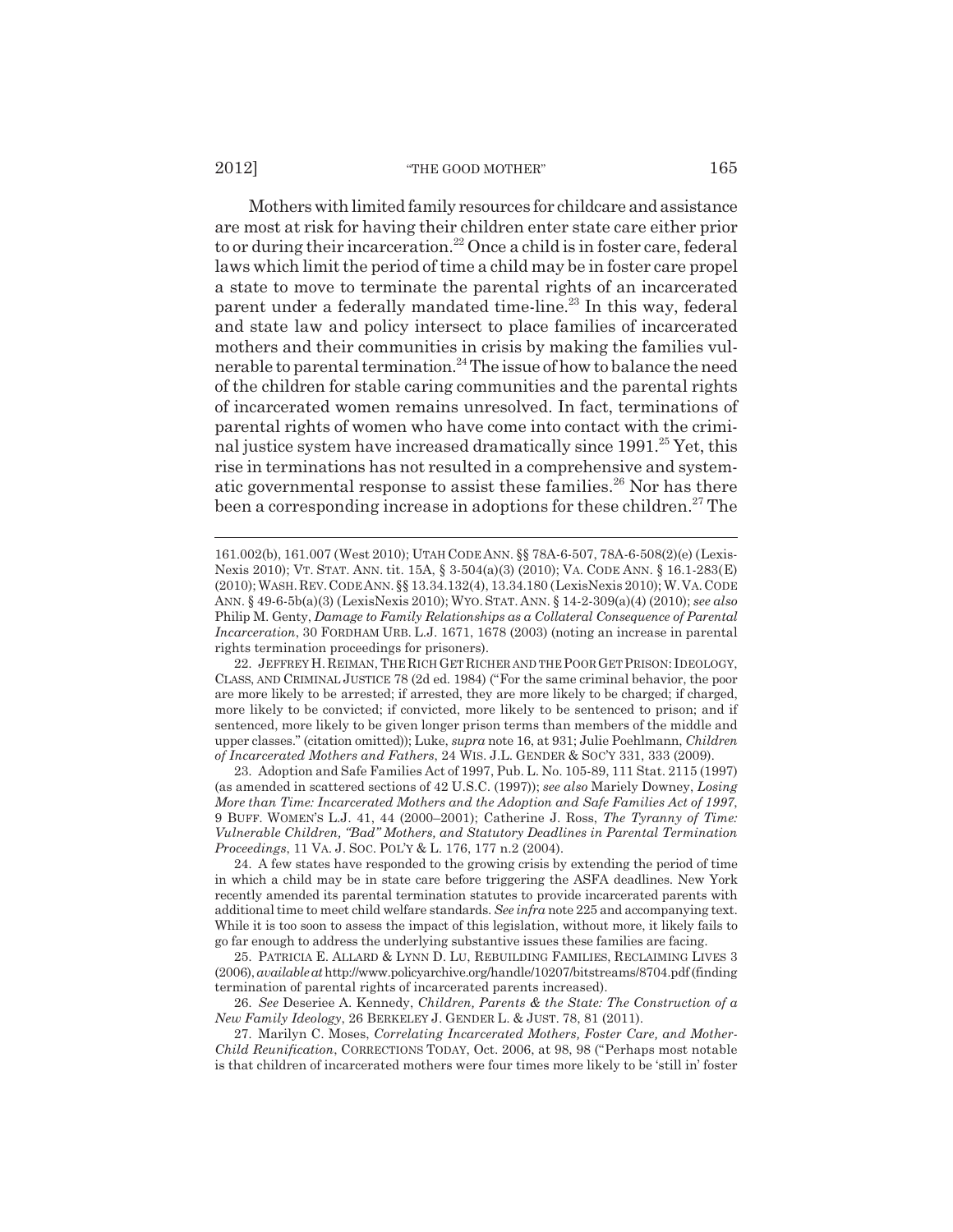children of incarcerated parents are more likely than other foster care children not to be adopted and to linger in foster care.<sup>28</sup> Whether criminal justice and child welfare policies that lead to these results are adequately serving the needs of these families and communities is a question with which feminists should be deeply concerned. The dismantling of these families and communities through the operation of a series of laws and policies should be seen as a call to action for feminists interested in dismantling stereotypes about women, mothering, race, and poverty.

The current approach to parental terminations and incarcerated mothers stems in part from an idealization of motherhood at play in the application of state parental termination standards and federally imposed timelines for families with a child in state care.<sup>29</sup> The current approach to parental terminations is based on a traditional notion of mothering that idealizes a nuclear family model and that lays primary responsibility for the family's functioning with the mother.<sup>30</sup> At the same time, it demonizes mothers who, unable to provide direct care on their own for a multitude of reasons, need to craft a web of support to assist them to care for their children.<sup>31</sup> Current approaches to arrest, incarceration, parental rights, and child welfare, are critical of mothers who fall short of a mothering ideal and who need help to fulfill their roles as mothers.<sup>32</sup> A critical race feminist approach to the termination of parental rights for incarcerated mothers would make visible the numerous social, legal, and political barriers that coalesce to place an unfair burden on incarcerated mothers. Illuminating the web of stereotypes, institutional disconnects, and economic and community realities reveals that terminating parental rights of incarcerated mothers does not resolve the crises in families and communities hardest hit by the continuing focus on incarceration as a response to non-violent crimes.33 In addition, severing legal ties between parent and child is simply one more aspect of the current retribution model

care than all other children. These children linger in foster care until they are 18 when they 'age out' of the system."); Diane H. Schetky et al., *Parents Who Fail: A Study of 51 Cases of Termination of Parental Rights*, 18 J. AM. ACAD. CHILD PSYCHIATRY 366, 367 (1979) ("[S]tudies have shown that once a child is placed in foster care, he or she has a 50% chance of remaining there 3 years or longer. Some studies even suggest that a child who has been in foster care for longer than 18 months has a remote chance of being either adopted or returned home."(internal citations omitted)).

<sup>28.</sup> Moses, *supra* note 27, at 98; Schetky et al., *supra* note 27, at 367.

<sup>29.</sup> Ross, *supra* note 23, at 187–88.

<sup>30.</sup> *Id.*

<sup>31.</sup> *See, e.g.*, *In re* Omarian R., No. H14CP06008614A, 2008 Conn. Super. Ct. LEXIS 1427, at \*34–36 (Conn. Super. Ct. June 2, 2008) (terminating the parental rights of a mother who could not secure support for her son during her incarceration).

<sup>32.</sup> Kennedy, *supra* note 26, at 80.

<sup>33.</sup> *Id.*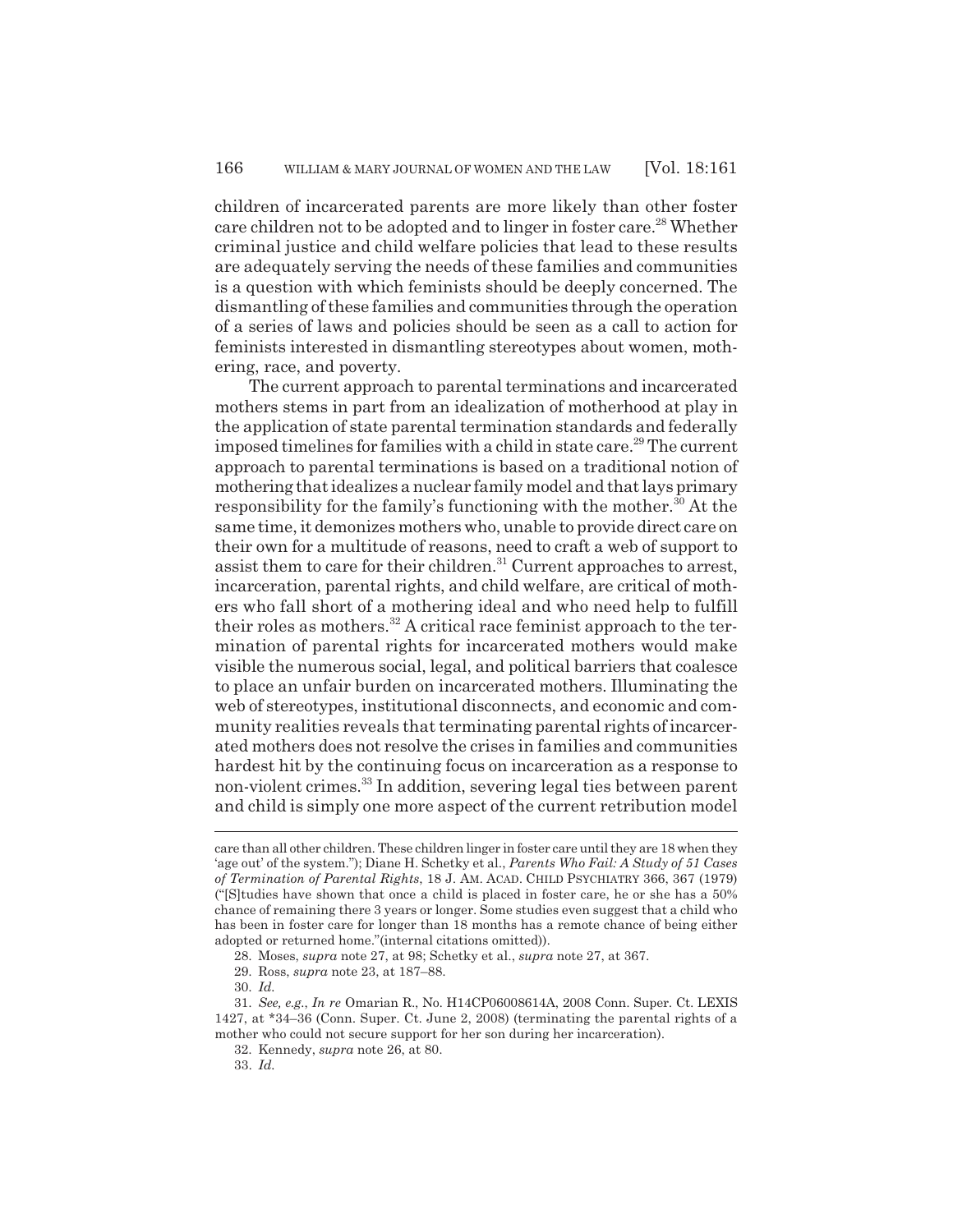of incarceration that disproportionately affects women and people of color and removes children not only from their families but from their communities.<sup>34</sup>

This article argues for an examination of the intersection of criminal justice and child welfare policies from a feminist perspective in order to help support incarcerated mothers and all women who struggle to expand the notion of motherhood to be more inclusive. It suggests that a parental rights approach to parental terminations would operate to empower incarcerated women and their communities by emphasizing the need to provide adequate long term care for their children within their own communities without severing the parentchild relationship. Part I of the article explores the impact of criminal justice policies on families, Part II examines the barriers to preserving families created by federal and state laws and policies and Part III suggests a critical race feminist approach to resolving the tension between preserving parental rights and ensuring the best interests of the child that focuses on the need for community-centered solutions to the current rise in parental terminations.

## I. WOMEN, CRIME, & THE CRISIS IN FAMILIES

The involuntary termination of parental rights of prisoners should be viewed as a gendered and political act with community-wide ramifications.35 In assessing the appropriateness of state intervention into families with incarcerated parents, it is important to be realistic about the political and economic circumstances of women who commit crimes and the difficulties they may face raising their families both prior to and during their incarceration.36 In order to effectively serve the needs of poor families, child welfare law and policies should acknowledge the impact on women and their families of the war on crime, mandatory sentencing, and an over-reliance on incarceration as a response to drug crimes and substance abuse.<sup>37</sup> The heavy reliance on

<sup>34.</sup> *Id.* at 113.

<sup>35.</sup> LEITH MULLINGS, ON OUR OWN TERMS: RACE, CLASS, AND GENDER IN THE LIVES OF AFRICAN AMERICAN WOMEN 93 (1997) (noting that residents of Central Harlem expressed concern about losing the community's children).

<sup>36.</sup> Kathi J. Kemper & Frederick P. Rivara, *Parents in Jail*, 92 PEDIATRICS 261, 262 (1993) (examining the demographics of incarcerated parents).

<sup>37.</sup> Joyce A. Arditti, *Locked Doors and Glass Walls: Family Visiting at a Local Jail*, 8 J. OF LOSS & TRAUMA 115, 115 (2003) (emphasizing the challenges of harsh criminal sanctions for nonviolent offenders); Holly Foster & John Hagan, *The Mass Incarceration of Parents in America: Issues of Race/Ethnicity, Collateral Damage to Children, and Prisoner Reentry*, 623 ANNALS AM. ACAD.POL. & SOC.SCI. 179, 190 (2009) (noting the impact of a "high reliance on mass incarceration in response to crime in the United States.");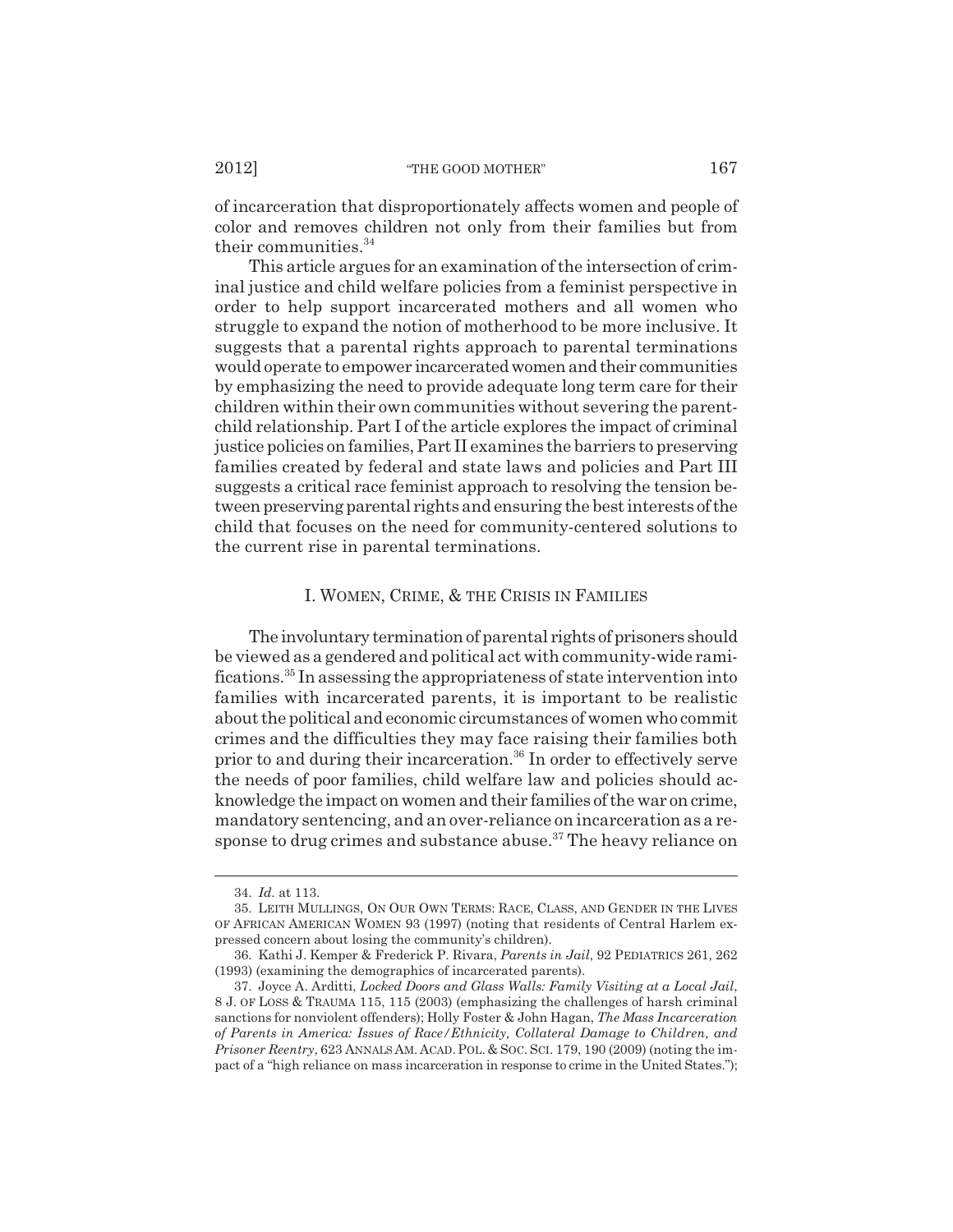incarceration as a response to crime has had a deleterious effect on women and children.<sup>38</sup> These changes in criminal law and policy and the dependence upon prison as a response to non-violent crimes has helped the numbers of incarcerated mothers in the United States to grow eighty-eight percent from 1991 to 2002 and, as a result, the United States now has "the highest incarceration rate in the world."39 Although it is still true that most prisoners are male, the number of women in prison has been skyrocketing.<sup>40</sup> In large part due to the explosion of the female prisoner population, there has been a dramatic increase in the numbers of mothers who are incarcerated.<sup>41</sup> From 1990 to 2007, the number of mothers in federal and state

38. Marie Gottschalk, *Dismantling the Carceral State: The Future of Penal Policy Reform*, 84 TEX. L. REV. 1693, 1693–94 (2006) ("Over the past three decades, the United States has built a carceral state that is unprecedented among Western countries and in U.S. history.").

39. Arditti, *supra* note 37, at 115; Christopher J. Mumola, U.S. Dep't of Justice, *Parents Under Correctional Supervision: Past Estimates, New Measures*, NAT'L INST. ON DRUG ABUSE (Nov. 6, 2006), http://archives.drugabuse.gov/meetings/children\_at\_risk /pdf /Mumola.pdf.

Kemper & Rivara, *supra* note 36, at 262, tbl. 3 (indicating the primary types of offenses leading to incarceration of mothers); Nekima Levy-Pounds, *Can These Bones Live? A Look At the Impacts of the War on Drugs on Poor African-American Children and Families*, 7 HASTINGS RACE & POVERTY L.J. 353, 357 (2010) ("The combination of the Anti-Drug Abuse Acts of 1984 and 1986 and the mandatory minimum sentencing scheme comprises the backbone of Congress's war on drugs. . . . Mandatory minimums caused judges to sentence defendants to an automatic, pre-determined term of imprisonment based upon the type and level of offense committed." (citation omitted)); Chieko M. Clarke, Comment, *Maternal Justice Restored: Redressing the Ramifications of Mandatory Sentencing Minimums on Women and Their Children*, 50 HOW. L.J. 263, 264 (2006) (describing the "harshness and ineffectiveness of drug sentencing guidelines and conspiracy laws applied to mothers."). *But see* MUMOLA, *supra* note 16, at 6 tbl. 7 (finding that 24% of incarcerated parents are serving sentences for drug offenses, compared with 17% of nonparents, and approximately 44% of parents in prison were violent offenders); Weber, *supra* note 20, at 644–48 (stating that communities often resist the establishment of drug and alcohol treatment programs).

<sup>40.</sup> Philip M. Genty, *Permanency Planning in the Context of Parental Incarceration: Legal Issues and Recommendations*, 77 CHILD WELFARE POL'Y 543, 544 (1998) ("Over the past 15 years, the population of female prisoners has increased by almost 400%, while the male population has increased by more than 200%."); Luke, *supra* note 16, at 931–932 (affirming the 400% increase in female incarceration rates over the past 20 years); Zina T. McGee et al., *From the Inside: Patterns of Coping and Adjustment Among Women in Prison*, *in* IT'S A CRIME: WOMEN & JUSTICE 507, 508 (Roslyn Muraskin ed., 4th ed. 2007) (asserting that one in every 109 women are under some form of correctional supervision); Benites, *supra* note 16, at 194 (describing the increase in female state prisons from 1986 to 1991); *see also* MUMOLA, *supra* note 16, at 3 tbl. 3 (examining the characteristics of prison populations).

<sup>41.</sup> Adela Beckerman, *Mothers in Prison: Meeting the Prerequisite Conditions for Permanency Planning*, 39 SOC. WORK 9, 10 (1994); Kathleen J. Block & Margaret J. Potthast, *Girl Scouts Beyond Bars: Facilitating Parent-Child Contact in Correctional Settings*, 77 CHILD WELFARE 561, 562 (1998); Gottschalk, *supra* note 38, at 1694, 1723.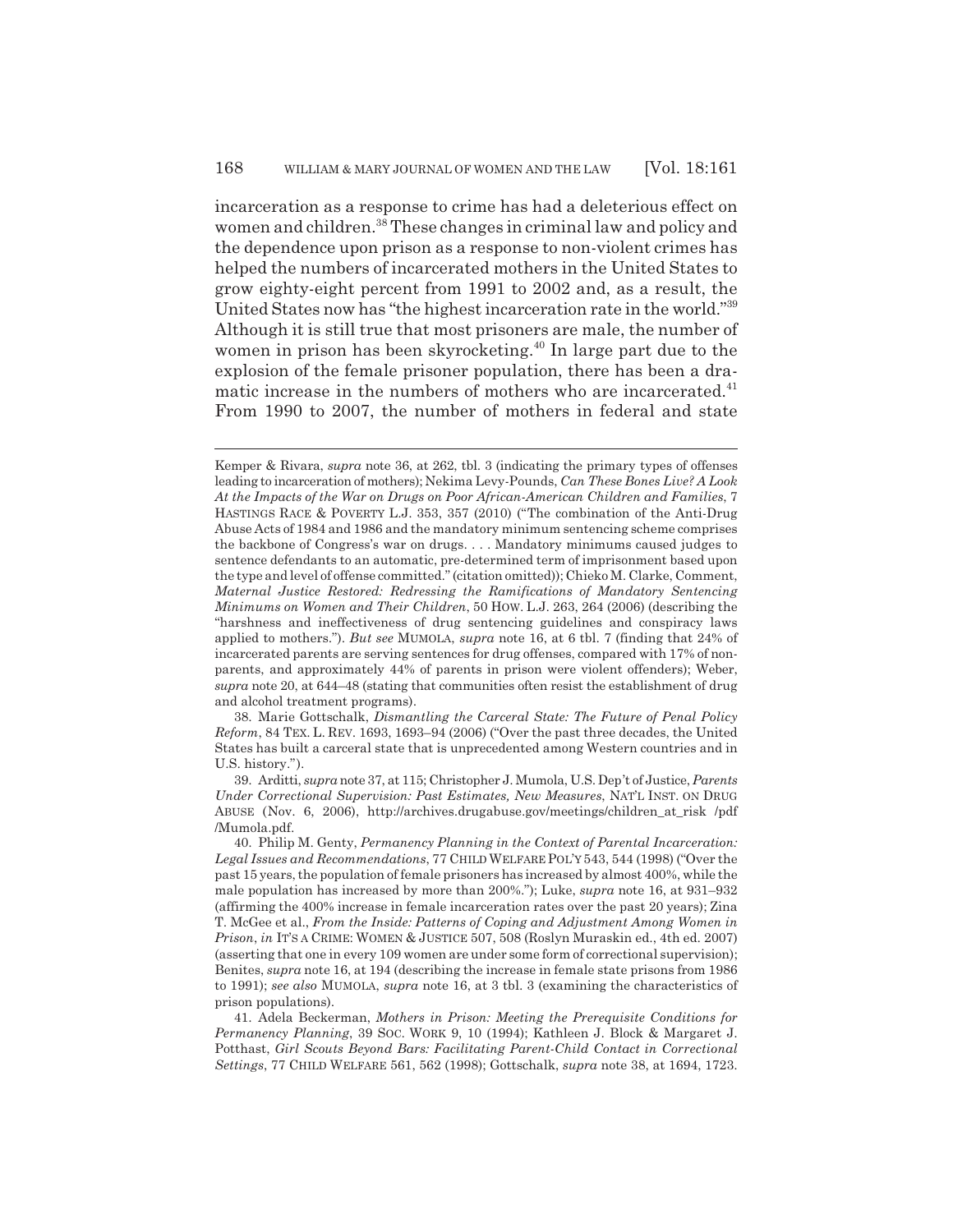prison increased  $122$  percent<sup>42</sup> while the increase for fathers during the same period was seventy-six percent. $43$ 

Current parental termination statutes that apply gender neutral standards of fitness and connect incarceration with fitness ignore the reality that women often have gendered and class-based causes for their imprisonment.<sup>44</sup> The types of crimes that women commit, according to criminal justice experts, may be intricately related to women's overall economic and political position in society.45 Incarcerated women are more likely to be women of color, young, poor, less educated and largely unskilled.<sup>46</sup> Mothers in prison are often dealing with addiction and report higher rates of substance abuse than incarcerated men.47 Incarcerated women are also more likely than imprisoned fathers to be struggling with mental health issues. $48$  Women in prison report significantly higher incidences of child abuse and domestic violence as compared to men.<sup>49</sup> Typically, the available services are insufficient to meet the needs of these populations.<sup>50</sup> Women in prison and their families are more adversely affected by the lack of services for alcohol and substance abuse, mental illness, and childhood and domestic abuse.

Imprisoned mothers are less likely to present a danger to their children or society.<sup>51</sup> Studies suggest that while some inmate parents

46. Phyllis Jo Baunach, *You Can't Be a Mother and Be in Prison . . . Can You? Impacts of the Mother-Child Separation*, *in* THE CRIMINAL JUSTICE SYSTEM AND WOMEN 155, 156 (Barbara Raffel Price & Natalie J. Sokoloff eds., 1982); Roslyn Muraskin, *Feminist Theories: Are They Needed?*, *in* IT'S A CRIME: WOMEN & JUSTICE, *supra* note 40, at 31, 39.

47. JESSICA MEYERSON ET AL.,CHILDHOOD DISRUPTED: UNDERSTANDING THE FEATURES AND EFFECTS OF MATERNAL INCARCERATION 7 (2010), *available at* http://www.voa.org /Childhood-Disrupted-Report (2010) (finding that 91% of incarcerated mothers who participated in the study reported a history of substance abuse). Childhood Disrupted is a qualitative study of families affected by maternal incarceration conducted by Volunteers of America, a nonprofit, faith based organization, and Wilder Research. *Id.*

50. Weber, *supra* note 20, at 644–48.

<sup>42.</sup> GLAZE & MARUSCHAK, *supra* note 3, at 2.

<sup>43.</sup> *Id.*

<sup>44.</sup> Eumi K. Lee, *An Overview of Special Populations in California Prisons*, 7 HAST. RACE & POV. L.J. 223, 239 (2010).

<sup>45.</sup> MUMOLA, *supra* note 16, at 6 tbl. 7; Ann B. Loper, *How Do Mothers in Prison Differ from Non-Mothers*, 15 J. CHILD &FAM.STUD. 83, 92 (2006) (asserting the possibility that incarcerated mothers' "drug activity was motivated by a need to find funds to support the children"); Luke, *supra* note 16, at 931 ("Many experts in criminal justice assert that the crime committed by women is directly related to their disadvantaged economic position in society . . . ."); Travis, *supra* note 16, at 32.

<sup>48.</sup> *Id.* at 1.

<sup>49.</sup> McGee et al., *supra* note 40, at 515 ("[A] large number of [respondents] reported having been physically or sexually abused before their incarceration (70%) . . . .").

<sup>51.</sup> Kemper & Rivara, *supra* note 36, at 262 tbl. 3 (noting types of crimes typically committed by incarcerated mothers).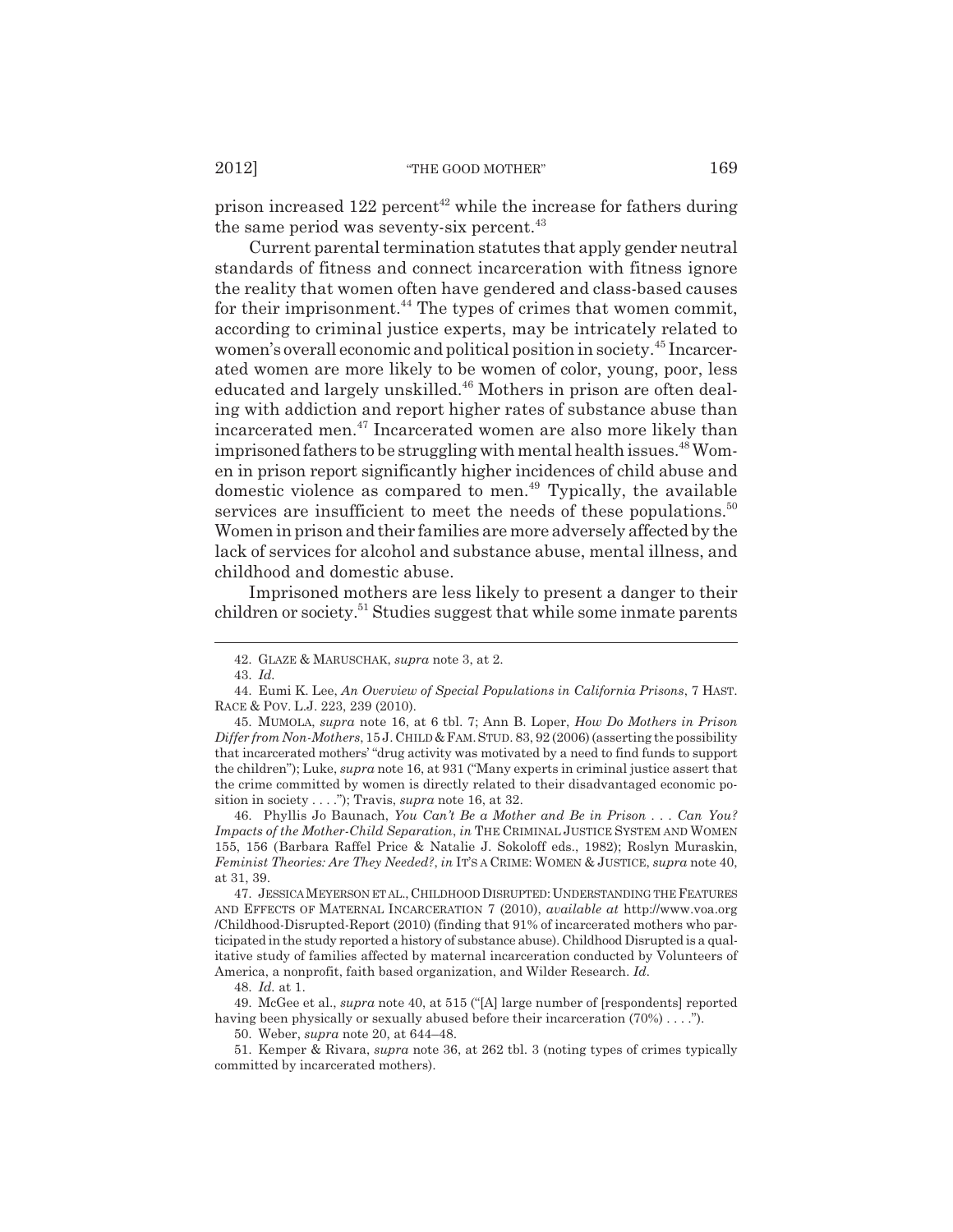commit violent crimes, the majority, like Caliphah, were incarcerated for non-violent offenses.52 Professor Katherine P. Luke maintains that, "[w]omen are more often convicted of low-level drug offenses than men." 53 Comparatively few incarcerated women are in prison for crimes involving violence, sexual misconduct, or family-related abuse.54 Mothers in prison are less likely to have committed a violent crime than other prisoners and more likely to have committed drug and property crimes than non-mothers.<sup>55</sup> Based on the higher rates of poverty, their status as single parents, and the high percentage of inmate women who are domestic abuse survivors, it is very likely that their crimes may be related to the stress of raising children, providing for their families, and merely surviving.<sup>56</sup> The majority of these women—some estimate seventy percent—are mothers of two or three children, most of whom are under the age of thirteen.57 These women are also single parents and typically were the primary caretakers for their children prior to being arrested.<sup>58</sup>

<sup>52.</sup> *In re* Omarian R., No. H14CP06008614A, 2008 Conn. Super. Ct. LEXIS 1427 at \*9 (Conn. Super. Ct. June 2, 2008) (discussing Caliphah's arrests for larceny, welfare fraud, and re-entering the United States after deportation); Leslie Acoca & Myrna S. Raeder, *Severing Family Ties: The Plight of Nonviolent Female Offenders and Their Children*, 11 STAN. L. & POL'Y REV. 133, 135 (1999); Kemper & Rivara, *supra* note 36, at 262 tbl. 3 (providing the statistics for types of crimes committed by incarcerated mothers); Luke, *supra* note 16, at 931 ("Most incarcerated mothers are in prison for crimes unrelated to their parenting." (citation omitted)).

<sup>53.</sup> Luke, *supra* note 16, at 931 ("Many in the criminal justice field have suggested that the aggressive war on drugs and the subsequent mandatory minimum drug sentencing laws are the primary reasons that the rate of female incarceration is increasing at a rate twice that of male incarceration."); *see also* MUMOLA, *supra* note 16, at 5; SNELL, *supra* note 15, at 3 tbl. 2.

<sup>54.</sup> Kemper & Rivara, *supra* note 36, at 262 tbl. 3. It is also suggested that there is a probable link between recidivist parents and increased potential for family violence. *Id.* at 263.

<sup>55.</sup> Travis, *supra* note 16, at 33 ("Nearly half (46 percent) of incarcerated fathers were imprisoned for a violent crime, as were one-quarter (26 percent) of the mothers. . . . Nearly one-third of the mothers reported committing their crime to get either drugs or money for drugs . . . .").

<sup>56.</sup> Loper, *supra* note 45, at 92; Luke, *supra* note 16, at 931; Muraskin, *supra* note 46, at 39 (examining various feminist theories about women and crime).

<sup>57.</sup> Baunach, *supra* note 46, at 156; Garry L. Landreth & Alan F. Lobaugh, *Filial Therapy with Incarcerated Fathers: Effects on Parental Acceptance of Child, Parental Stress, and Child Adjustment*, 76 J. COUNSELING & DEV. 157, 157 (1998). The articulated estimates of the percentage of incarcerated women with children varies. *See* Luke, *supra* note 16, at 932 (placing the number of incarcerated mothers at 75–80% of incarcerated women); Lynn Sametz, *Children of Incarcerated Women*, 25 SOC. WORK 298, 298 (1980) (reporting the number of incarcerated women as anywhere from 42% to 80%).

<sup>58.</sup> Baunach, *supra* note 46, at 156; Luke, *supra* note 16, at 930 ("Women who become incarcerated are usually poorly educated single mothers from communities of color who are living in poverty and struggling to be the sole financial and emotional providers for their children."); Travis, *supra* note 16, at 32–33.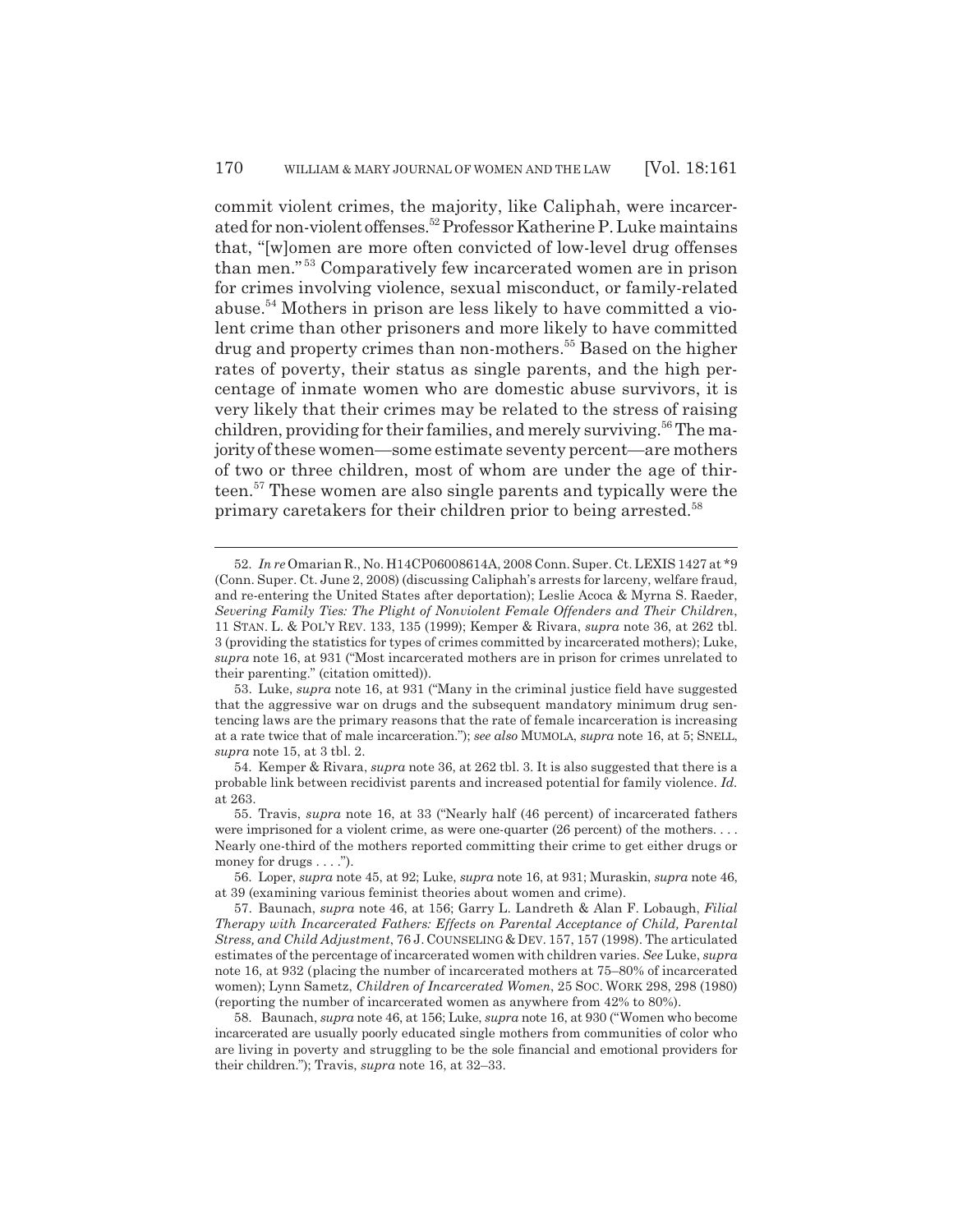For many women, a prison sentence creates a serious childcare gap.59 The separation due to incarceration results more often in the need for non-parental care for the child since mothers tend to be the child's primary caretaker. $60$  While most of the mothers will be able to arrange childcare by a relative or friend, a significant minority of children end up in state care either as a result of parental behaviors that preceded incarceration or as a result of the incarceration. $61$ Children and families affected by maternal incarceration receive little consistent formal assistance in providing care for the children, facilitating a relationship between mother and child, or preparing mothers for their release and successful reintegration into their communities.<sup>62</sup> As a result of these and other factors, women are uniquely at risk of having their ties to their children permanently severed, and women of color and poor women are in the greatest danger.<sup>63</sup> Incarcerated mothers are not necessarily unfit, uncaring, neglectful or abusive.<sup>64</sup> Yet the predominant approach to dealing with incarcerated mothers and their families is to treat these women as if their convictions are proof of their unsuitability as parents and evidence of the right of the state to intervene in their families.<sup>65</sup>

The impact of criminal justice and child welfare policies on women is just another way in which women are adversely affected

62. MEYERSON ET AL., *supra* note 47, at 1.

<sup>59.</sup> *See* Baunach, *supra* note 46, at 156.

<sup>60.</sup> Luke, *supra* note 16, at 934; Travis, *supra* note 16, at 33 ("Close to two-thirds (64 percent) of mothers reported living with their children before incarceration, compared with slightly less than half (44 percent) of fathers in 1997.").

<sup>61.</sup> ZELMA WESTON HENRIQUES, IMPRISONED MOTHERS AND THEIR CHILDREN 61 (1982); MUMOLA, *supra* note 16, at 1 (reporting figures for parents incarcerated in state prison); TIMOTHY ROSS ET AL., VERA INST. OF JUSTICE, HARD DATA ON HARD TIMES: AN EMPIRICAL ANALYSIS OF MATERNAL INCARCERATION, FOSTER CARE, AND VISITATION 6 (2004), *available at* http://www.vera.org/download?file=123/Hard%2Bdata.pdf; *see also* BRENDA G.MCGOWAN & KAREN L. BLUMENTHAL, WHY PUNISH THE CHILDREN? A STUDY OF CHILDREN OF WOMEN PRISONERS 56 tbl. 1 (1978); Ellen Barry, *Legal Issues for Prisoners with Children*, *in* CHILDREN OF INCARCERATED PARENTS 147, 148 (Katherine Gabel & Denise Johnston eds., 1995); Block & Potthast, *supra* note 41, at 562; Lanette P. Dalley, *Imprisoned Mothers and Their Children: Their Often Conflicting Legal Rights*, 22 HAMLINE J. PUB. L. & POL'Y 1, 16 (2000); Sally Day, *Mothers in Prison: How the Adoption and Safe Families Act of 1997 Threatens Parental Rights*, 20 WIS.WOMEN'S L.J. 217, 226 (2005). *But see* Moses, *supra* note 27, at 98 (revealing that in the majority of cases, in a study of incarcerated women in Illinois, reviewed children were placed in foster care prior to the mother's first period of incarceration).

<sup>63.</sup> It is important to note, however, that the studies associate recidivism with increased potential for family violence. Kemper & Rivara, *supra* note 36, at 263 tbl. 3.

<sup>64.</sup> For example, despite the public and media attention paid to mothers who kill their children, the reality is that most imprisoned mothers are not incarcerated for harming their children and statistics show that less than one percent of homicides committed by females involve children less than thirteen years. Loper, *supra* note 45, at 92.

<sup>65.</sup> Luke, *supra* note 16, at 935.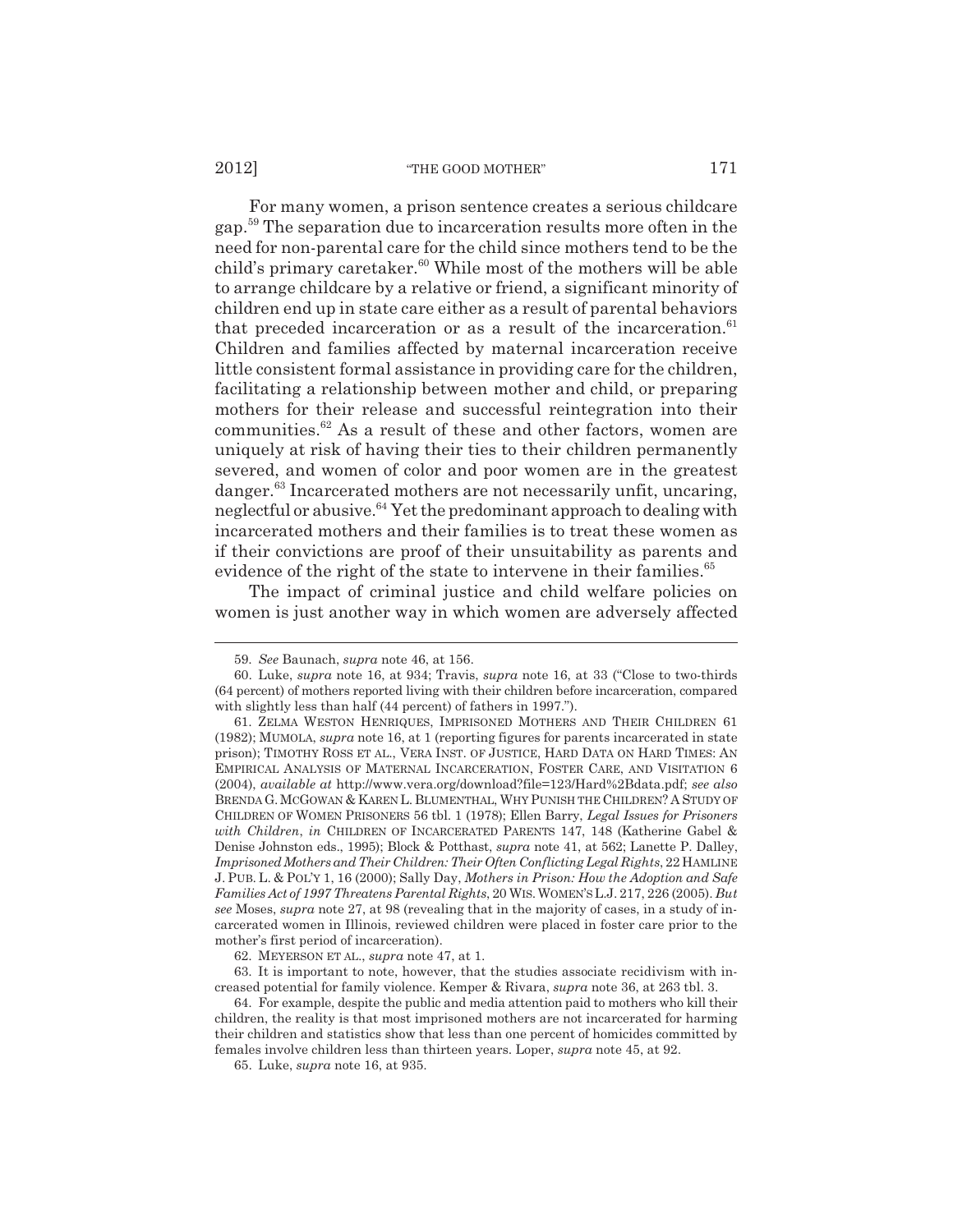by gender neutral laws and policies that are developed with men as a starting point. Although men imprisoned for crimes are not privileged in the sense that they are necessarily treated better, women who are subject to the same standards and policies for a variety of reasons are more adversely affected.<sup>66</sup> The weight of sentencing, incarceration, and separation from their communities and families has a greater and more negative impact on women.

# II. BARRIERS TO PRESERVING FAMILY UNITY IN FAMILIES WITH AN INCARCERATED MOTHER

The rising rates of incarceration for women have resulted in a corresponding increase in parental terminations.<sup>67</sup> Child welfare policies and federal laws which make achieving permanency for children in state care a fundamental goal and the basis for parental terminations do not adequately address the very real and significant barriers to maintaining contact while incarcerated.<sup>68</sup> For many incarcerated women, being "locked up" creates a childcare gap which many must rely on others to fill.<sup>69</sup> Approximately eleven percent of mothers

69. Halperin & Harris, *supra* note 67, at 340.

<sup>66.</sup> Clarke, *supra* note 37, at 264.

<sup>67.</sup> Ronnie Halperin & Jennifer L. Harris, *Parental Rights of Incarcerated Mothers with Children in Foster Care: A Policy Vacuum*, 30 FEMINIST STUD. 339, 339 (2004).

<sup>68.</sup> Adoption and Safe Families Act of 1997, Pub. L. No. 105-89, 111 Stat. 2115 (1997) (codified in scattered sections of 42 U.S.C. (1997)). A number of states allow courts to consider incarceration or the length of incarceration as a factor without necessarily requiring proof or risk of harm to the child. *See, e.g.*, ALA. CODE § 12-15-319(a)(4) (LexisNexis 2011) (listing "conviction of and imprisonment for a felony" as one factor that can be considered in determining whether to terminate parental rights); ALASKA STAT. §§ 47.10.011(2), 47.10.080(o) (2010) (allowing the state to consider the incarceration of a parent when determining whether a child is in need of aid); COLO. REV. STAT. § 19-3-604(1)(b)(3) (2010) (listing long term confinement of the parent as one basis for finding a parent unfit); DEL. CODE ANN. tit. 13,  $\S$  1103(a)(5)(a)(3) (2010) (allowing for the termination of parental rights where the parent failed to plan for the child's needs and is incapable of discharging parental responsibility due to extended or repeated incarceration); 750 ILL. COMP. STAT. ANN. 50/1 (LexisNexis 2010) (noting that being convicted of certain crimes creates a rebuttable presumption of depravity); *see also* ARK. CODE ANN. § 9-27-341 (2010); FLA. STAT. ANN. § 39.806 (West 2010); IDAHO CODE ANN. § 16-2005 (2010); 705 ILL. COMP. STAT. ANN. 405/1-2 (LexisNexis 2010); KAN. STAT. ANN. § 38-2269 (2010); KY. REV. STAT. ANN. § 600.020 (West 2010); LA. CHILD. CODE ANN. art. 1015 (2010); MICH. COMP. LAWS SERV. § 712A.19b (LexisNexis 2010); MONT. CODE ANN. §§ 41-3-423, 41-3- 609 (2010); N.H. REV. STAT. ANN. § 170-C:5 (2010); N.D. CENT. CODE §§ 27-20-02, 27-20- 44 (2010); OHIO REV. CODE ANN. § 2151.414 (LexisNexis 2010); OKLA. STAT. tit. 10A, § 7006-1.1 (2010); OR. REV. STAT. § 419B.502 (2010); P.R. LAWS ANN. tit. 31, §§ 634a, 634b (2010); R.I.GEN.LAWS § 15-7-7 (2010); S.D.CODIFIED LAWS §§ 26-8A-26.1, 26-8A-27 (LexisNexis 2010); TENN.CODE ANN. § 36-1-113 (2011); TEX.FAM.CODE ANN. §§ 161.001, 161.002(b), 161.007 (West 2010); UTAH CODE ANN. § 78-6-508 (LexisNexis 2010); WYO. STAT. ANN. § 14-2-309 (2010); Ross, *supra* note 23, at 178; Stephanie Sherry, *When Jail Fails: Amending the ASFA to Reduce its Negative Impact on Children of Incarcerated Parents*, 48 FAM. CT. REV. 380, 382–83 (2010).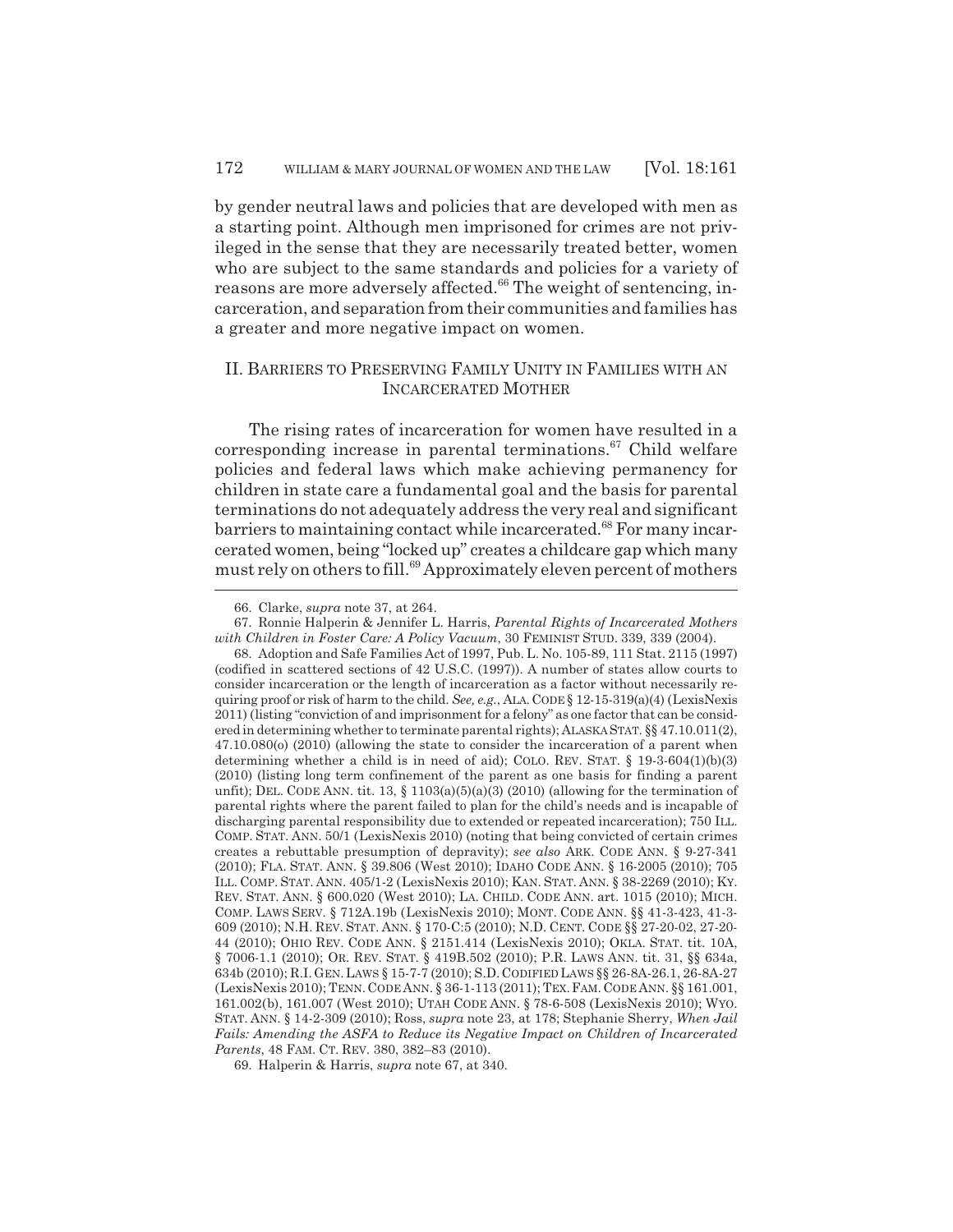in prison with a minor child reported having a child in a foster care system.70 As primary caregivers, women are more frequently faced with having their children placed in foster care than men, and that number has been increasing over time.<sup>71</sup> Even when extended family is available to help care for these children, the family may be too stressed by economic and other factors to provide adequate care without significant state assistance.72 Many children, like Omarian, are placed with relatives when their mother is incarcerated.73 However, much like in Omarian's case, a large percentage of these children eventually end up in state care. $74$ 

This breach in familial support is primarily an issue for women rather than men (poor women rather than the well-off) and can be exaggerated by substance abuse problems, a history of child or domestic abuse, and mental illness.75 One recent study of incarcerated women in Illinois found that the majority of women had a child in state care prior to the woman's imprisonment.<sup>76</sup> The reliance on foster care prior to incarceration may be related to behaviors and conditions that eventually led to the arrest and incarceration of the mother. Behaviors such as drug use and illegal behaviors which may be related to the underlying causes of these women's incarceration may have led to their children entering foster care some time prior to the women's incarceration.<sup>77</sup> The child welfare system is ill-equipped to deal with

73. *In re* Omarian R., No. H14CP06008614A, 2008 Conn. Super. Ct. LEXIS 1427, at \*5 (Conn. Super. Ct. June 2, 2008); *see also* State Dep't of Children's Servs. v. V.N., 279 S.W.3d 306, 307 (Tenn. Ct. App. 2008) (stating that the grandmother had custody of the minor child while the mother was in prison, the child was placed with an Aunt when the grandmother was jailed on a DUI charge, and the child was placed in state care when the aunt was arrested for a DUI); Block & Potthast, *supra* note 41, at 562.

74. *See* BERNSTEIN, *supra* note 16, at 144; MUMOLA, *supra* note 16, at 1 (reporting figures for parents incarcerated in state prison); Barry, *supra* note 61, at 148; Beckerman, *supra* note 41, at 10; Block & Potthast, *supra* note 41, at 562; Day, *supra* note 61, at 226; Loper, *supra* note 45, at 91; Ross, *supra* note 23, at 6.

75. Angela Wolf et al., *The Incarceration of Women in California*, 43 U.S.F. L. REV. 139, 142–43 (2008).

76. Moses, *supra* note 27, at 98.

<sup>70.</sup> GLAZE & MARUSCHAK, *supra* note 3, at 5; *see also* MUMOLA, *supra* note 16, at 4. 71. Beckerman, *supra* note 41, at 10; *see* Dalley, *supra* note 61, at 14 (noting that when mothers are incarcerated children often end up in foster care).

<sup>72.</sup> Jeremy Travis et al., *Families Left Behind: The Hidden Costs of Incarceration and Reentry*, URBAN INST.JUSTICE POLICY CTR. (June 2005), http://www.urban.org/uploadedpdf /310882\_families\_left\_behind.pdf; *see also* BERNSTEIN, *supra* note 16, at 144; MUMOLA, *supra* note 16, at 1 (reporting figures for parents incarcerated in state prison); Barry, *supra* note 61, at 148; Beckerman, *supra* note 41, at 10; Block & Potthast, *supra* 41, at 561; Day, *supra* note 61, at 226; Ross, *supra* note 23, at 6.

<sup>77.</sup> Mary Barr, *The Faceless Offender: The Effects of Incarceration on Families, Women, and Minorities*, *in* 2 ATLA2001ANNUAL CONVENTION REFERENCE MATERIALS 2071 (Ass'n of Trial Lawyers of Am. ed., 2001), *available at* Westlaw ATLA-CLE (stating that 85% of incarcerated women are non-violent drug offenders); Wolf et al., *supra* note 75, at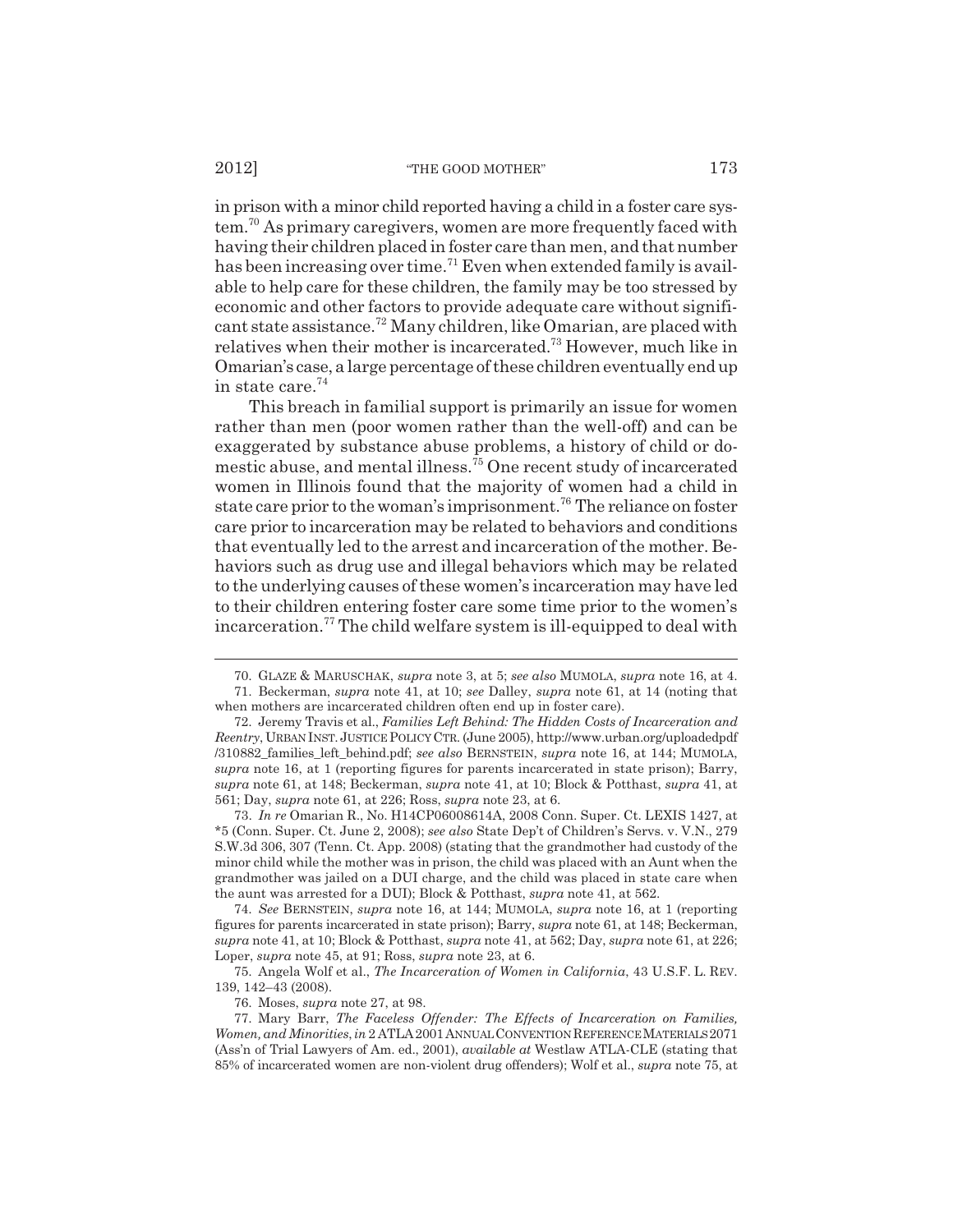incarcerated parents and does not provide for long-term childcare needs.78 The chronic conditions imprisoned mothers often face and the lack of childcare during periods of incarceration creates a need for extended care for the children of incarcerated mothers.79 However, current policies are inapposite to these needs.<sup>80</sup> These families may be trapped in a cycle of poverty, addiction, child and domestic abuse, and mental illness which makes them vulnerable to arrest and subsequent incarceration.81 At the same time, federal and state law and policy increase the likelihood that they might lose their parental rights.<sup>82</sup>

The federal statute designed to make permanency "'in a safe and stable home' . . . the goal for all of the children who enter foster care" makes it difficult for incarcerated women to retain their parental rights.83 The Adoption and Safe Families Act of 1997 ("ASFA") creates incentives and places pressure on states to move children from state care to permanent homes under a time-table.<sup>84</sup> According to the ASFA, permanency hearings must be held within twelve months of the initial

80. MUMOLA, *supra* note 16, at 1 (finding that 10% of mothers and 2% of fathers in state prison report a child living in a foster home or agency).

81. Jane C. Murphy & Margaret J. Potthast, *Domestic Violence, Substance Abuse, and Child Welfare: The Legal System's Response*, 3 J. HEALTH CARE L. & POL'Y 88, 91–95 (1999). The authors note the use of drugs and alcohol by domestic violence victims and "make them particularly unsympathetic parties in abuse and neglect proceedings." *Id.* at 94; Wolf et al., *supra* note 75, at 143 (finding that women may rely on illegal drugs to "self medicate" for depression, stress, or emotional pain caused by abuse).

82. Nell Bernstein estimates that "thirty-four states now have statutes in place that explicitly cite parental incarceration as a criterion for termination of parental rights." BERNSTEIN, *supra* note 16, at 150; *see also* Dalley, *supra* note 61, at 16–17. A number of states find incarceration is an insufficient basis for terminating parental rights but still look to efforts made by the parent while imprisoned to maintain the parental bond. It is unclear how realistic these expectations are given the barriers for incarcerated mothers to maintaining contact with their children. *See, e.g.*, Adoption of Baby Boy A. v. Catholic Soc. Serv. of the Diocese of Harrisburg, Pa., Inc., 517 A.2d 1244–45 (Pa. 1986) (holding that a parent's responsibilities are not tolled during incarceration, and therefore "we must inquire whether the parent has utilized those resources at his or her command while in prison [to continue] a close relationship with the child"); *In re* I.G., 939 A.D.2d 950, 953 (Pa. Super. Ct. 2007) ("Incarceration alone is not sufficient to support termination.").

83. Ross, *supra* note 23, at 178 (quoting Executive Memorandum on Adoption and Alternate Permanent Placement of Children in the Public Child Welfare System, 32 Weekly Comp. Pres. Doc. 2513 (Dec. 14, 1996)).

84. Adoption and Safe Families Act of 1997, Pub. L. No. 105-89, §§ 201–03, 305(b)(2) (7)(A), 111 Stat. 2115 (codified as amended in scattered sections of 42 U.S.C. (1997)).

<sup>142 (&</sup>quot;Imprisoned women also tend to have . . . significant substance abuse issues . . . .").

<sup>78.</sup> Halperin & Harris, *supra* note 67, at 340 (asserting that "child welfare policies governing the management and ultimate disposition of these children have not been tailored to the circumstances of parental incarceration"); *see also* Genty, *supra* note 40, at 545 (stating that given the lack of consistent formal mechanisms to track the children of the incarcerated, these statistics may under report the number of children of incarcerated parents who are in foster care).

<sup>79.</sup> Moses, *supra* note 27, at 98.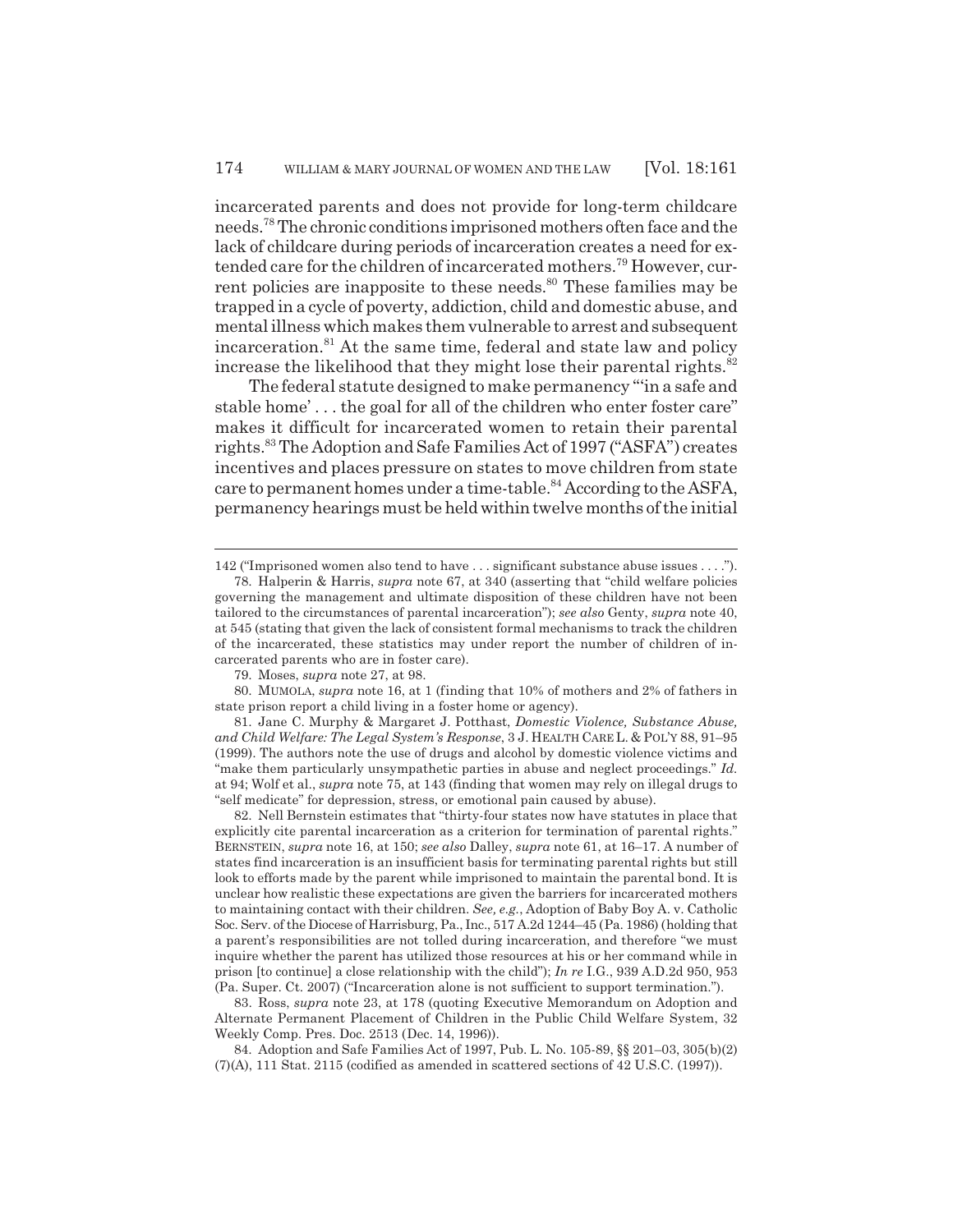removal of the child out of the home and into foster care.<sup>85</sup> Children who are out of the home and in foster care for fifteen of the last twenty-two months must be moved toward permanency, and the ASFA requires states, with some exceptions, to file petitions to terminate parental rights.86 State agencies are required to make "reasonable efforts" to reunite families and to maintain family ties. $87$  However, what constitutes "reasonable efforts" is left up to the states and individual state agencies to define.<sup>88</sup> A number of researchers have been critical of the "reunification" efforts of state social welfare agencies and suggest a lack of sufficient and consistent effort to reunite troubled families.<sup>89</sup> These concerns are magnified in families in which the separation between parent and child is a result of a parent's incarceration. Far too frequently, there is insufficient support for parents who, because of their incarceration, are unable to follow a permanency plan put in place for them by case workers.

While the ASFA may have been motivated by good intentions to benefit children, the intersection of federal and state law may be responsible for the significant increase in the termination of parental rights of incarcerated mothers.<sup>90</sup> A significant number of states permit

87. Adoption Assistance and Child Welfare Act of 1980, Pub. L. No. 96-272, § 101, 94 Stat. 500; Benites, *supra* note 16, at 205.

90. *Id.* at 149.

*Id.*; Beckerman, *supra* note 41, at 12; Block & Potthast, *supra* note 41, at 562–63; Halperin & Harris, *supra* note 67, at 340 (noting that "the number of children with parents in prison has become an increasingly larger proportion of all children in nonrelative foster care"); Benites, *supra* note 16, at 218. In fact some believe the increase may be as much as

<sup>85.</sup> *Id.* § 302. The Act also "awarded states \$4,000 per adoption in excess of the state's average number of adoptions prior to 1997." Will L. Crossley, *Defining Reasonable Efforts: Demystifying the State's Burden Under Federal Child Protection Legislation*, 12 B.U.PUB. INT. L.J. 259, 278 (2003).

<sup>86.</sup> Adoption and Safe Families Act § 103; Crossley, *supra* note 85, at 278–79 ("A state can be excused from this obligation if: (1) the state has placed the child in the care of a relative; (2) the state can provide a compelling reason for maintaining the parental relationship; or (3) the state has failed to provide reasonable efforts to reunite the family." (citation omitted)). Crossley critiques the "reasonable efforts" exception of the ASFA as "a hollow requirement" since it "stresses terminating parental rights over providing services . . . [and] only applies to the failure to provide those services the state deems necessary," and provides little guidance to the states about how to fulfill the requirement. *Id.* at 292; Halperin & Harris, *supra* note 67, at 340 (arguing that the failure to address the needs of incarcerated mothers with children in foster care compromises the women's rights as parents).

<sup>88.</sup> Benites, *supra* note 16, at 204–05.

<sup>89.</sup> BERNSTEIN, *supra* note 16, at 151–52.

Many prisoners do stints even for minor infractions that exceed ASFA's sixand fifteen-month time limits. In New York state, more than 90 percent of women convicted of felonies, including low-level nonviolent crimes, will serve at least eighteen months—three months more than the longer of the ASFA time limits. Nationwide, the average term being served by parents in state prison is eighty months.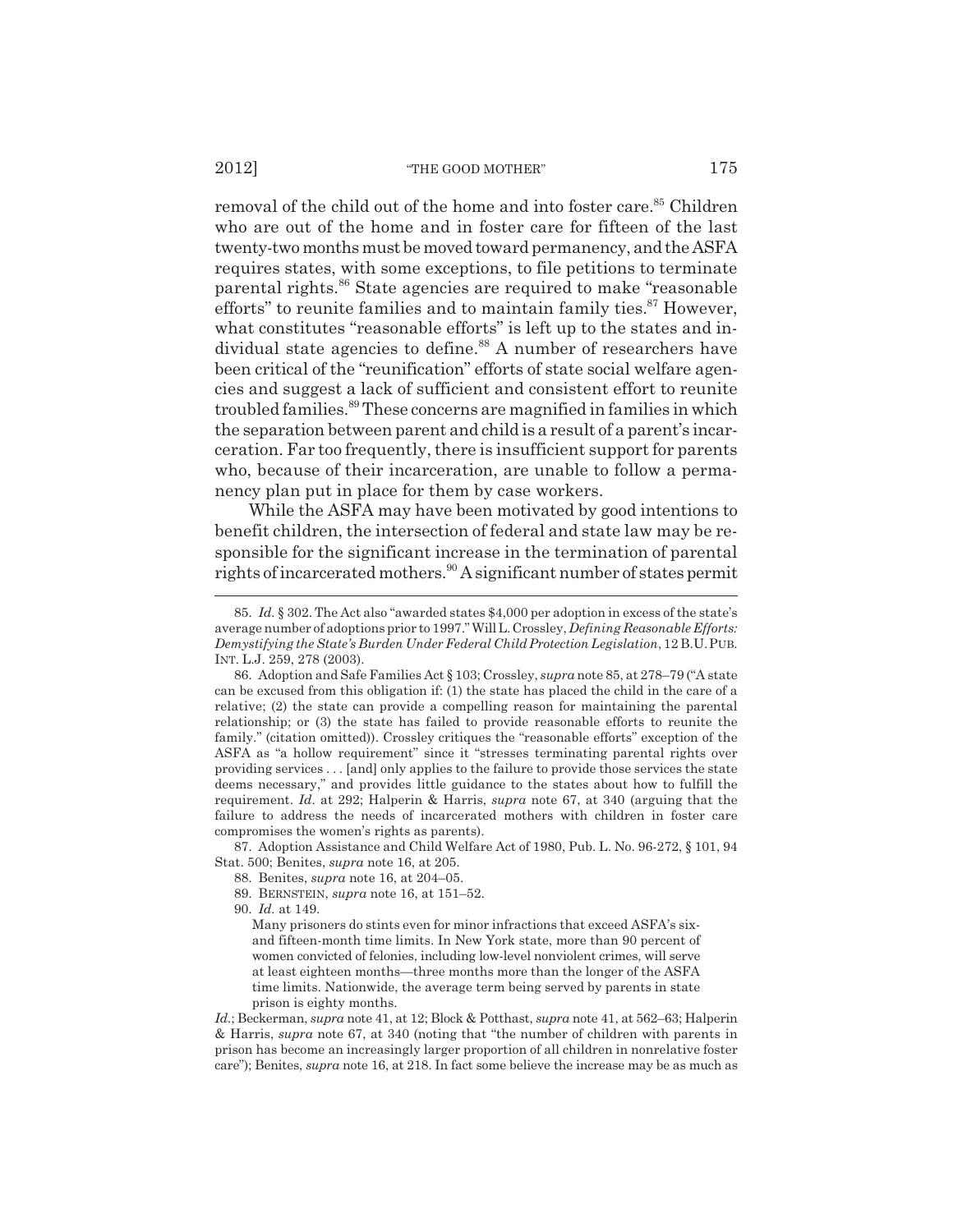courts to weigh incarceration as a factor in assessing whether parental rights should be terminated.<sup>91</sup> The standards for determining when a parent's right to raise their child should be terminated based on incarceration are varied and vague.<sup>92</sup> States typically apply a two step process for determining whether to terminate parental rights.<sup>93</sup> First, a finding that the parent is unfit or unsuitable is made under a clear and convincing standard.<sup>94</sup> Then, if a parent is found unfit, most states weigh whether terminating parental rights would be in the child's best interests.<sup>95</sup> However, states differ sharply in the applicable standard of review and in how fitness is determined.<sup>96</sup> In states in

92. *See* Kennedy, *supra* note 26, at 97–100.

93. Quilloin v. Walcott, 434 U.S. 246, 255 (1978) ("We have little doubt that the Due Process Clause would be offended '[i]f a State were to attempt to force the breakup of a natural family, over the objections of the parents and their children, without some showing of unfitness and for the sole reason that to do so was thought to be in the children's best interest.' " (quoting Smith v. Org. of Foster Families, 431 U.S. 816, 862–63 (1977) (Stewart, J., concurring))). "[T]he interest of parents in their relationship with their children is sufficiently fundamental to come within the finite class of liberty interests protected by the Fourteenth Amendment." Santosky v. Kramer, 455 U.S. 745, 774 (1982) (Rehnquist, J., dissenting); *see also* M.L.B. v. S.L.J., 519 U.S. 102, 117–18 (1996) ("[A] parent's desire for and right to 'the companionship, care, custody, and management of his or her children' is an important interest . . . ." (quoting Lassiter v. Dep't of Soc. Servs., 452 U.S. 18, 27 (1981))). The Supreme Court recognized that it is a parent's fundamental right "to make decisions concerning the care, custody, and control of their children." Troxel v. Granville, 530 U.S. 57, 66 (2000) (citing Stanley v. Illinois, 405 U.S. 645, 651 (1972)); *see, e.g.*, Prince v. Massachusetts, 321 U.S. 158, 166 (1944) ("It is cardinal with us that the custody, care and nurture of the child reside first in the parents, whose primary function and freedom include preparation for obligations the state can neither supply nor hinder."); Pierce v. Soc'y of Sisters, 268 U.S. 510, 534–36 (1925) (finding that the Oregon Compulsory Education Act violated parents' "liberty" interests in raising and educating their children); Meyer v. Nebraska, 262 U.S. 390, 399 (1923) (stating that the right to raise one's children is "essential").

94. *Santosky*, 455 U.S. at 758 (rejecting New York's use of a "preponderance" standard in parental termination proceedings as a violation of a parent's due process rights).

95. *Id.* at 779–80.

96. *See, e.g.*, COLO. REV. STAT. § 19-3-604(1)(III) (2011) ("The court may order a termination of the parent-child legal relationship upon the . . . [l]ong-term confinement of the parent of such duration that the parent is not eligible for parole for at least six years . . . or . . . if the child is under six years of age . . . , the long-term confinement of the parent of such duration that the parent is not eligible for parole for at least thirty-six months . . . ."); KY. REV. STAT. ANN. § 600.020(2)(b) (LexisNexis 2011) ("The parent is incarcerated and will be unavailable to care for the child for a period of at least one (1) year from the date of the child's entry into foster care and there is no appropriate relative placement available

<sup>250%.</sup> Genty, *supra* note 21, at 1678; Travis, *supra* note 16, at 34.

<sup>91.</sup> *See, e.g.*, K.A.P. v. D.P. and C.P.,11 So.3d 812, 819 (Ala. Civ. App. 2008) ("[T]here has never been a dispute in our cases that current imprisonment extending for a long period during the child's minority may be a sufficient basis for a finding that the imprisoned parent is unable or unwilling to discharge his or her responsibilities to and for the child, especially when the evidence shows that the imprisonment prevents the parent from performing ordinary parental duties."); R.M. v. Dep't of Children & Families, 847 So.2d 1103 (Fla. Dist. Ct. App. 2003).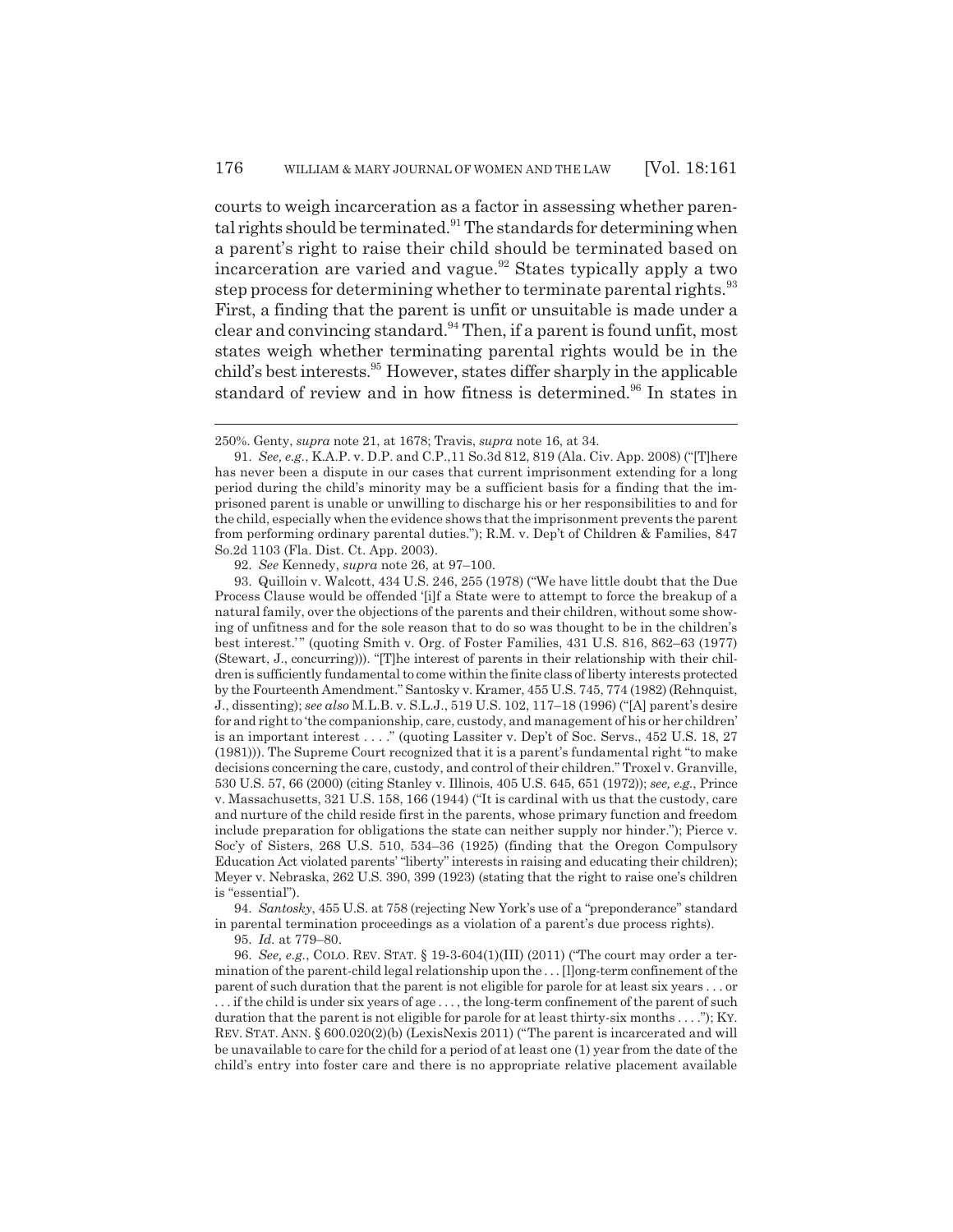which incarceration of the parent plays a role in determining fitness, there is a lack of consistency among the states as to whether courts should weigh the nature of the crime committed, the length of incarceration, the fact of incarceration, or the parent's efforts to communicate with her child after being imprisoned. $97$  The fitness and the best interests measures used by courts in parental termination proceedings are vague and rely greatly on the exercise of judicial discretion.<sup>98</sup>

Drug laws and harsh sentencing policies for drug-related and nonviolent crimes result in lengthy sentences for a great number of imprisoned women.<sup>99</sup> Since the average prison sentences are longer than the twenty-two month period specified in the ASFA, $^{100}$  the average incarcerated mother may be faced with efforts to terminate her parental rights primarily because of the length of her incarceration alone.<sup>101</sup> In fact, one researcher reported a 250 percent increase in cases terminating parental rights due to parental incarceration.<sup>102</sup> While termination statutes are gender neutral and are applied to fathers as well as mothers, they impact women more significantly since women are more likely to be single parents who lived with their children immediately prior to incarceration.<sup>103</sup> The result is to undervalue the relationship between mother and child and to allow the termination of parental rights to become a de facto punishment for the crimes for which she was convicted.<sup>104</sup> The move to permanency

97. *See* BERNSTEIN, *supra* note 16, at 150–51 (discussing differences between the Georgia and New York systems); Dalley, *supra* note 61, at 19–23.

- 98. *See* Kennedy, *supra* note 26, at 98–99.
- 99. MUMOLA, *supra* note 16, at 5; Wolf et al., *supra* note 75, at 140–41.

101. BERNSTEIN, *supra* note 16, at 149; *see supra* note 90 and accompanying text.

during this period of time."); OHIO REV. CODE ANN.  $\S 2151.414(E)(12)$ –(13) (LexisNexis 2011) ("The parent is incarcerated . . . and will not be available to care for the child for at least eighteen months . . . [or] [t]he parent is repeatedly incarcerated, and the repeated incarceration prevents the parent from providing care for the child."); OKLA. STAT. tit. 10A, § 1-4-904(12) (2011) (stating that one consideration is "the duration of incarceration and its detrimental effect on the parent/child relationship"); TEX. FAM. CODE ANN. § 161.001(1) (Q)(ii) (West 2011) ("The court may order termination of the parent-child relationship if the court finds by clear and convincing evidence [that the parent has] knowingly engaged in criminal conduct that has resulted in the parent's . . . confinement or imprisonment and inability to care for the child for not less than two years from the date of filing the petition."); UTAH CODE ANN. § 78A-6-508 (LexisNexis 2011) (terminating parental rights if the parent is incarcerated for such a time "that the child will be deprived of a normal home for more than one year").

<sup>100.</sup> Travis, *supra* note 16, at 34; *see also* Crossley, *supra* note 85, at 292.

<sup>102.</sup> Travis, *supra* note 16, at 34 (citing Genty, *supra* note 21, at 1678).

<sup>103.</sup> Baunach, *supra* note 46, at 157; Joseph Murray & David P. Farrington, *The Effects of Parental Imprisonment on Children*, *in* 37 CRIME AND JUSTICE: A REVIEW OF RESEARCH 133, 179 (Michael Tonry ed., 2008).

<sup>104.</sup> Genty, *supra* note 21, at 1678–79 (noting that family separation is a collateral consequence of incarceration, finding that damage to the family relationship is often an indirect consequence of incarceration).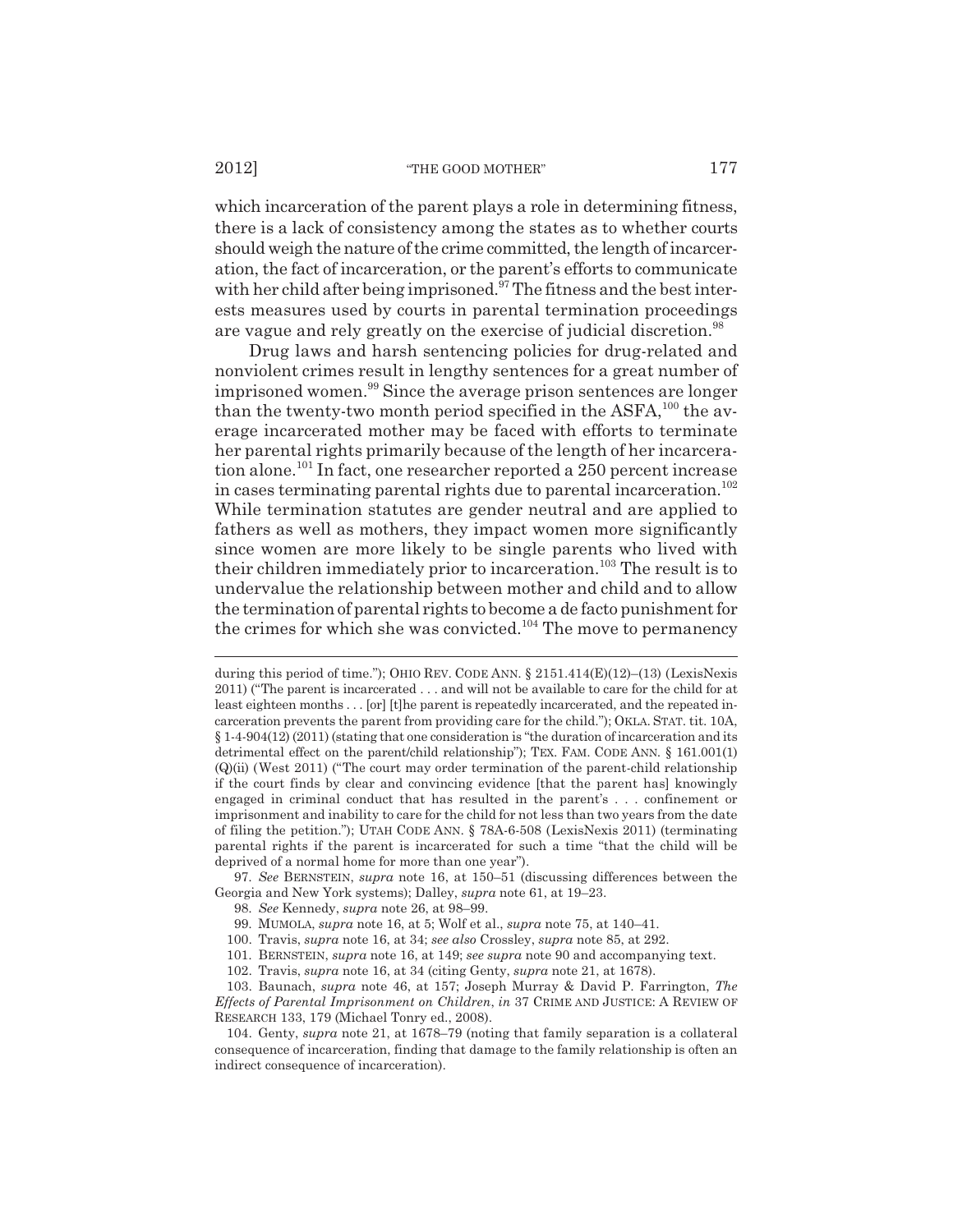under the ASFA does not adequately reflect the reality of prison sentences currently imposed and ignores the bonds between mother and child that developed prior to incarceration.

In addition, the fact of incarceration and the length of sentences create barriers to parenting from prison that uniquely affect women. Prison facilities for women are frequently placed farther from their homes than prisons for men.<sup>105</sup> In fact, most incarcerated mothers are imprisoned more than 100 miles from their families, while federal prisoners are housed at far greater distances not infrequently in states other than their home state.<sup>106</sup> This adds to the high cost of staying in touch by making it more expensive and time consuming to visit a female prisoner.107 In addition, prison and jail facilities are designed with security as a primary goal and do not typically provide convenient and family-friendly visiting areas.108 Telephone contact is maintained through collect calls at exorbitant rates, and visiting is often made so difficult, expensive, and time consuming that many families cannot afford to do so often.<sup>109</sup>

<sup>105.</sup> BERNSTEIN, *supra* note 16, at 78. Prisoners may also be housed outside the state in which they live and were sentenced. *Id.* at 90–91; *see also* MUMOLA, *supra* note 16, at 5 (observing that 64% of parents incarcerated in state prison and 80% of parents incarcerated in federal prison are housed more than 100 miles from their last place of residence); Travis, *supra* note 16, at 37 (describing the large cost to families of maintaining telephone contact, and new programs that use the internet to improve family contact with prisoners as well as programs to bring children to distant prisons).

<sup>106.</sup> It is estimated that 60% of parents incarcerated in state prison and 84% of parents incarcerated in federal prison are housed more than 100 miles from their children. *See* MUMOLA, *supra* note 16, at 5.

<sup>107.</sup> Block & Potthast, *supra* note 41, at 565; Genty, *supra* note 21, at 1675; Denise Johnston & Katherine Gabel, *Incarcerated Parents*, *in* CHILDREN OF INCARCERATED PARENTS 16–17 (Katherine Gabel & Denise Johnston eds., 1995); Travis, *supra* note 16, at 36; *see also* Murray & Farrington, *supra* note 103, at 188–89 (suggesting that prisoners would be better able to cope after their release if funds were provided during their incarceration to allow family to visit). Bernstein asserts that the cost of collect calls from prison is "as much as twenty times that of standard collect calls" in an arrangement that provides large profits for states as well as the phone companies. BERNSTEIN, *supra* note 16, at 86. Some families have unsuccessfully attempted to sue to obtain compensation for exorbitant telephone fees. *See, e.g.*, Zachary R. Dowdy, *Families of Prisoners Sue State Over Phone Charges*, NEWSDAY, Oct. 12, 2009, at A16, *available at* http://www.newsday. com/news/region-state/families-of-prisonerssuestate-over-phone-charges-1 .1519293; *see also* Nicholas H. Weil, *Dialing While Incarcerated: Calling for Uniformity Among Prison Telephone Regulations*, 19 WASH. U.J.L. & POL'Y 427, 431 (2005) (noting the number of Circuit Courts that have heard constitutional claims for inmates' rights to phone calls); *Keeping in Touch with a Parent in Prison*, N.Y. TIMES, Jan. 14, 2006, at A14 (reporting on an effort in Congress to require fair telephone rates in prisons).

<sup>108.</sup> Arditti, *supra* note 37, at 116; Travis, *supra* note 16, at 36–37. *But see* Tanya Krupat, *Invisibility and Children's Rights: The Consequences of Parental Incarceration*, 29 WOMEN'S RTS. L. REP. 39, 42 (2007) (discussing enhanced visitation programs in New York, Tennessee, Arkansas, and California).

<sup>109.</sup> BERNSTEIN, *supra* note 16, at 86; Arditti, *supra* note 37, at 116; Sametz, *supra* note 57, at 298, 301.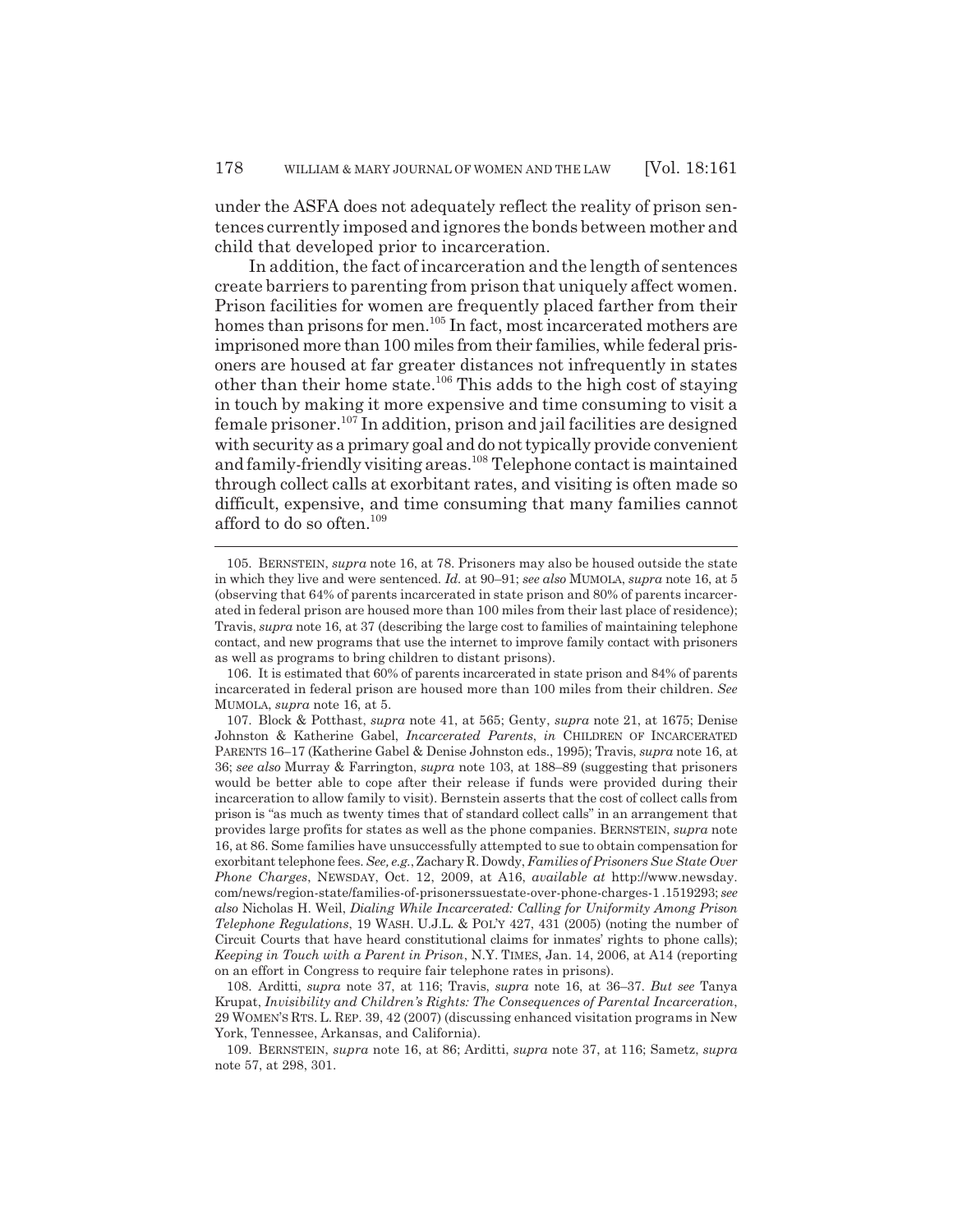A review of cases reveals that courts can be critical of parental efforts to maintain a relationship with their children while incarcerated and have been willing to terminate parental rights in many of these cases.110 In reviewing termination appeals, some courts have found that incarceration does not discharge a parent's statutory obligation to provide for her child with a continuing relationship through communication and visitation.111 For example, some state courts have held that incarceration is no excuse for a parent failing to communicate and keep contact with her child.112 Courts reason that a parent who is prevented from maintaining meaningful contact with a child by his incarceration and who thereby risks having his parental rights terminated "cannot object to the natural consequences brought about by his own voluntary commission of criminal acts."113 Courts are also skeptical of mothers who fail to get the assistance they need until they are imprisoned, reflecting a disconnect between the state's expectations of mothering and the reality of parenting for poor, single mothers.114 For example, in *In the Interest of E.M.H., Minor Child, B.M.B.*, the Iowa Court of Appeals affirmed a decision to terminate a mother's parental rights. $115$  The court found:

The State offered Brandi a wide array of services, which she did not participate in or respond to, beginning in 2005 with her first child. . . . [S]he did not begin participating in substance abuse treatment until after she was incarcerated. However, once incarcerated, Brandi did become involved in a substance abuse treatment program and participated in a parenting class at the prison.

115. *In re* E.M.H., No. 08-0701, 2008 WL 2906510 (Iowa Ct. App. 2008 July 30, 2008).

<sup>110.</sup> *See, e.g.*, *In re* J.L., 924 N.E.2d 961, 968 (Ill. 2010). Note that the Supreme Court in *Santosky v. Kramer* requires courts determining parental termination matters to require "clear and convincing" evidence that the parent is unfit. Santosky v. Kramer, 455 U.S. 745, 769 (1982). However, the heightened standard alone has been insufficient to prevent terminations primarily due to separation as a result of incarceration.

<sup>111.</sup> *In re* B.F., No. 2008 CA 11, 2008 WL 4447700, at \*4–5 (Ohio Ct. App. Oct. 3, 2008) (finding clear and convincing evidence that it was in the children's best interest to terminate the mother's parental rights where the mother was incarcerated, could have chosen to participate in a residential treatment program but decided to go to prison, was not due to be released from prison until children would have been in agency's custody for approximately 18 months, and had made little, if any, progress on her case plan).

<sup>112.</sup> *In re* Omarian R., No. H14CP06008614A, 2008 Conn. Super. Ct. LEXIS 1427, at \*10–12 (Conn. Super. Ct. June 2, 2008).

<sup>113.</sup> *In re* T.G.Y., 631 S.E.2d 467, 471 (Ga. Ct. App. 2006); *see also In re* T.B.R., 480 S.E.2d 901, 906 (Ga. Ct. App. 1997) (holding that "criminal history of repetitive incarcerations for the commission of criminal offenses . . . constitutes an additional factor which may be considered" in determining whether termination of parental rights is in the best interests of the child).

<sup>114.</sup> *See, e.g.*, *In re B.F.*, 2008 WL 4447700, at \*3 (affirming the termination of the parental rights of an imprisoned mother who chose prison in place of treatment and later enrolled in parenting classes in prison).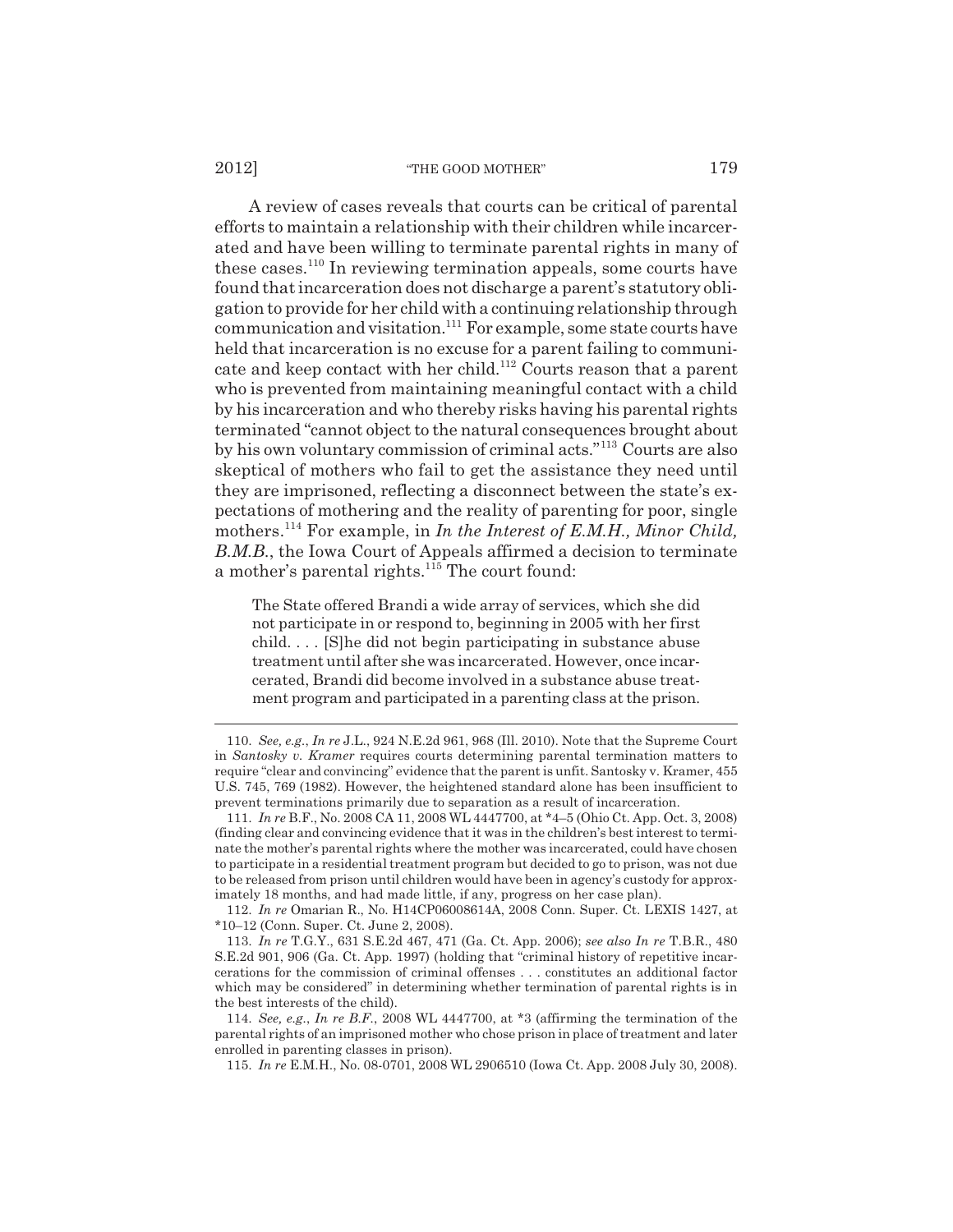She also obtained her GED and maintained a job at the prison facility.... [W]e conclude the State's efforts towards reunification throughout the juvenile court proceedings were reasonable. Brandi, however, did not make it a priority to take advantage of the offered services until it was too late. . . . Brandi's incarceration does not excuse her inability to care for Emily.<sup>116</sup>

The court makes no examination of whether environmental stressors made it difficult for Brandi to take advantage of the assistance being offered until separated from her community through incarceration.<sup>117</sup> The factors that may have led to and fueled her substance abuse are not assessed, nor does the court reckon with the known links between a history of abuse and substance abuse.118 Given the magnitude of the issues and rights at stake, a more thorough inquiry into the causes of Brandi's conduct, and what community resources could be made available to her to keep the family together, should have occurred. Parental termination statutes give judges a great deal of discretion in weighing incarceration as a factor and the decision is "value-laden . . . based on social policy, competing priorities, and law."119 Under this approach, incarceration may be seen as a sign

<sup>116.</sup> *Id.* at \*2–3.

<sup>117.</sup> *Id.* (containing no discussion of the issue of environmental factors related to substance abuse).

<sup>118.</sup> *See* Murphy & Potthast, *supra* note 81, at 91–95; Wolf et al., *supra* note 75, at 143.

<sup>119.</sup> Matthew B. Johnson, *Examining Risks to Children in the Context of Parental Rights Termination Proceedings*, 22 N.Y.U. REV. L. & SOC. CHANGE 397, 402 (1996). The amount of time that triggers state intervention varies from state to state and from case to case. *See, e.g.*, COLO. REV. STAT. § 19-3-604(1)(b)(III) (2011) ("The court may order the termination of the parent-child legal relationship upon . . . [l]ong-term confinement of the parent of such duration that the parent is not eligible for parole for at least six years . . . or . . . if the child is under six years of age . . . , the long-term confinement of the parent of such duration that the parent is not eligible for parole for at least thirty-six months . . . ."); KY. REV. STAT. ANN. § 600.020(2)(b) (LexisNexis 2011) ("The parent is incarcerated and will be unavailable to care for the child for a period of at least one (1) year from the date of the child's entry into foster care and there is no appropriate relative placement available during this period of time."); OHIO REV. CODE ANN.  $\S$  2151.414(E)(12)–(13) (LexisNexis 2011) ("The parent is incarcerated . . . and will not be available to care for the child for at least eighteen months . . . [or] [t]he parent is repeatedly incarcerated, and the repeated incarceration prevents the parent from providing care for the child."); OKLA. STAT. tit.  $10A$ ,  $\S 1-4-904(B)(12)$  (2011) (stating that one consideration is "the duration of incarceration and its detrimental effect on the parent/child relationship"); TEX.FAM.CODE ANN. § 161.001(1)(Q)(ii) (West 2011) ("The court may order termination of the parent-child relationship if the court finds by clear and convincing evidence . . . [that the parent has] knowingly engaged in criminal conduct that has resulted in the parent's . . . confinement or imprisonment and inability to care for the child for not less than two years from the date of filing the petition."); UTAH CODE ANN. § 78A-6-508(2)(e) (LexisNexis 2011) (allowing termination if parents are incarcerated for such a time "that the child will be deprived of a normal home for more than one year."). Some states allow courts to consider incarceration of a substantial or extended period of time. *See, e.g.*, ARK. CODE ANN. § 9-27- 341(b)(3)(B)(viii) (2011) ("The parent is sentenced in a criminal proceeding for a period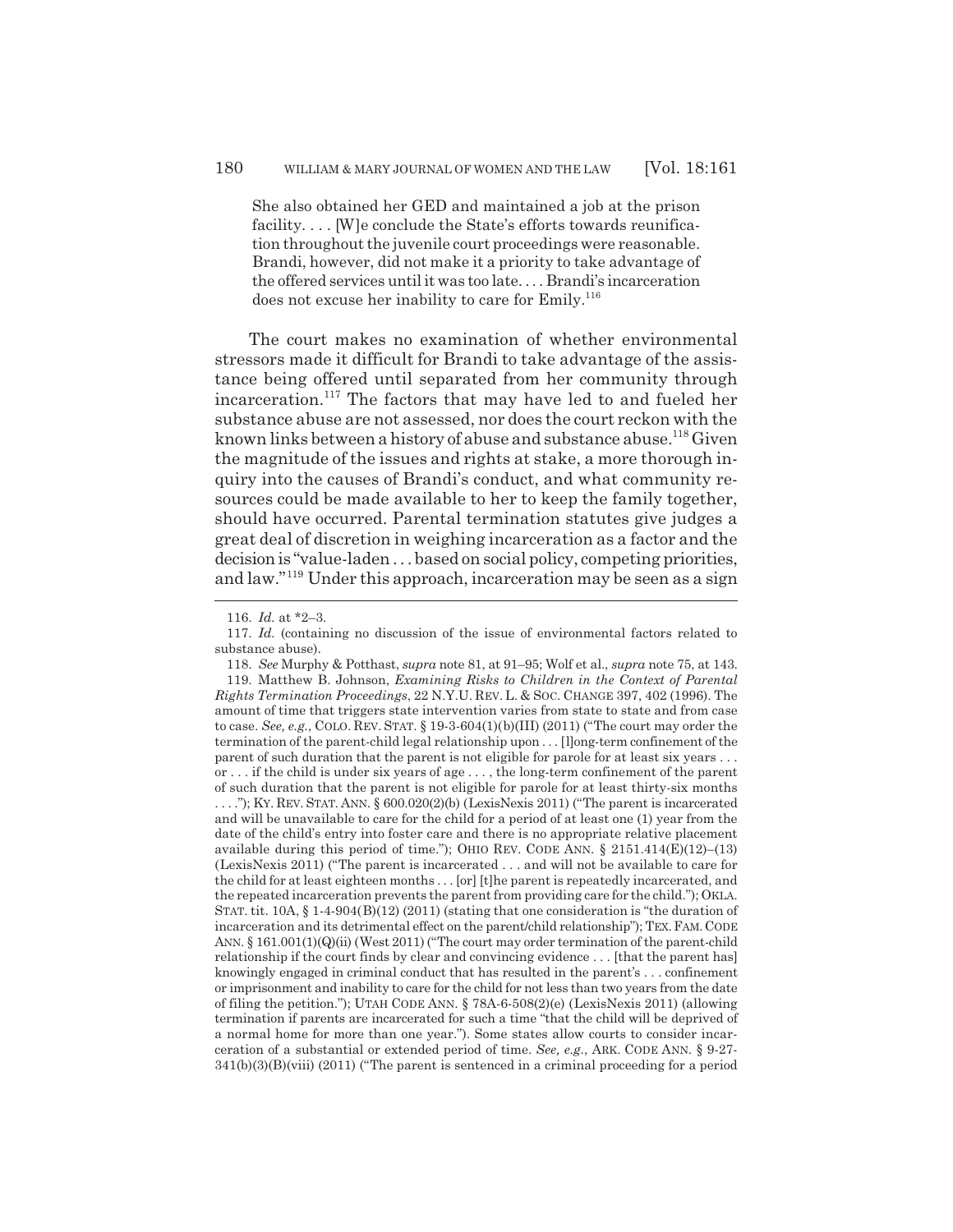of unfitness, abandonment, or neglect, all of which imply the need to terminate parental rights to safeguard the child.<sup>120</sup> These statutes permit courts to terminate rights of an incarcerated parent when the court determines that "continuing the parental relationship would be harmful to the child," which, under this view, does not require proof that actual contact is detrimental but may presuppose harm based on factors such as the length of the sentence and the amount of contact between the parent and child.<sup>121</sup>

The focus in the inquiry in termination proceedings is placed on the culpability of the mother and not the "nexus" between the mother's behavior and any direct harm to the child.<sup>122</sup> The systemic undervaluation of these connections may be the result of a persistent and narrow mythology that idealizes mothers and that is not

120. *See, e.g.*, Johnson, *supra* note 119, at 420–421 (describing a mother who lost parental rights, in part, because of the fact of her incarceration).

121. R.M. v. Dep't of Children & Families, 847 So. 2d 1103, 1104 (Fla. Dist. Ct. App. 2003); K.A.P. v. D.P.,11 So. 3d 812, 819 (Ala. Civ. App. 2008).

[T]here has never been a dispute in our cases that current imprisonment extending for a long period during the child's minority may be a sufficient basis for a finding that the imprisoned parent is unable or unwilling to discharge his or her responsibilities to and for the child, especially when the evidence shows that the imprisonment prevents the parent from performing ordinary parental duties.

of time that would constitute a substantial period of the juvenile's life."); DEL. CODE ANN. tit. 13,  $\S$  1103(a)(5)(a)(3) (2011) ("The [parent] is incapable of discharging parental responsibilities due to extended or repeated incarceration."); FLA. STAT. ANN.  $\S$  39.806(1)(d)(1) (LexisNexis 2011) ("The period of time for which the parent is expected to be incarcerated will constitute a substantial portion of the period of time before the child will attain the age of 18 years . . . ."); LA. CHILD. CODE ANN. art. 1015(6) (2011) ("[T]he parent has been convicted and sentenced to a period of incarceration of such duration that the parent will not be able to care for the child for an extended period of time  $\dots$ ."); R.I. GEN. LAWS § 15-7- $7(a)(2)(i)$  (2011) (stating that "imprisonment, for a duration as to render it improbable for the parent to care for the child for an extended period of time," is one consideration); S.D. CODIFIED LAWS § 26-8A-26.1(4) (2011) ("[T]he court may find that good cause exists for termination of parental rights of a parent who . . . [i]s incarcerated and is unavailable to care for the child during a significant period of the child's minority, considering the child's age and the child's need for care by an adult.").

*Id.*

<sup>122.</sup> *See* COLO. REV. STAT. § 19-3-604(1)(b)(III) (2011); Thompson v. Tex. Dep't of Family & Protective Servs., 176 S.W.3d 121, 126 (Tex. App. 2004) (citing TEX.FAM. CODE ANN. § 161.001(1)(G) (2002)); *see, e.g.*, *In re* C.M.O., 901 So. 2d 1168, 1171 (La. Ct. App. 2005) ("[I]mprisonment may not be used as an excuse to escape parental obligations."); Adoption of Serge, 750 N.E.2d 498, 504 (Mass. App. Ct. 2001) ("Physical unavailability of the parent to provide day to day care for the child, including for reasons of incarceration, was relevant evidence of unfitness."); *In re* Isabella C., 852 A.2d 550, 558 (R.I. 2004) ("[T]he trial justice is not required to consider parole eligibility, he or she is only required to consider the probable duration of imprisonment at the time of the termination." (quoting *In re* Mercedes V., 788 A.2d 1152, 1153 (R.I. 2001))); Jane C. Murphy, *Legal Images of Motherhood: Conflicting Definitions from Welfare "Reform," Family and Criminal Law*, 83 CORNELL L. REV. 688, 710 (1998) (explaining that in child welfare proceedings, courts focus on "mothers' lifestyles and child-rearing practices rather than on harm to the child").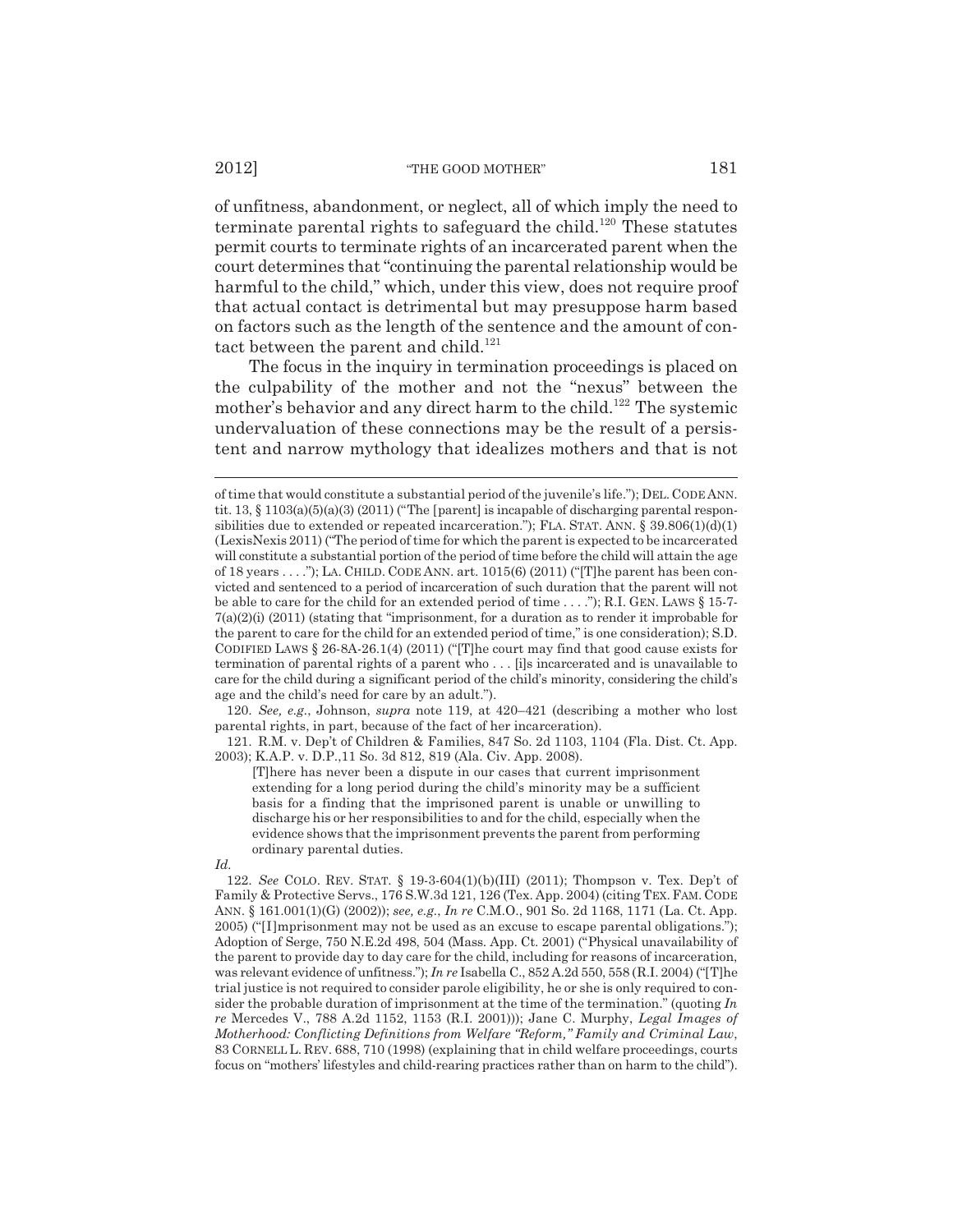sufficiently broad to view incarcerated women as good mothers.<sup>123</sup> Nor does it seem to leave room for a notion of community mothering or of working within communities to build community-based support for mothers and families in need of assistance. Motherhood has carried a sense of idealism against which many have either rallied or struggled.124 It carries with it cultural and political meaning and has been a source of protection and derision for many.125 Mothers who are able to mimic the societal ideal of mothering receive the greatest praise and protections although active debate about ideal mothering continues.126 Women, even those who work outside the home, are still largely viewed as "the keeper of the home."127 Women who defy cultural norms about mothers and mothering often face criticism and some level of resistance.<sup>128</sup> Incarcerated women challenge societal norms about mothering and stand counter to generally accepted views about how "good mothers" conduct themselves.<sup>129</sup>

More than women who work or women who in other ways challenge societal perceptions of womanhood, incarcerated women more directly challenge established perceptions about families, parenting,

<sup>123.</sup> Brenda V. Smith, *Reforming, Reclaiming or Reframing Womanhood: Reflections on Advocacy for Women in Custody*, 29 WOMEN'S RTS. L. REP. 1, 5 (2007) (noting the history of the women's movement and the conflict between the focus on women in prison and motherhood and the failure of women in prison to conform to motherhood ideals).

<sup>124.</sup> *See* SUSAN J. DOUGLAS & MEREDITH W. MICHAELS, THE MOMMY MYTH: THE IDEALIZATION OF MOTHERHOOD AND HOW IT HAS UNDERMINED WOMEN 22–23 (2004) (positing that mothers are subject to a heightened standard of conduct that can generate negative responses when those standards are not met); Murphy, *supra* note 122, at 761 (noting the "law's view of mother as self-sacrificing nurturer and as equal wage earner").

<sup>125.</sup> DOUGLAS & MICHAELS, *supra* note 124, at 206.

<sup>126.</sup> For example, works by a "Tiger Mother" who was seen as too demanding, and another who opted to give up custody of her children to her husband in order to pursue her career when she decided she did not want to be a mother any more, received considerable attention and criticism for their style of mothering. AMY CHUA, BATTLE HYMN OF THE TIGER MOTHER (2011) (telling a mother's story about parenting and raising children the "Chinese" way which involves strict and rigid rules and expectations); Rahna Reiko Rizzuto, *Why I Left My Children*, SALON.COM (Feb. 28, 2011), http://www.salon.com/life /feature/2011/02/28/leaving\_my\_children. The author gave up custody of her two sons when she realized she did not want to be a mother anymore and preferred instead to focus on her career. *Id.*; Kate Zernike, Retreat of the 'Tiger Mother,' N.Y. TIMES, Jan. 16, 2011, at ST1 (noting the controversial nature Chua's book).

<sup>127.</sup> ARLIE HOCHSCHILD WITH ANNE MACHUNG, THE SECOND SHIFT: WORKING PARENTS AND THE REVOLUTION AT HOME 15–16 (1989); Jill Laster, *Time Crunch for Female Scientists: They Do More Housework than Men*, CHRON. HIGHER EDUC. (D.C.), Jan. 19, 2010, http://chronicle.com/article/Female-Scientists-Do-More/63641/; Deborah Solomon, *Women's Work: What Men Won't Do*, WALL ST. J., Aug. 6, 2009, http://blogs.wsj.com /economics/2009/08/06/womens-work-what-men-wont-do/# (discussing a Bureau of Labor Statistics Report showing women do more household work than men).

<sup>128.</sup> DOUGLAS & MICHAELS, *supra* note 124, at 22–23.

<sup>129.</sup> *Id.*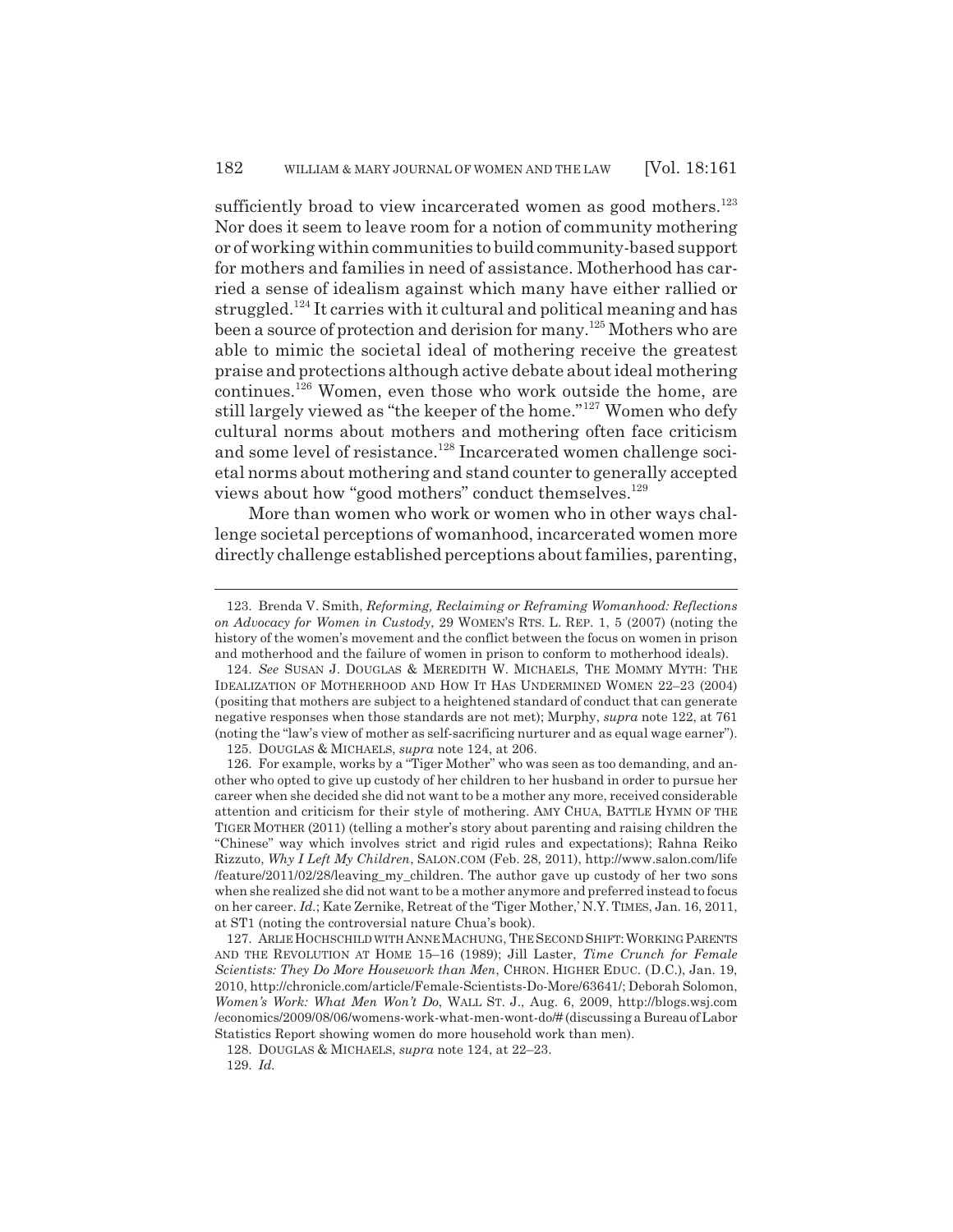and care-taking.130 These women are geographically distant from their children.131 Visitation and physical contact with their children is out of their control and, according to studies, is often inconsistent at best but more often minimal or nonexistent.132 Communicating through telephone calls is an expensive and limited option, and incarcerated women may find sending cards and letters a difficult and ineffective means of expressing their complicated feelings for their children and about the situation in which they find themselves.133 Women who commit crimes, "are viewed as more pathological" than men who commit crimes.<sup>134</sup> Women who commit crimes, are incarcerated, and fail to maintain regular communication with their children may find it difficult to overcome common understandings of how "good mothers" behave. Even today, the role of mother is still a defining characteristic for women, and mothers who fall short of expectations are viewed negatively.135 Women are judged, in part, by their devotion and commitment to their children and are not good mothers until they devote most of their time and energy to being mothers.<sup>136</sup>

Termination proceedings result in an evaluation of mothering that holds incarcerated women to a high and unrealistic standard and creates timetables for addressing shortcomings that fail to provide sufficient time to address the difficult and wide-ranging issues these women may be facing. In addition, the models of mothering to which these mothers are held may reflect standards to which all parents should aspire but are ones to which most mothers probably fall short. For example, in *In re J.L.*, in upholding the termination of the parents' parental rights, the Illinois Supreme Court noted transgressions such as leaving a "knife on the table with the point outward," allowing the children to run "around wildly" and failing to acknowledge children when they wanted to talk about their day at school.<sup>137</sup> While perhaps demonstrating errors in judgment, such

<sup>130.</sup> *See* STACEY L. SHIPLEY & BRUCE A. ARRIGO, THE FEMALE HOMICIDE OFFENDER: SERIAL MURDER AND THE CASE OF AILEEN WUORNOS xii–xiii (2004).

<sup>131.</sup> BERNSTEIN, *supra* note 16, at 78; MUMOLA, *supra* note 16, at 5.

<sup>132.</sup> BERNSTEIN, *supra* note 16, at 78–81 (noting obstacles to family friendly visits, including bulletproof glass, long lines, and a lengthy approval process, and humiliating screening processes); Block & Potthast, *supra* note 41, at 566 (indicating that most visiting rooms are uncomfortable and may heighten children's anxieties about the visit).

<sup>133.</sup> *See* Block & Potthast, *supra* note 41, at 563–64; Luke, *supra* note 16, at 934; Sametz, *supra* note 57, at 299.

<sup>134.</sup> SHIPLEY & ARRIGO, *supra* note 130, at 11.

<sup>135.</sup> *See* DOUGLAS & MICHAELS, *supra* note 124, at 22–23.

<sup>136.</sup> *Id.*

<sup>137.</sup> *In re* J.L., 924 N.E.2d 961, 964–65 (Ill. 2010).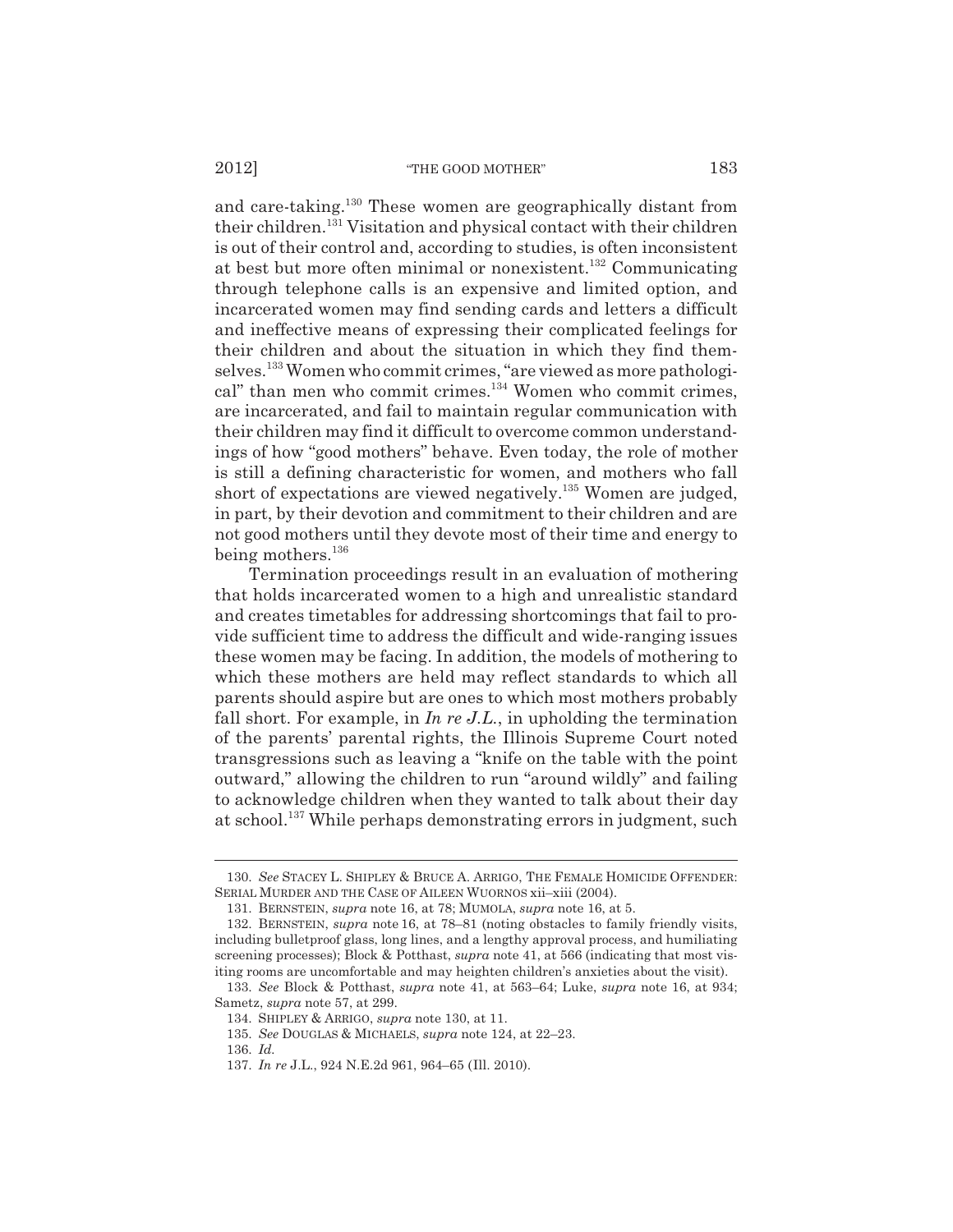parenting failures seem to fall short of demonstrating a lack of fitness to parent. Each of the transgressions cited by the court almost certainly would not lead to a termination of rights had the mother not had a history of incarceration, mental illness and domestic violence.<sup>138</sup>

The mother in *In re J.L.* admittedly falls far from an ideal of mothering, but whether her failures should result in the permanent severing of her parental ties to her children, and whether a middle class woman would be held to the same standard, are important questions that the court in the case is free to ignore, since the prevailing standard does not require such an inquiry.<sup>139</sup> At issue in the appeal was whether the parents had been given sufficient time to address their parenting deficiencies, particularly given the mental illness and abuse issues facing the mother.<sup>140</sup> Even though the court acknowledges the difficulties an incarcerated parent may face in trying to improve his or her parenting skills, it concludes that the time period a parent is given to make such progress is not tolled by the time spent in prison.<sup>141</sup> In fact, the court ultimately finds that "in the interest of judicial economy," it would not remand the case to be decided, and it instead upheld the parental termination.<sup>142</sup>

The mother in *In re J.L.*, like many incarcerated women, is dealing with a number of complicated and interrelated psychological and mental health problems that are impossible to address in the time periods prescribed by state and federal standards.<sup>143</sup> Incarcerated women engage in high levels of drug and alcohol use and frequently have histories of mental illness and abuse.<sup>144</sup> These women may find it difficult to overcome addiction and mental health issues within the strict federal and state time-lines. In addition, they face the challenge of countering the negative stereotypes about the kinds of individuals who commit crimes, use drugs, and "allow" themselves to be abused.

Women of color may be most impacted by the intersection of criminal law, child welfare policies and stereotyped thinking:

[W]omen of color remain the most impacted by increased levels of mass incarceration. These women are more often mothers of

<sup>138.</sup> *See, e.g.*, *In re* Faith B., 832 N.E.2d 152, 159 (Ill. 2005) (holding that one factor indicating unfitness [mental illness] is not sufficient to terminate parental rights). 139. *In re J.L.*, 924 N.E.2d at 966–67.

<sup>140.</sup> *Id.* at 964–65.

<sup>141.</sup> *Id.* at 968–69.

<sup>142.</sup> *Id.* at 970.

<sup>143.</sup> Wolf et al., *supra* note 75, at 142–43.

<sup>144.</sup> *Id.*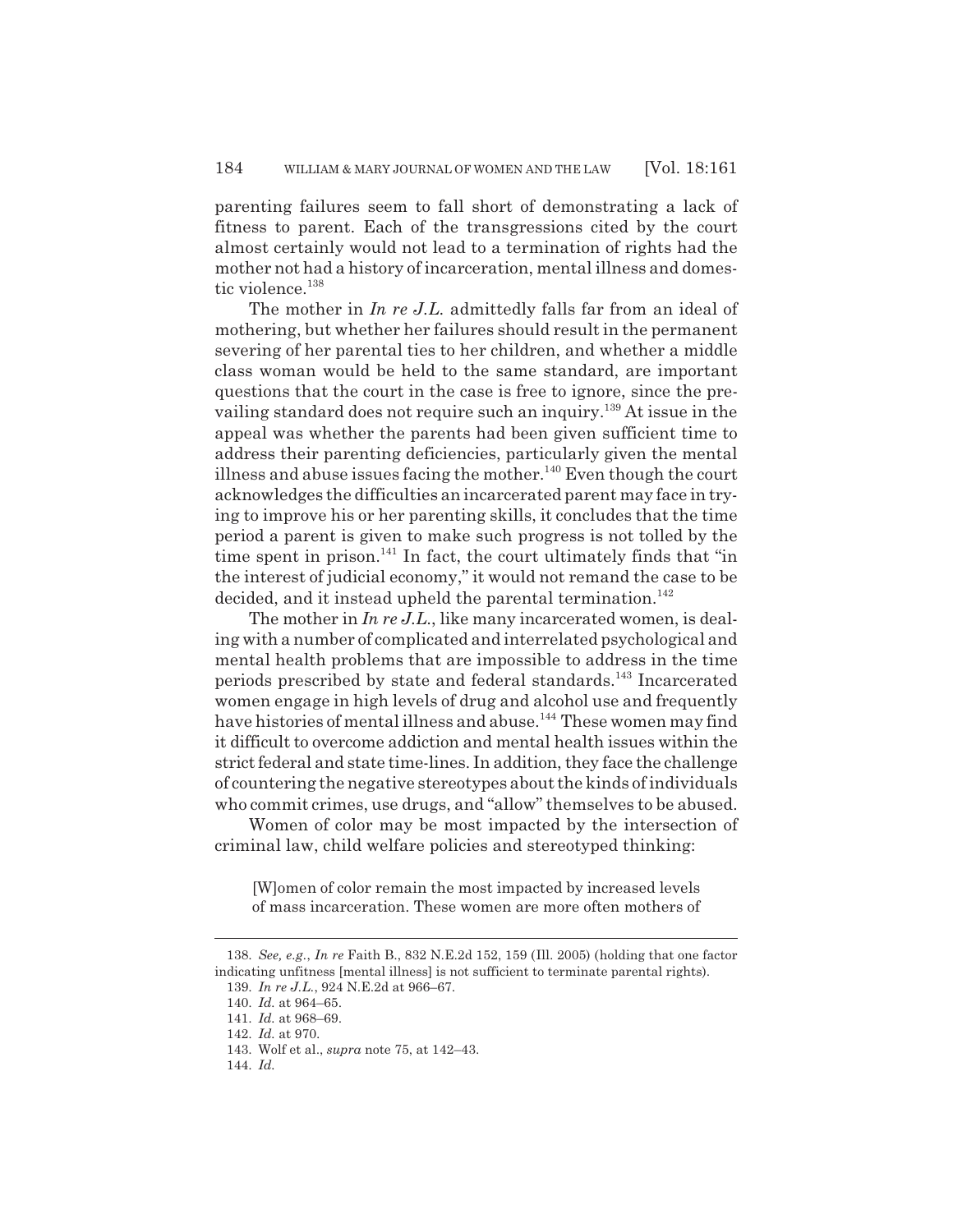dependent children. . . . While they are more likely to be nonviolent offenders, they are still viewed as a threat to the moral conscience of the dominant society since they fail to meet the standards of appropriate motherhood.<sup>145</sup>

These women in prison face an additional layer of struggle against stereotypes about women of color and poor women as mothers.146 Stereotypes about race, ethnicity, and class may affect perceptions of mothering.147 Black mothers are often viewed as failing to live up to society's image of the ideal mother.<sup>148</sup> Black mothers are devalued and fall short of the American ideal of motherhood; this has its roots in slavery. As Patricia Hill Collins notes, African-American women often struggle against:

[t]he traditional family ideal [that] assigns mothers full responsibility for children and evaluates their performance based on their ability to procure the benefits of a nuclear family household. Within this capitalist marketplace model, those women who 'catch' legal husbands, who live in single-family homes, who can afford private school and music lessons for their children, are deemed better mothers than those who do not.  $^{149}$ 

The devaluation of the images of poor mothers and mothers of color creates opportunities for the vague standards for fitness and best interest to adversely affect poor families and families of color.<sup>150</sup> The stigma associated with being convicted of a crime, spending time in prison, being a drug user, being poor, and/or being Black or Latina may affect how these women are perceived and the extent to which

<sup>145.</sup> McGee et al., *supra* note 40, at 510 (citing Sharp & Ericksen, *Imprisoned Mothers and Their Children*, *in* INVISIBLE PUNISHMENT: THE COLLATERAL CONSEQUENCES OF MASS IMPRISONMENT (B.H. Zaitzow & J. Thomas eds., 2003)).

<sup>146.</sup> *See* Dorothy E. Roberts, *Motherhood and Crime*, 79 IOWA L. REV. 95, 108 (1993) (exploring the effects of gender, race, class, and nature of crime on criminal convictions) [hereinafter Roberts, *Motherhood and Crime*]; Dorothy E. Roberts, *Racism and Patriarchy in the Meaning of Motherhood*, 1 AM. U. J. GENDER & L. 1, 10–11 (1993) [hereinafter Roberts, *Racism and Patriarchy*].

<sup>147.</sup> Roberts, *Motherhood and Crime*, *supra* note 146, at 137 ("Society is less likely to identify with criminal mothers than with other classes of criminals. . . . Women violate gender norms when they engage in violence or abandon their children in pursuit of crime.").

<sup>148.</sup> Murphy, *supra* note 122, at 691 ("Poor minority women frequently bear the punishment for deviating from the stereotype of the ideal mother, whereas white middleclass and wealthy women reap the rewards for being good mothers.").

<sup>149.</sup> PATRICIA HILL COLLINS, BLACK FEMINIST THOUGHT: KNOWLEDGE, CONSCIOUSNESS, AND THE POLITICS OF EMPOWERMENT 182 (2nd ed. 2000).

<sup>150.</sup> Annette R. Appell, *Protecting Children or Punishing Mothers: Gender, Race, and Class in the Child Protection System [An Essay]*, 48 S.C.L. REV. 577, 585 (1997); Lenore M. McWey et al., *Parental Rights and the Foster Care System: A Glimpse of Decision Making in Virginia*, 29 J. FAM. ISSUES 1031, 1047 (2008); *see also* Kennedy, *supra* note 26, at 103.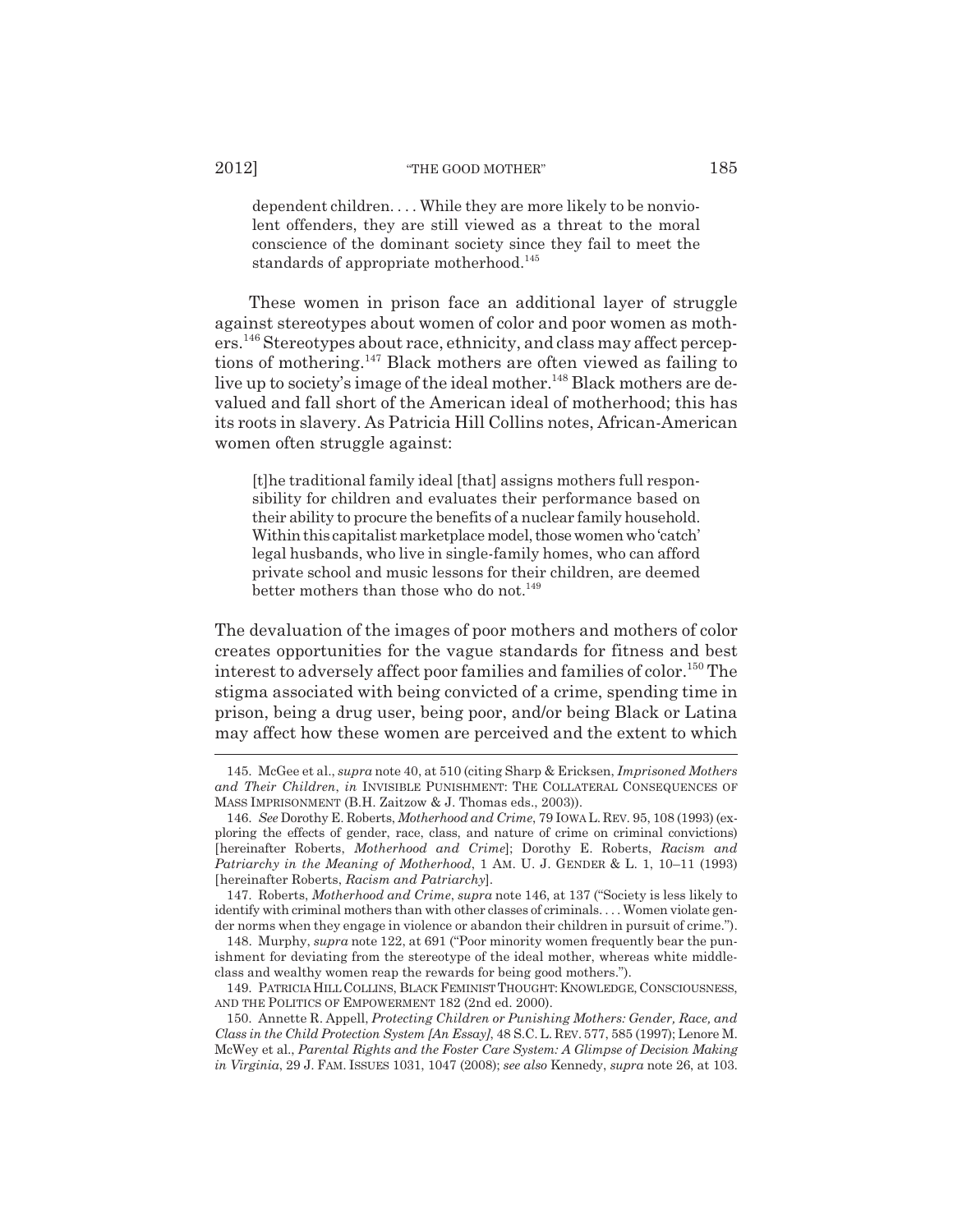they are viewed as capable mothers. These mothers may find it difficult to convince first social workers and later judges that they are fit or suitable parents and often fall short of the "best interests" idealism inherent in the fitness and best interests tests applied in termination cases.151 The result of devaluing motherhood by those in the margins—women of color, poor women, incarcerated women—and applying a best interests idealism to termination proceedings results in greater numbers of terminations. However, the children affected do not necessarily find permanent homes, and the number of children in foster care continues to climb.<sup>152</sup>

Incarcerated mothers are in greater need for assistance since their children are more adversely affected by the incarceration of their mothers than their fathers.<sup>153</sup> Children of incarcerated mothers may be at greater risk of troubled behavior than the children of incarcerated fathers, putting these children at greater risk for engaging in criminal behavior and continuing a legacy of involvement with the criminal justice system.154 Moreover, studies seem to support the idea that these children may be more easily pulled into a pattern of "intergenerational" crime<sup>155</sup> and are more likely to engage in illegal activity.156 It is unclear whether this is the result of exposure to a parent's criminal behavior, poverty and related environmental stresses, or other factors.157 Women of color are at the greatest risk of having their children placed in foster care.<sup>158</sup> Children of color are removed from

<sup>151.</sup> *See* Kennedy, *supra* note 26, at 103.

<sup>152.</sup> *See* Moses, *supra* note 27, at 98 ("Perhaps most notable is that children of incarcerated mothers were four times more likely to be 'still in' foster care than all other children. . . . These children linger in foster care until they are 18 when they 'age out' of the system."); Schetky et al., *supra* note 27, at 367 ("[S]tudies have shown that once a child is placed in foster care, he or she has a 50% chance of remaining there 3 years or longer. Some studies even suggest that a child who has been in foster care for longer than 18 months has a remote chance of being either adopted or returned home." (citation omitted)); Steven M. Cytryn, Note, *What Went Wrong? Why Family Preservation Programs Failed to Achieve their Potential*, 17 CARDOZO J.L. & GENDER 81, 92–94 (2010) (discussing foster care from its inception and the growth of foster care over time).

<sup>153.</sup> Wolf et al., *supra* note 75, at 143.

<sup>154.</sup> Landreth & Lobaugh, *supra* note 57, at 157–58.

<sup>155.</sup> Halperin & Harris, *supra* note 67, at 339.

<sup>156.</sup> Landreth & Lobaugh, *supra* note 57, at 158; Luke, *supra* note 16, at 933; *see also* Murray & Farrington, *supra* note 103, at 162.

<sup>157.</sup> *See* BERNSTEIN, *supra* note 16, at 146–47. Foster care placement triggers the operation of federal provisions that set time requirements for severing the legal ties between parent and child. Adoption and Safe Families Act of 1997, Pub. L. No. 105-89, 111 Stat. 2115 (1997) (codified in scattered sections of 42 U.S.C. (1997)); Murray & Farrington, *supra* note 103, at 163, 171 (claiming that parental imprisonment is a predictor but does not necessarily have a causal effect).

<sup>158.</sup> McGee et al., *supra* note 40, at 510.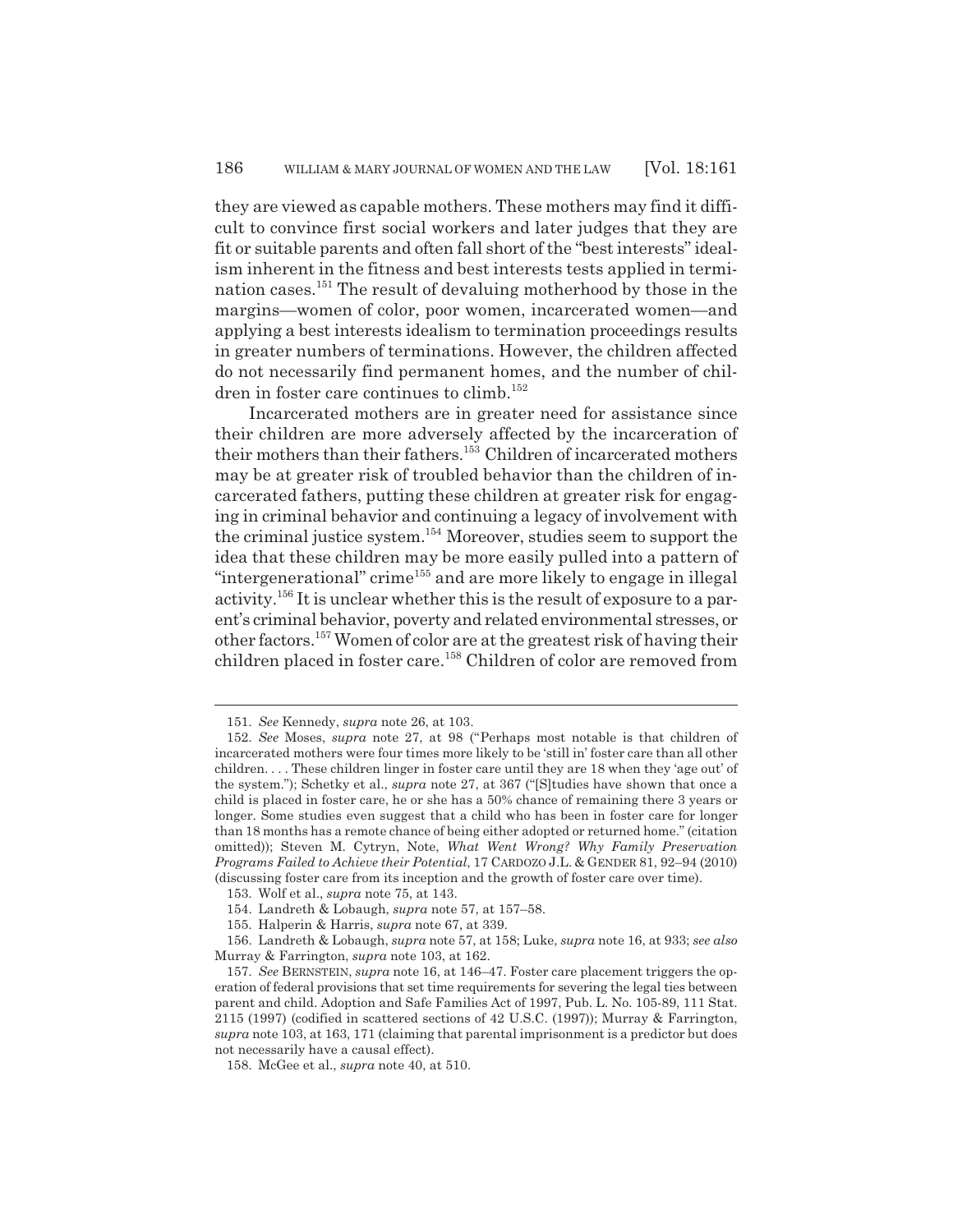their homes and placed in foster care at a disproportionate rate.<sup>159</sup> These children are also more likely to have their legal ties with their parents severed.160 A number of scholars have taken note of the disproportionate involvement of the state in families of color and poor families and the greater rates at which their children are removed from their homes and placed in foster care.<sup>161</sup> It is not clear that the children, their parents, or their communities are well served by these efforts, and it is instead more likely that the permanent removal of these children does significant harm.

Many of the women adversely affected by the intersection of the increasing reliance on incarceration and the effort to achieve permanency for children face a host of social and economic issues which make it difficult for them to provide for their children.<sup>162</sup> In fact, many come from communities that lack adequate housing, schools, jobs, and drug and alcohol treatment centers.<sup>163</sup> The result is that these women may find it difficult to provide for basic needs and get the assistance they need to cope with the stresses of living at the margins of society in a manner that would satisfy child welfare agencies and judges in parental terminations proceedings.164 A disconnect exists between what the federal and state standards and goals for child welfare expect of these mothers and what they can reasonably provide under the circumstances and in the communities in which they often live.

An example of the creation of standards for parenting that contribute to the termination of the parental rights of women who live with incarceration as a fact of life is presented in *State of Tennessee Department of Children's Services v. V.N.*, which upholds the termination of parental rights of an incarcerated mother one month before her release from prison.165 The case is illustrative of the disconnect

<sup>159.</sup> *See* Dorothy E. Roberts, *Child Welfare and Civil Rights*, 2003 U. ILL. L. REV. 171, 172–73 (2003); Antoinette Greenaway, Note, *When Neutral Policies Aren't So Neutral: Increasing Incarceration Rates and the Effect of the Adoption and Safe Families Act of 1997 on the Parental Rights of African–American Women*, 17 NAT'L BLACK L.J. 247, 256–57 (2002–2004).

<sup>160.</sup> Roberts, *supra* note 159, at 172–73; Greenaway, *supra* note 159, at 256–57.

<sup>161.</sup> Roberts, *supra* note 159, at 172–73; Greenaway, *supra* note 159, at 256–57.

<sup>162.</sup> REIMAN, *supra* note 22, at 77–110 (noting that for the same criminal behavior, the poor are more likely to be arrested, charged, convicted, sentenced to prison, and are given longer prison terms than members of the middle and upper classes); *see also* Acoca & Raeder, *supra* note 52, at 137; John Hagan & Ronit Donovitzer, *Collateral Consequences of Imprisonment for Children, Communities, and Prisoners*, 26 CRIME & JUST. 121, 134–37 (1999); Luke, *supra* note 16, at 930; Poehlmann, *supra* note 22, at 333, 339; Traci Schlesinger, *The Cumulative Effects of Racial Disparities in Criminal Processing*, 7 J. INST. JUST. & INT'L STUD. 261, 261 (2007); Travis, *supra* note 16, at 33–35.

<sup>163.</sup> Weber, *supra* note 20, at 644–48.

<sup>164.</sup> Roberts, *supra* note 159, at 172–73; Greenaway, *supra* note 159, at 256–57.

<sup>165.</sup> State Dep't of Children's Servs. v. V.N., 279 S.W.3d 306, 323 (Tenn. Ct. App. 2008).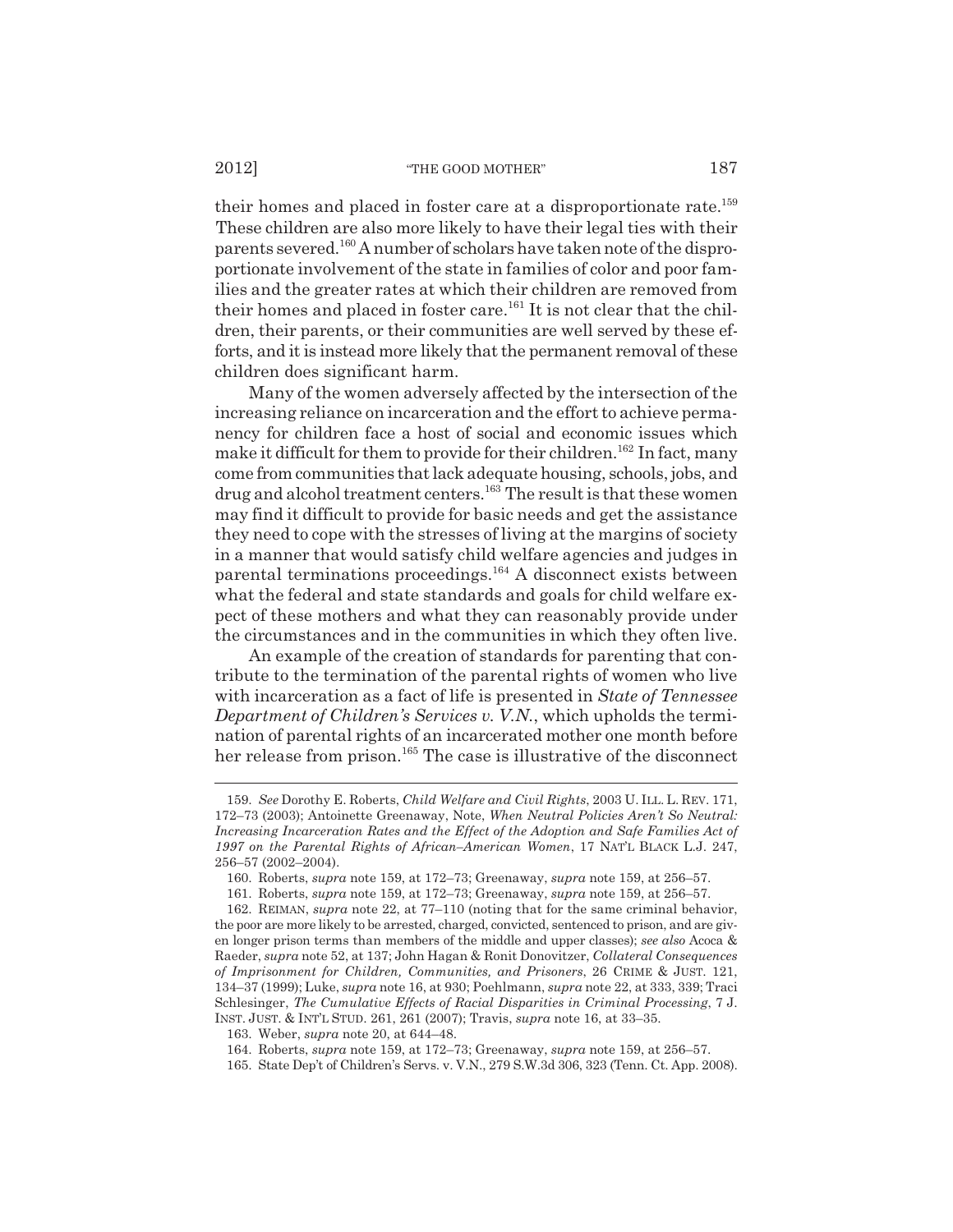between state expectations for incarcerated parents and what it is likely these parents can accomplish in the relatively short period of time allotted under the federal standards.<sup>166</sup> The mother in *V.N.* had been incarcerated twenty times between 2002 and 2008.167 Although the opinion is unclear as to the nature of all of the mother's convictions, it does indicate that the mother had been jailed at various times for theft, driving on a suspended license, possession of drug paraphernalia, and violating probation.<sup>168</sup> At the parental termination trial, a Department of Children's Services representative testified that the mother failed to comply with the permanency plans which required her to, *inter alia*, complete alcohol and drug treatment, maintain an alcohol and drug-free lifestyle, be able to provide financially for herself and her child, have stable employment, and have safe and independent housing.<sup>169</sup> According to the opinion, the mother was incarcerated for the majority of the time, and, during the five months she was not in prison, she failed to obtain a job or independent housing.170 The court further noted that the mother had some visits with the child but the mother attended only some of them and failed to attend a birthday party for the child for which she had promised to bring a cake and presents.<sup>171</sup>

The mother's presentation of evidence suggested a more complicated and frustrating picture. Her testimony suggests failures in the system, particularly a lack of resources to support her family and to allow her to be a responsible caring parent.<sup>172</sup> The mother testified that she did not understand

the things she was supposed to do under the permanency plan and she stated: ". . . I've never had to depend on myself so really, I didn't even know what place to work. . . .There were services offered to me, but it wasn't really nothing to help me. They never really showed me the way in doing anything. I mean, they would explain stuff to me, but I've, I've [sic] never really had to depend on myself before, so I really didn't know what to do."<sup>173</sup>

From the mother's perspective, there was a clear disconnect between what social services expected in order for her to maintain her parental rights and her understanding of how to carry out the permanency plan. Although the perception of social services may have been that

- 168. *Id.* at 311.
- 169. *Id.* at 309.
- 170. *Id.* at 310.
- 171. *V.N.*, 279 S.W.3d at 310.
- 172. *Id.* at 312–13.
- 173. *Id.* at 312.

<sup>166.</sup> *Id.* at 312–13.

<sup>167.</sup> *Id.* at 312.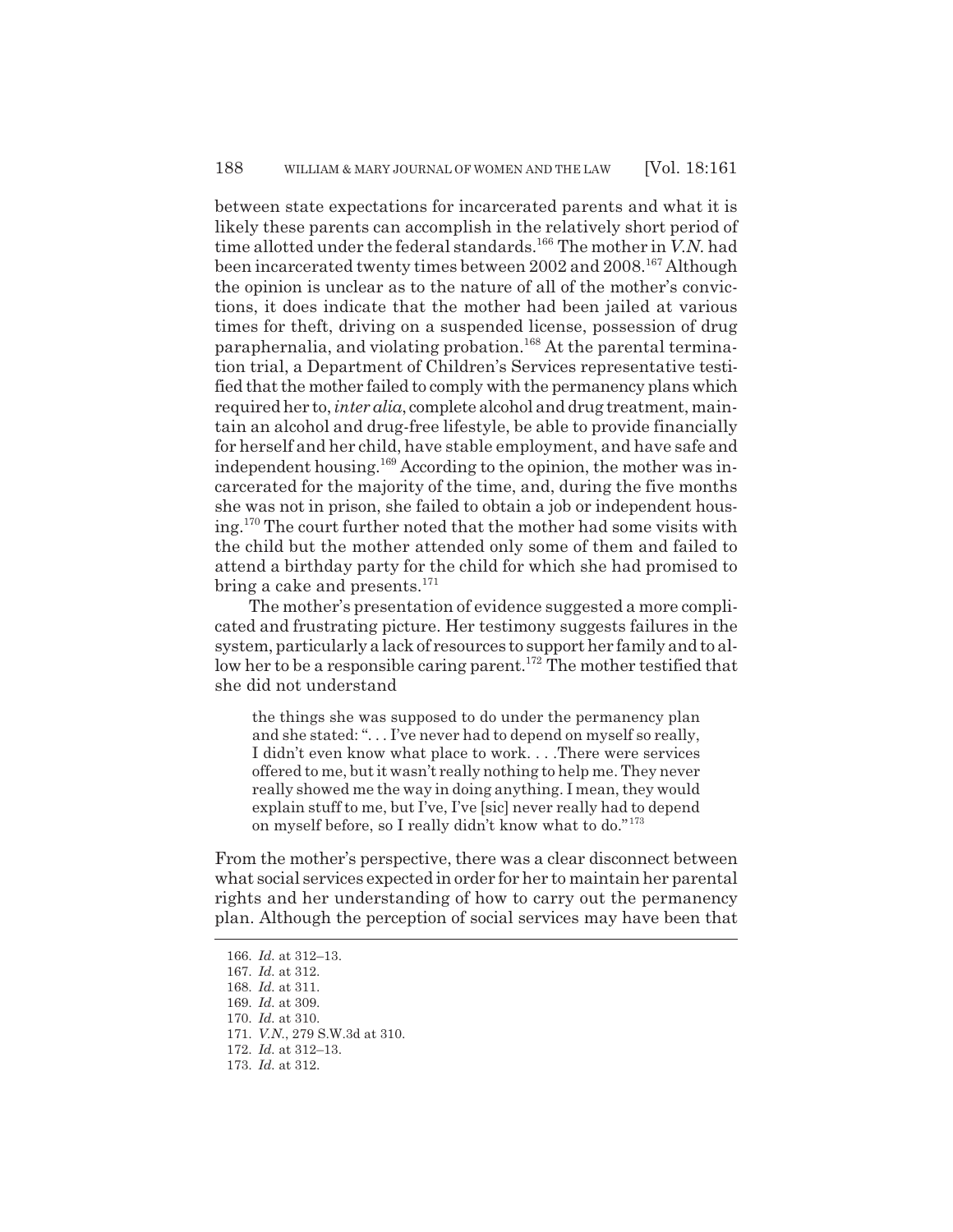the failure to visit her child indicated a lack of interest in care-taking, the mother's testimony says more about inadequate resources and assistance than a lack of care.<sup>174</sup> When asked about whether she cared for the child, why DCS was unable to get in touch with her, and missing visitations, the mother testified that she did not have a driver's license, car, means of transportation, place to live, job or a phone.<sup>175</sup> She further indicated that she did not have a GED.176 When asked why she failed to attend her child's birthday party, the mother testified, "Cause I didn't have nothing to give her, and I didn't want to, I didn't, I was embarrassed. I didn't show up, 'cause I didn't want to hurt her no more 'cause I didn't have nothing. I had no job. I had no way of getting her anything."<sup>177</sup>

It is clear from the case that the mother's addiction, lack of education, and joblessness reflects more than mere individual failings. The mother seems to have lacked basic understandings of how to proceed to put her life back together and was without family resources to call upon to assist her.<sup>178</sup> The case reveals a family in crisis, a family in which at least three female members of the family were in jail at the same time for addiction-related behaviors.<sup>179</sup> The case reveals a family unable to provide the kind of support that would prevent the State from intervening to care for the child.<sup>180</sup> The mother explained that her failure to more aggressively seek treatment for her drug addiction was partly due to her reliance on her mother to care for her child.181 As a result, her mother's and later her sister's incarceration created a childcare gap she was unable to fill and allowed the state to step in and put her child in foster care.<sup>182</sup>

The case also reflects the impact of inadequate education, patterns of work in underground markets that can often occur in poor communities, and the effect of intergenerational crime.<sup>183</sup> Although the mother had neither a high school diploma nor formal employment, she had an arrangement with a friend, Mr. Landers, to provide services for him since he was disabled.<sup>184</sup> Apparently, the mother had done general housekeeping for Mr. Landers in the past and he

<sup>174.</sup> *Id.* at 312–13.

<sup>175.</sup> *Id.*

<sup>176.</sup> *Id.* at 313.

<sup>177.</sup> *V.N.*, 279 S.W.3d at 313.

<sup>178.</sup> *Id.* at 312–14.

<sup>179.</sup> *Id.* at 307.

<sup>180.</sup> *Id.* at 307–8.

<sup>181.</sup> *Id.* at 313–14.

<sup>182.</sup> *Id.* at 307–8.

<sup>183.</sup> *See* Justin Brooks & Kimberly Bahna, *"It's a Family Affair"—The Incarceration of the American Family: Confronting Legal and Social Issues*, 28 U.S.F.L.REV. 271, 280 (1994). 184. *V.N.*, 279 S.W.3d at 311–12.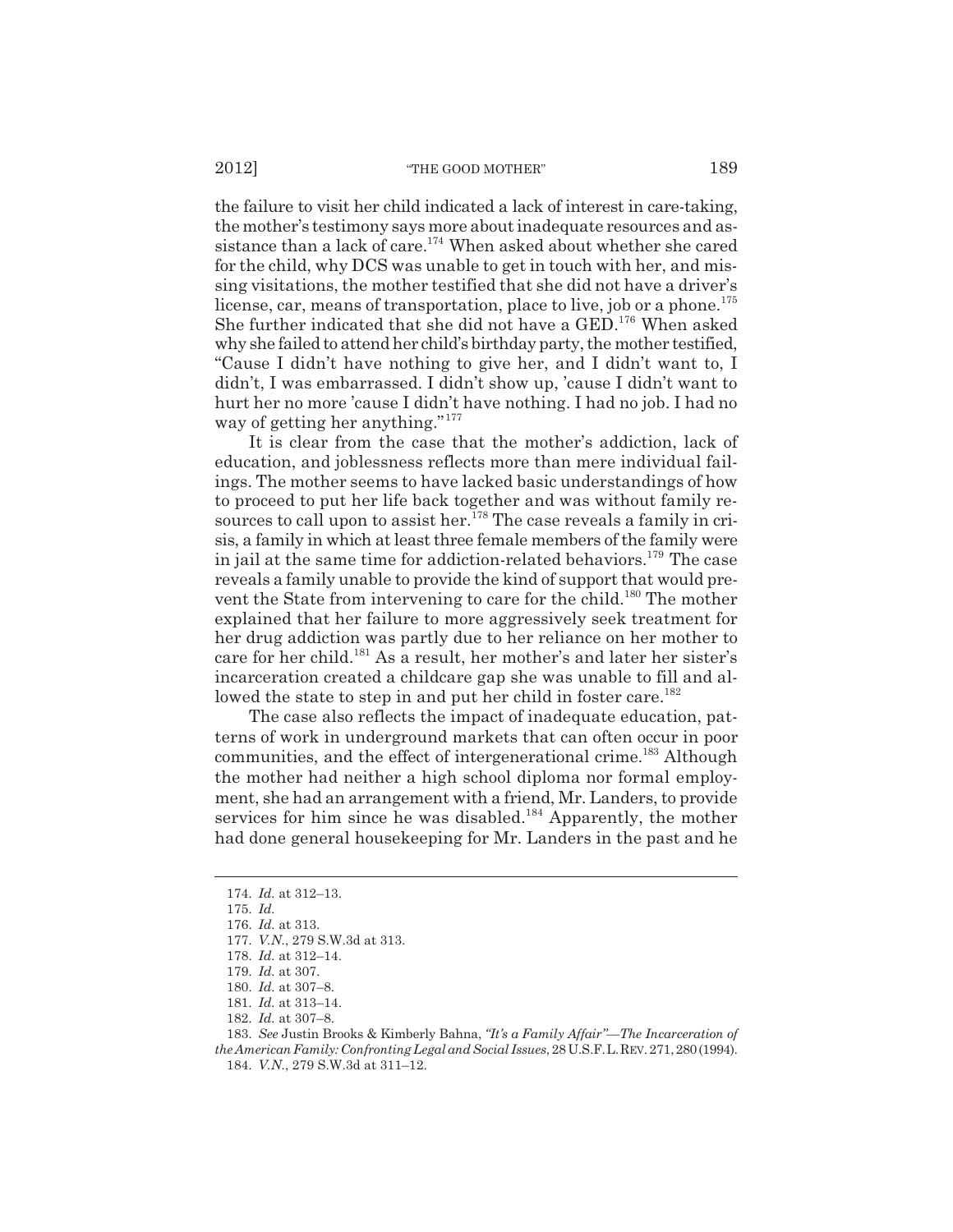testified that when she was released from jail, the mother could live on the second floor of his five-bedroom house and could clean his house, do laundry, wash dishes, and cook for him in exchange for a wage.<sup>185</sup> The juvenile court noted this job arrangement but expressed concern that there had "been no proof of what her actual pay was or pay stubs or bank account records."186 An informal arrangement to provide services in exchange for room, board, and pay is not uncommon in poor communities.<sup>187</sup> The court, however, searching for more familiar and concrete evidence of employment, found Mr. Landers's representations insufficient proof of the mother's efforts to secure a job.188 The State's expectations for mother as expressed by DSS and the judge may reflect a disconnect between the standard being applied and what realistically can be achieved by these parents.

Perhaps the greatest divide in the opinion is the conclusion upholding the decision that terminating parental rights was in the child's best interest.189 The result ignores less draconian possibilities urged by the mother during the hearing.190 During her testimony, the mother indicated a strong desire to maintain a connection with her child, stating:

The only thing I ask of the Court whatsoever is that I can get visitation with her. . . . I just want to see her if I'm doing good. . . . I mean, I can ask for another chance but I'm sure I'm not going to get [sic], but I want to do everything I can to see my kids because I love my kids.<sup>191</sup>

The court, reaching for an all or nothing solution, nonetheless concluded that the mother abandoned her child and that termination of parental rights would be in the child's best interests.192 This case, like many others, would probably have benefitted from efforts to achieve a middle ground short of termination that might have allowed future contact between the child and his biological family.

<sup>185.</sup> *Id.* at 312.

<sup>186.</sup> *Id.* at 314.

<sup>187.</sup> *See* SUDHIR ALLADI VENKATESH, OFF THE BOOKS: THE UNDERGROUND ECONOMY OF THE URBAN POOR xiii (2006) (reporting the use of a barter system in poor communities as common); WILLIAM JULIUS WILSON, WHEN WORK DISAPPEARS:THE WORLD OF THE NEW URBAN POOR 74–75 (1996).

<sup>188.</sup> *V.N.*, 279 S.W.3d at 321.

<sup>189.</sup> *Id.* at 323 (reaching this conclusion based on findings that the juvenile court did not err in finding clear and convincing evidence to terminate mother's parental rights for abandonment and for failing to substantially comply with the permanency plan despite the State's reasonable efforts to assist the mother).

<sup>190.</sup> *Id.* at 323.

<sup>191.</sup> *Id.* at 313.

<sup>192.</sup> *Id.* at 323.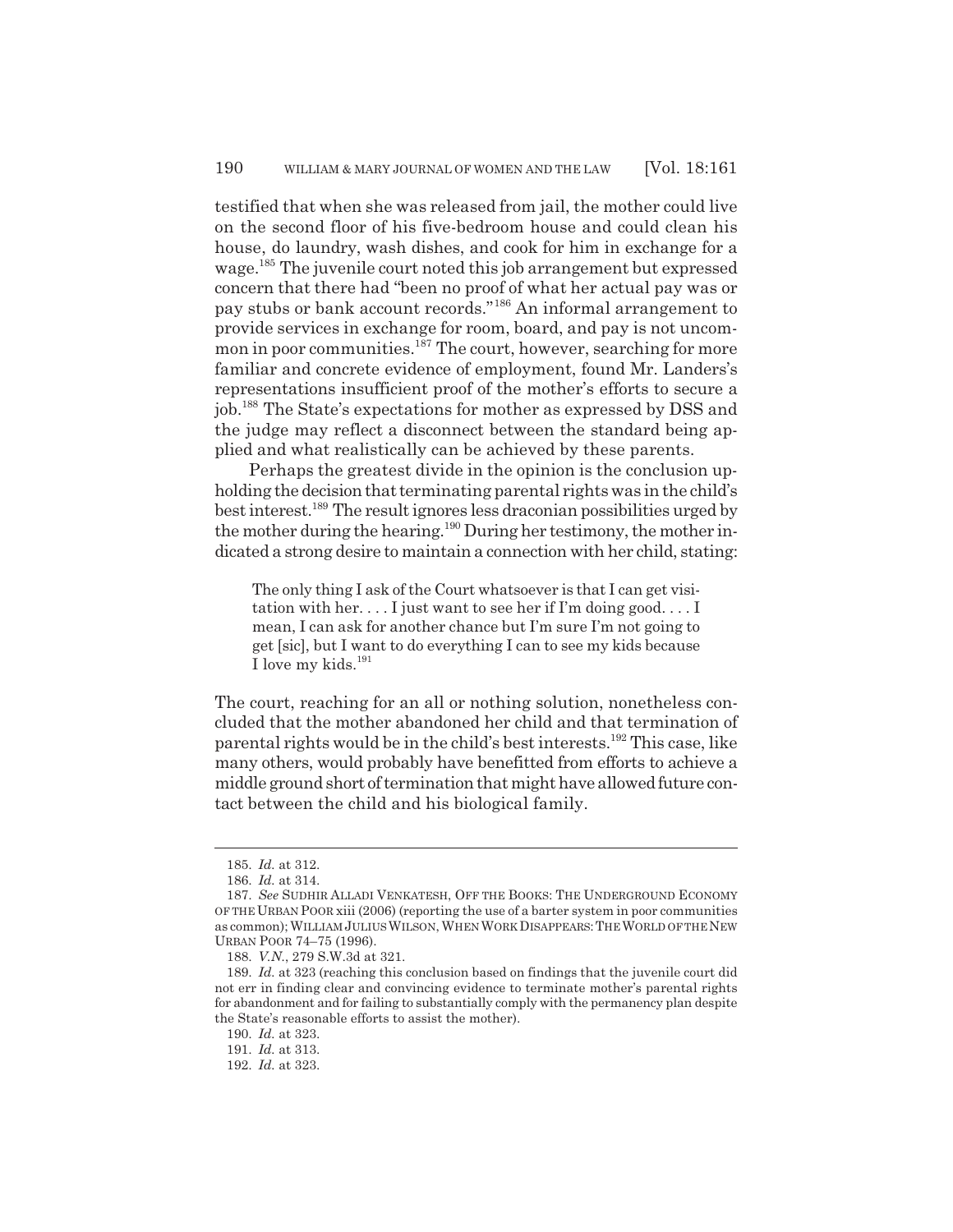# III. DEVELOPING A CRITICAL RACE FEMINIST APPROACH TO RESOLVING THE TENSION BETWEEN PRESERVING PARENTAL RIGHTS AND ENSURING THE BEST INTERESTS OF THE CHILDREN

There is some disagreement about how best to balance the myriad interests at stake when a mother who is incarcerated is unable to provide family care for her children.193 Some focus on prioritizing the child's need for permanence as a primary goal.<sup>194</sup> The Adoption and Safe Families Act is designed to advance this goal, and a number of scholars support its implementation.195 Some advocate for greater intervention in families where there is the potential for abuse and highlight the need to prioritize a child's right to safety and permanence over a parent's right to the care and custody of her children.196 Others would prefer to blunt the harsh edge of laws and policies that result in parental terminations and look for ways to balance the needs of the children of incarcerated parents with the rights of these parents.197 At the far end of this view, advocates focus more on the need to support parental rights and a mother's right to parent her children.198

<sup>193.</sup> *See* Virginia Sawyer Radding, *Intention v. Implementation: Are Many Children, Removed from Their Biological Families, Being Protected or Deprived?*, 6 U.C. DAVIS J. JUV. L. & POL'Y 29, 42 (2001) ("[A] large percentage of families involved in the Child Protection System are living in poverty."). A number of scholars have addressed the issue of whether children have constitutional rights to maintain or sever parental ties. These scholars query whether children have a constitutional right to bond with their parents. *See* Johnson, *supra* note 119, at 399–400 (noting that case law reveals that some states are "parents' rights jurisdictions" while others are "child focused jurisdictions" and that "[t]ermination of parental rights is always a sensitive and difficult issue"); ROSS ET AL., *supra* note 61, at 1 (stating that a child may have an interest in preserving a relationship with a neglectful parent); *see also* James G. Dwyer, *The Child Protection Pretense: States' Continued Consignment of Newborn Babies to Unfit Parents*, 93 MINN. L. REV. 407, 446–47, 476 (2008).

<sup>194.</sup> Proponents of the ASFA and short deadlines for terminating parental rights assert that doing so is in a child's best interest. There is a vigorous debate about this issue in legal scholarship. *See* Marsha Garrison, *Why Terminate Parental Rights?*, 35 STAN.L.REV. 423, 461 (1983); Robert M. Gordon, *Drifting Through Byzantium: The Promise and Failure of the Adoption and Safe Families Act of 1997*, 83 MINN. L. REV. 637, 658 (1999).

<sup>195.</sup> Adoption and Safe Families Act of 1997, Pub. L. No. 105-89, 111 Stat. 2115 (1997) (codified in scattered sections of 42 U.S.C. (1997)).

<sup>196.</sup> On a related point, Professor Dwyer also advocates for anticipatory terminations in families with a history of abuse. *See* Dwyer, *supra* note 193, at 472–73.

<sup>197.</sup> *See* Annette Ruth Appell, *Virtual Mothers and the Meaning of Parenthood*, 34 U. MICH. J.L. REFORM 683, 710, 758 (2001). Appell states that the "suggestion that the parental rights doctrine or family privacy is anachronistic may not comport with the experiences of the thousands of families who are deprived of the recognition and protection the doctrine affords." *Id.* at 758; *see also* Philip Genty, *Some Reflections About Three Decades of Working with Incarcerated Mothers*, 29 WOMEN'S RTS. L. REP. 11, 14 (2007).

<sup>198.</sup> Appell, *supra* note 197, at 787–88.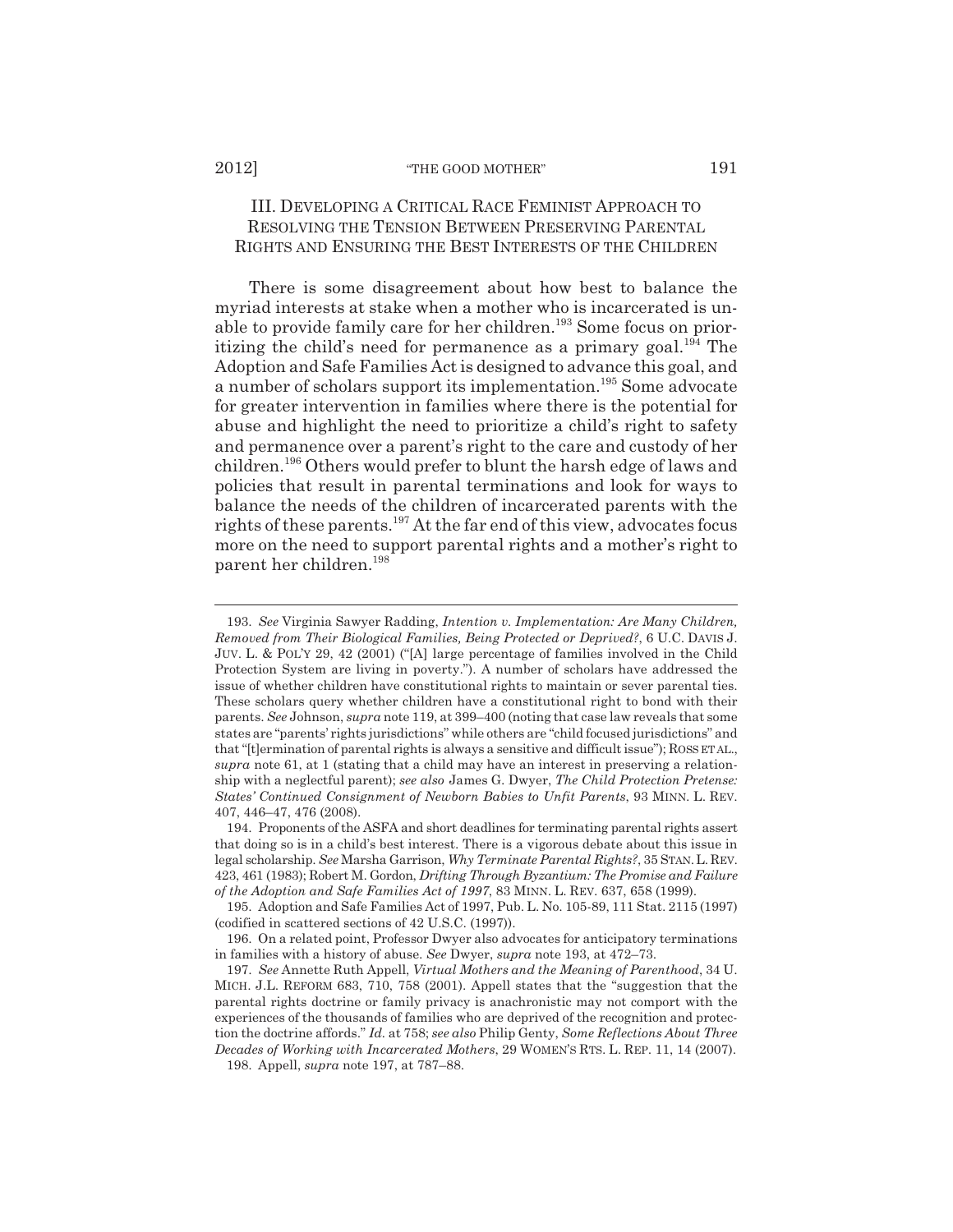While many mothers in parental termination proceedings, like the mother in *State of Tennessee Department of Children's Services v. V.N.*, profess a desire to parent their children at a parental termination hearing, critics would argue that their failure to maintain regular communication with their children means that terminating parental rights would serve their child's best interest.<sup>199</sup> The principal objections to a parental rights approach to thinking about parental terminations are based in concern for the welfare of the child.<sup>200</sup> The assumptions are that parental terminations can serve a child's best interest by severing a legal relationship with a parent who has either directly or indirectly harmed the child, and that a continued legal relationship between parent and child will further cause harm to the child.201 These hypotheses are related to the idea that incarcerated women have failed in the past and will likely continue to fail to adequately mother their children.<sup>202</sup>

While incarcerated mothers may fall short of the ideal, and barriers exist to parenting from prison, these obstacles need not necessarily result in inadequate parenting. Despite the difficulties created by the distance and restrictions of prison life, an approach that errs on the side of parental terminations fails to account for the continued mother-child bond that often persists despite the obstacles created by incarceration.<sup>203</sup> Although incarceration presents a number of obstacles to parenting, it does not necessarily break the psychological bond between the parent and the child.<sup>204</sup> The separation due to incarceration is trying for all parents but may be particularly difficult and painful for mothers.205 These women often report sharing a bond with their children and, for many, their incarceration is the first major separation they've experienced.<sup>206</sup> Mothers in prison report feelings of guilt, anxiety, and sadness, and are often distressed over their lack

<sup>199.</sup> *See In re* Omarian R., No. H14CP06008614A, 2008 Conn. Super. Ct. LEXIS 1427, at \*30–32 (Conn. Super. Ct. June 2, 2008).

<sup>200.</sup> Appell, *supra* note 197, at 732.

<sup>201.</sup> *Id.* at 788–89.

<sup>202.</sup> Baunach, *supra* note 46, at 155–56.

<sup>203.</sup> *Id.* at 158.

<sup>204.</sup> BERNSTEIN, *supra* note 16, at 71; DONALD BRAMAN, DOING TIME ON THE OUTSIDE: INCARCERATION AND FAMILY LIFE IN URBAN AMERICA 95 (2004) (noting that "there is nothing *intrinsically* different about these families [with an incarcerated parent] that sets them apart"); Block & Potthast, *supra* note 41, at 563; Erika London Bocknek et al., *Ambiguous Loss and Posttraumatic Stress in School-Age Children of Prisoners*, 18 J. CHILD & FAM. STUD. 323, 330 (2009); Loper, *supra* note 45, at 84.

<sup>205.</sup> *See* Lee, *supra* note 44, at 239 (addressing the "fragmenting effect" of maternal incarceration on families); *see also* Block & Potthast, *supra* note 41, at 561; Luke, *supra* note 16, at 930.

<sup>206.</sup> Baunach, *supra* note 46, at 157.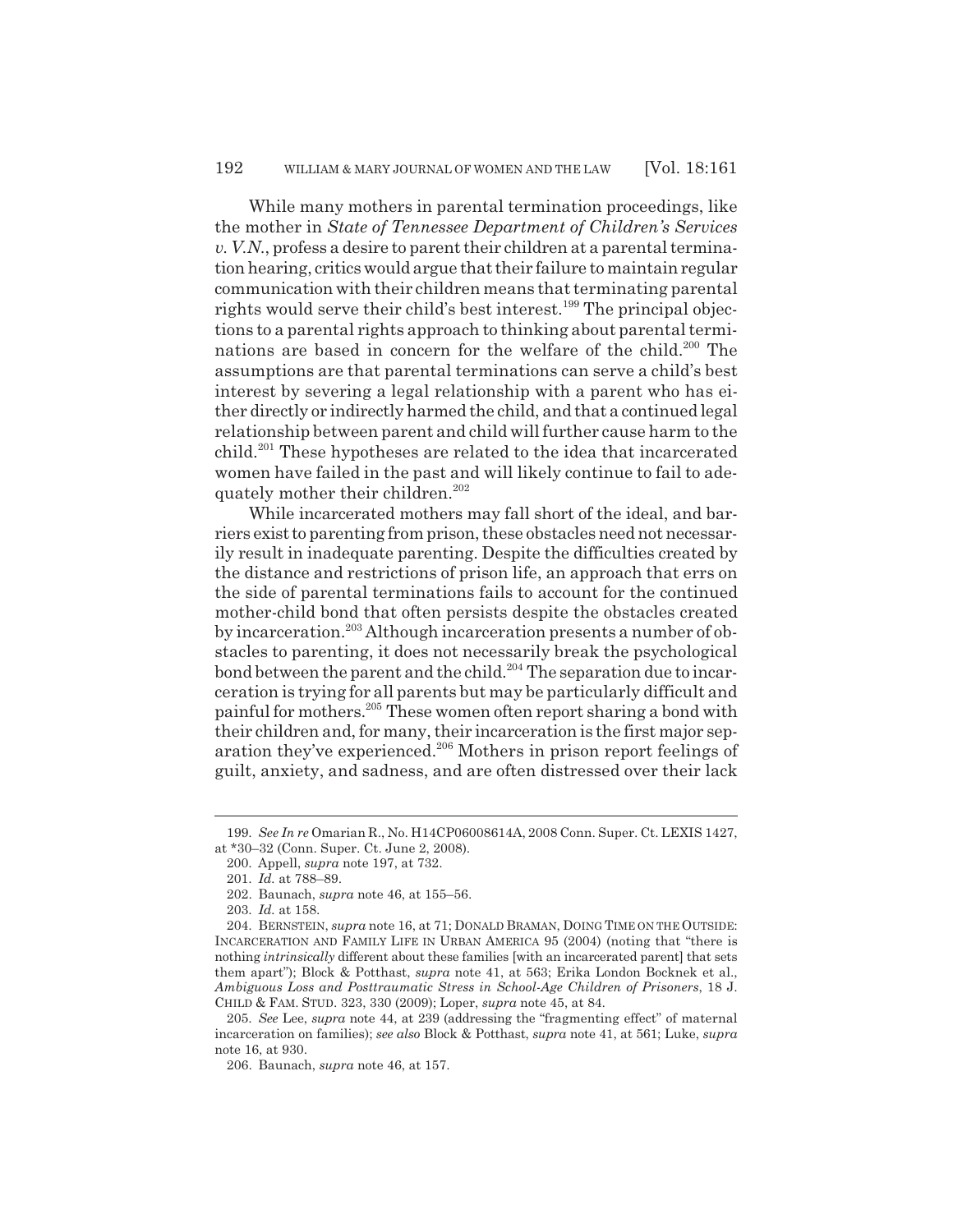of parenting skills and concern over their children's well-being.<sup>207</sup> Incarcerated mothers assert that being separated from children is a source of significant stress.<sup>208</sup> Dr. Baunach finds that "the psychological repercussions may be analogous to those resulting from other forms of loss, such as death or divorce. The grief response emitted by inmate-mothers may be characterized by emptiness, helplessness, anger and bitterness, guilt, and fear of loss or rejection." <sup>209</sup>

Many incarcerated women try to maintain contact and desperately want to be "good mother[s]" despite the barriers to maintaining contact.210 "Inmate mothers . . . possess positive parenting attitudes (love, caring, guidance) equivalent to those of mothers who are not incarcerated," 211 and their self-esteem is often tied up with their role as mother.<sup>212</sup> Others conclude that "children are important to incarcerated mothers: a majority of these mothers apparently want to develop a sense of responsibility as parents," and "one of the greatest impacts of the separation is to heighten this interest in children." <sup>213</sup>

Many imprisoned mothers "attempt to maintain some semblance of the mother role" while in prison.214 Moreover, they report that they "plan to reunite with [their] children following release from prison," seeing their "separation as only temporary."<sup>215</sup> As a result, the most damaging aspect of parental incarceration may be the threat of termination of parental rights. $216$ 

The ASFA and state termination standards fail to adequately account for the mother-child bonds and the barriers and stereotypes incarcerated mothers face.<sup>217</sup> The ASFA should be amended to prohibit the application of a statutory time-line to termination proceedings. Short of doing so, however, parental incarceration should be an exception to the application of the ASFA time-line, except perhaps for cases involving violence. In addition, courts should be prohibited from considering incarceration as a factor in determining parental termination cases. Under this approach, timetables and standards of review would be adjusted to make it more possible for parents to retain

216. *Id.* at 157.

<sup>207.</sup> *Id.* at 157–58; Block & Potthast, *supra* note 41, at 563 (citing L. LeFlore & M.A. Holston, *Perceived Importance of Parenting Behaviors as Reported by Inmate Mothers: An Exploratory Study*, 14 J. OFFENDER COUNSELING SERVICES & REHABILITATION 5 (1989)).

<sup>208.</sup> Loper, *supra* note 45, at 84.

<sup>209.</sup> Baunach, *supra* note 46, at 157–58.

<sup>210.</sup> *Id.* at 155.

<sup>211.</sup> Block & Potthast, *supra* note 41, at 563–64.

<sup>212.</sup> *Id.* at 563.

<sup>213.</sup> Baunach, *supra* note 46, at 165.

<sup>214.</sup> *Id.* (citation omitted).

<sup>215.</sup> *Id.*

<sup>217.</sup> *See* Benites, *supra* note 16, at 196.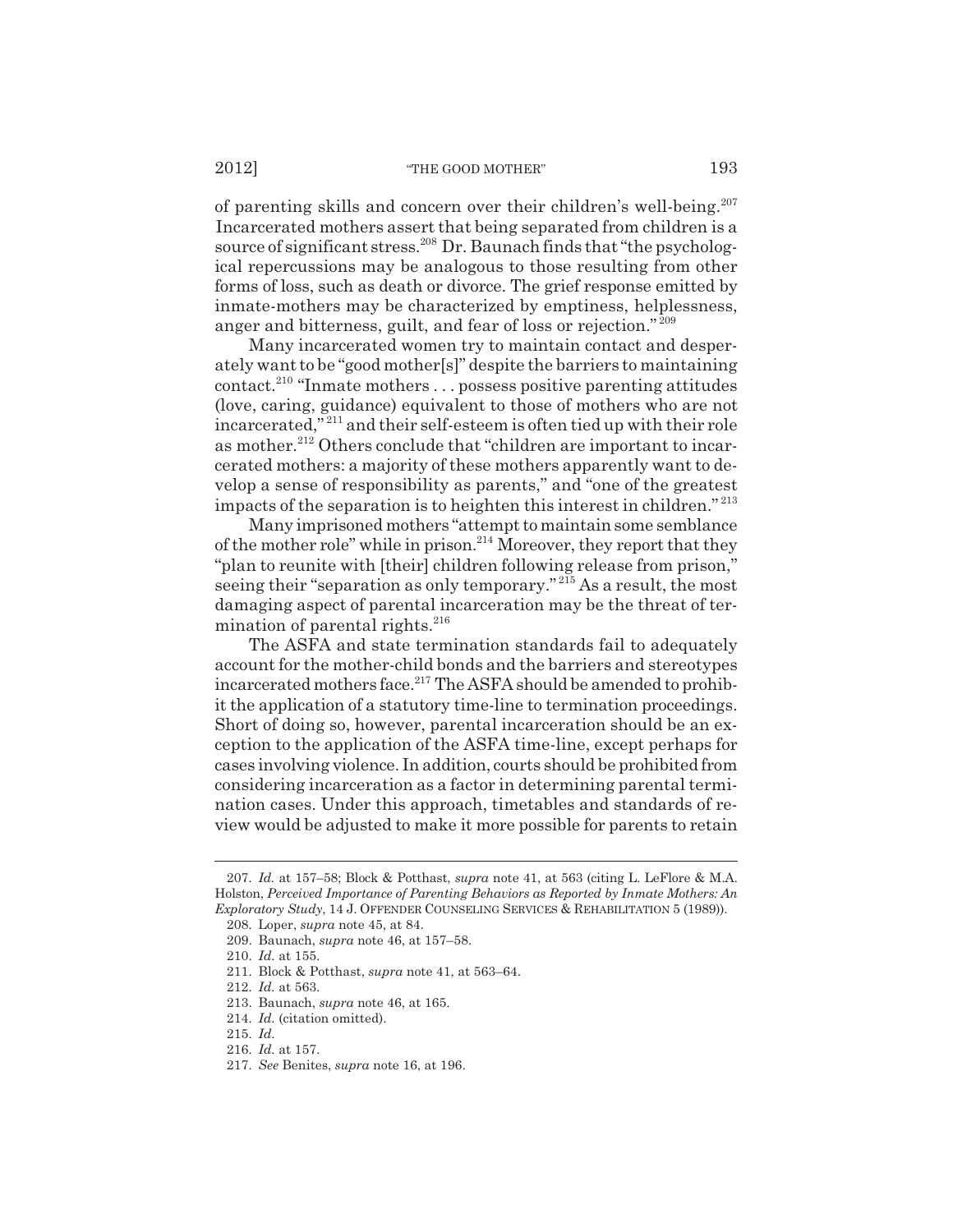their parental rights even when the family is adversely affected by incarceration. $^{218}$ 

Some scholars and activists, including Phillip Genty, have been critical of the impact of prison policies and the ASFA on incarcerated parents and have eloquently argued for caution in weighing incarceration as a factor in determining parental fitness, stating that there is a need to press further and remove incarceration which is unrelated to a parent's role as parent from any consideration in a termination proceeding.219 Under this view, courts would be prohibited from drawing any negative inferences from parental incarceration in determining parental termination, regardless of the length of incarceration and, as proposed by Richard Palmer three decades ago, incarceration would not be considered abandonment.<sup>220</sup> Instead, the state would be required to show proof of direct harm or an attempt to harm the child, sibling, other parent, or caretaker.<sup>221</sup> Courts would adopt a "nexus"

220. Palmer, *supra* note 219, at 137.

<sup>218.</sup> For example, Professor Appell suggests that the current standard of review in parental termination cases is too high and instead proposes a minimal care standard urging courts to focus on whether a parent could provide minimal care and make decisions for the child as measure of fitness. Appell, *supra* note 150, at 610 (discussing minimally adequate care standard).

<sup>219.</sup> Genty, *supra* note 197, at 12 (noting the ASFA makes termination of parental rights more likely for incarcerated parents); Philip M. Genty, *The Inflexibility of the Adoption and Safe Families Act and its Unintended Impact Upon the Children of* Incarcerated Parents and their Families, CHILD WELFARE 360° 10 (2008) (stating that the ASFA make it difficult for incarcerated parents to retain their parental rights because the length and condition of the separation from their children is out of their control); Richard D. Palmer, Comment, *The Prisoner-Mother and Her Child*, 1 CAP. U. L. REV. 127, 129 (1972).

<sup>221.</sup> The court's consideration of harm to or an attempt to harm a child's siblings, other parent or caretaker is consistent with the scope of protections provided in many states in domestic violence and abuse cases. In fact, in assessing the relevance of a parent's incarceration or conviction of a crime in termination proceedings, a number of states focus on the nature of the acts committed and the extent to which those acts clearly demonstrate actual or potential harm to the child or the child's parent and parental unfitness. *See, e.g.*, ARIZ. REV. STAT. ANN. § 8-533 (2010) (stating a parent must be convicted of a felony that is "of such a nature as to prove the unfitness of that parent to have future custody and control of the child"); CAL. WELF. & INST. CODE §§ 361.5, 366.26 (West 2010) (stating a parent must be "convicted of a felony indicating parental unfitness"); GA. CODE ANN. § 15-11-94 (2010) (stating that incarceration has "a demonstrable negative effect on the quality of the parent-child relationship"); *see also* D.C. CODE §§ 16-2353, 16-2354 (2010); IND.CODE § 31-34-21-5.6 (2010); IOWA CODE §§ 232.102, 232.111, 232.116 (2010); ME. REV. STAT. tit. 22, § 4055; MD. CODE. ANN., FAM. LAW § 5- 525.1 (LexisNexis 2010); MISS.CODE ANN. §§ 43-21-603, 93-15-103 (2011); MO.REV.STAT. § 211.447 (2010); NEB. REV. STAT. § 43-292 (2010); NEV. REV. STAT. §§ 128.105, 128.106, 432B.393 (LexisNexis 2000); N.H. REV. STAT. ANN. §§ 169-C:24-a, 170-C:5 (2010) (incarceration and abuse or neglect of a child); N.J.STAT. ANN. §§ 30:4C-11.2, 30:4C-15 (West 2010); N.C.GEN.STAT. § 7B-1111 (2010); 23 PA.CONS.STAT. § 2511 (2010); S.C.CODE ANN. § 63-7-2570 (2009); VT. STAT. ANN. tit. 15A, § 3-504 (2010); VA. CODE ANN. § 16.1-283 (2010); WASH. REV.CODE §§ 13.34.132, 13.34.180 (LexisNexis 2010); W. VA. CODE § 49-6-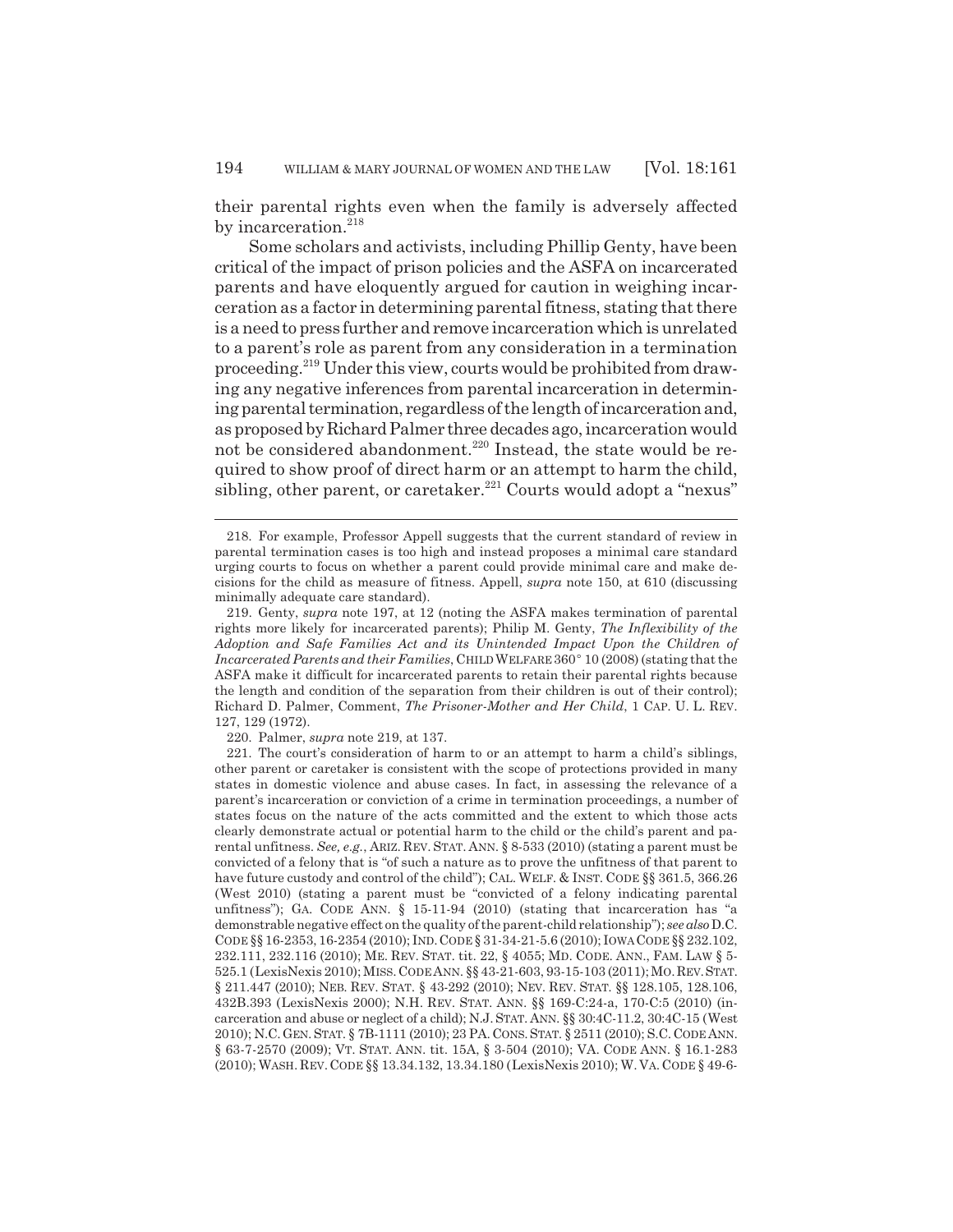test approach similar to that used in custody matters and require that any conduct, including conduct relating to the fact of incarceration, have a demonstrably direct negative impact on the child before being considered in a termination hearing.<sup>222</sup> This approach would raise the bar for parental termination, shift the burden from the incarcerated parent, and fix the presumption in favor of preserving parentchild ties.

In order to further protect incarcerated mothers, the ASFA and parental termination statutes that consider length of separation between parent and child as a factor should be limited to voluntary separations and should be prohibited from characterizing imprisonment as a voluntary separation.<sup>223</sup> Some jurisdictions have begun efforts to adjust termination standards and proceedings to be more realistic about the needs of incarcerated families.<sup>224</sup> One approach, recently adopted by New York, has been to expand the period of time during which an incarcerated mother may meet the permanency plan goals set for her by the state's child welfare agency.225 The recently

<sup>5 (2010);</sup> WIS. STAT. § 48.415 (LexisNexis 2010); *see also* Michelle Oberman, *Judging Vanessa: Norm Setting and Deviance in the Law of Motherhood*, 15 WM.&MARY J.WOMEN & L. 337, 337, 359 (2009) (exploring the way the law distinguishes "good" mothers from "bad" mothers).

<sup>222.</sup> Mark Strasser, *Fit to Be Tied: On Custody, Discretion, and Sexual Orientation*, 46 AM. U. L. REV. 841, 861–62 (1997).

<sup>223.</sup> A number of states allow courts to consider incarceration or the length of incarceration as a factor without necessarily requiring proof or risk of harm to the child. *See, e.g.*, ALA.CODE § 12-15-319(4) (LexisNexis 2010) (listing "conviction of and imprisonment for a felony" among factors that courts can consider in making parental termination decisions); ARK. CODE ANN. § 9-27-341 (2010) (terminating parental rights if it is in the child's best interest and "parent is sentenced in a criminal proceeding for a period of time that would constitute a substantial period of the juvenile's life"); COLO. REV. STAT. § 19-3-  $604(1)(b)(3)(2010)$  (listing "long term confinement of the parent" as a basis for finding a parent unfit); DEL. CODE ANN. tit. 13, § 1103(a)(5)(a)(3) (2010) (terminating parental rights if parent failed to plan for child's needs and "respondent is incapable of discharging parental responsibilities due to extended or repeated incarceration"); 750 ILL.COMP.STAT.ANN. 50/1 (West 2011) (listing certain acts that create a rebuttable presumption that a parent is unfit, including convictions for certain crimes); *see also* ALASKA STAT. §§ 47.10.011, 47.10.080, 47.10.086, 47.10.088 (2010); FLA. STAT. ANN. § 39.806 (LexisNexis 2010); IDAHO CODE ANN. § 16-2005 (2010); 705 ILL. COMP. STAT. ANN. 405/1-2 (LexisNexis 2010); KAN. STAT. ANN. §§ 38-2269, 38-2271 (2010); KY. REV. STAT. ANN. §§ 600.020, 610.127 (West 2010); LA. CHILD CODE ANN. arts. 672.1, 1015 (2010); MICH. COMP. LAWS SERV. § 712A.19b (LexisNexis 2011); MONT. CODE ANN. §§ 41-3-423, 41-3-609 (2010); N.H.REV.STAT.ANN. § 169-C:24-a, 170-C:5 (2010); N.D. CENT. CODE §§ 27-20-02, 27-20-44 (2010); OHIO REV. CODE ANN. § 2151.414 (West 2010); OKLA. STAT. tit. 10A, § 7006-1.1 (2010); OR. REV. STAT. § 419B.502 (2009); P.R. LAWS ANN. tit. 31, §§ 634a, 634b (2010); R.I. GEN LAWS § 15-7-7 (2010); S.D. CODIFIED LAWS §§ 226-8A-26.1, 26-8A-27 (2010); TENN. CODE ANN. § 36-1-113 (2010); TEX.FAM.CODE ANN. §§ 161.001, 161.002(b), 161.007 (West 2010); UTAH CODE ANN. § 78A-6-508 (West 2010); WYO. STAT. ANN. § 14-2-309 (2010).

<sup>224.</sup> Dorothy E. Roberts, *Criminal Justice and Black Families: The Collateral Damage of Over-Enforcement*, 34 U.C. DAVIS L. REV. 1005, 1019 (2001).

<sup>225.</sup> N.Y. SOC. SERV. LAW § 358-a (Consol. 2011).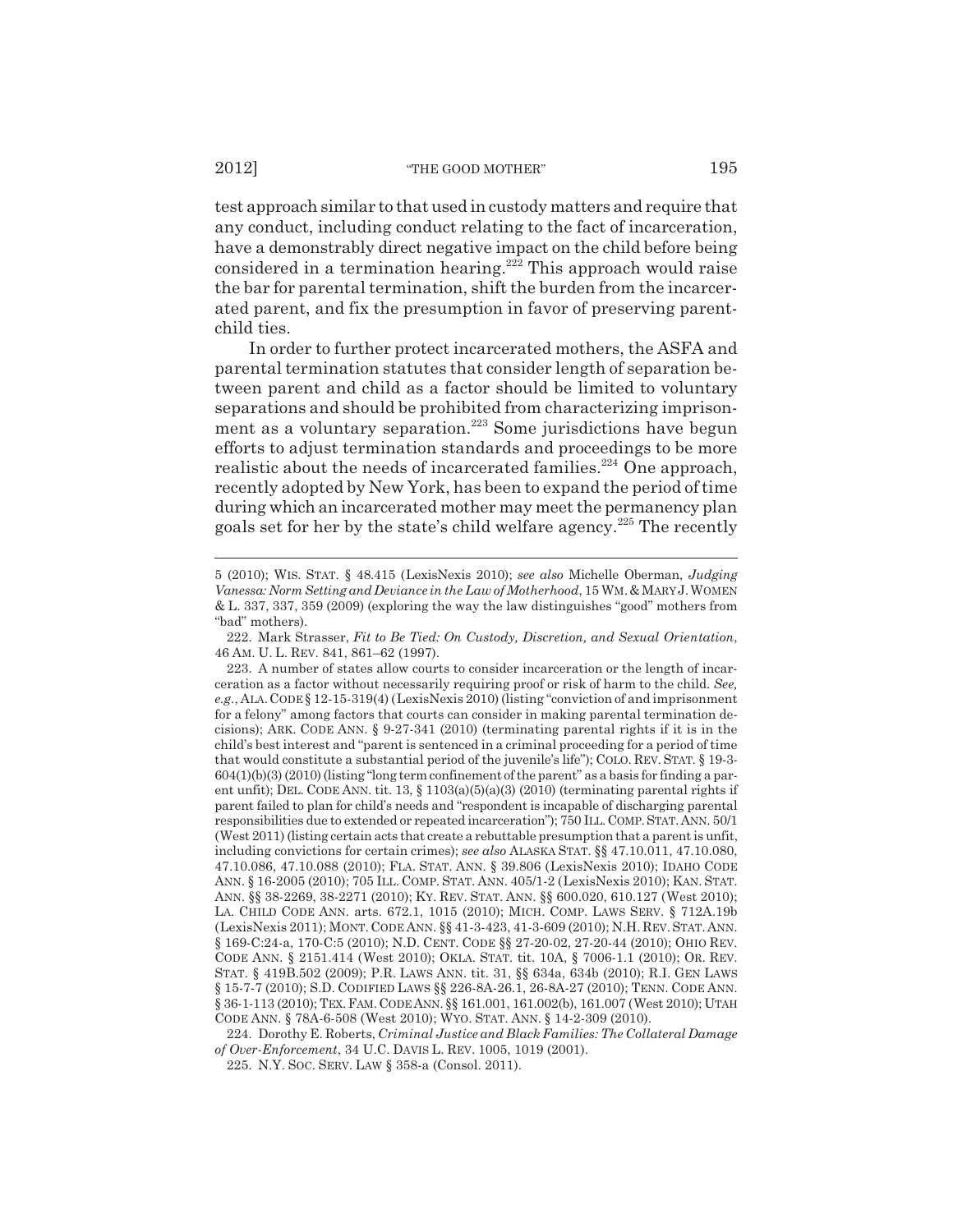passed bill recognizes the additional difficulties incarcerated parents face in trying to maintain contact with their children from prison. $^{226}$ The legislation is a step in the right direction in acknowledging the barriers incarcerated parents face in attempting to maintain contact with their children. Efforts to help incarcerated mothers address the underlying behaviors (such as substance abuse which precipitated the parent's imprisonment) and the range of emotional and psychological issues (such as histories of abuse and mental illness) with which they are often dealing should continue. Unless legislatures simultaneously address issues of poverty, unemployment, and inadequate educational systems and provide effective childcare networks for these women whose circumstances may take years to address, these efforts are likely to have a widespread impact on the rising rates of parental terminations of incarcerated parents.

Another important area of inquiry would be the disproportionate impact of current laws and policies on women of color and poor women.<sup>227</sup> Professor Twila Perry calls for gathering the stories of women of color whose parental rights have been terminated.<sup>228</sup> Professor Patricia Williams makes the point that redistributing resources so that blacks can afford to raise their own children may be preferable to placing black children in white homes because they "do better."<sup>229</sup> It may be possible to develop a community-based fostering system that allows children whose parents are incarcerated to stay in their communities, receive adequate parenting, and maintain their ties with their parents. In fact, the notion of "community mothering" has long been a part of African-American traditions and communities and could be the basis of reconceiving the foster care system.230 As Professor Patricia Hill Collins has noted, "[i]n many African-American communities . . . women-centered networks of community-based child care have extended beyond the boundaries

<sup>226.</sup> The Adoption and Safe Families Act Expanded Discretion Bill gives agencies more flexibility to maintain children's ties to an incarcerated parent, with the hope of reunification after release. *See Policy Agenda 2011: Protecting Bonds Between Mothers and Children*, CORRECTIONAL ASS'N N.Y., http://www.correctionalassociation.org/policy\_agenda /protecting\_mothers\_and\_children.htm (last visited Feb. 13, 2012).

<sup>227.</sup> Professor Roberts proposes an anti-subordination approach that focuses on the concrete effects of government policy on the substantive conditions of the disadvantaged. Dorothy E. Roberts, *Punishing Drug Addicts Who Have Babies: Women of Color, Equality, and the Right of Privacy*, 104 HARV. L. REV. 1419, 1471, 1477 (1991).

<sup>228.</sup> Twila L. Perry, *Transracial and International Adoption: Mothers, Hierarchy, Race, and Feminist Legal Theory*, 10 YALE J.L. & FEMINISM 155, 156, 158–59 (1998).

<sup>229.</sup> Patricia J. Williams, *Spare Parts, Family Values, Old Children, Cheap*, *in* CRITICAL RACE FEMINISM 151, 153 (Adrien Katherine Wing ed., 1997).

<sup>230.</sup> Arlene E. Edwards, *Community Mothering: The Relationship Between Mothering and the Community Work of Black Women*, 2 J. MOTHERHOOD INITIATIVE FOR RES. & COMMUNITY INVOLVEMENT 87, 88 (2000).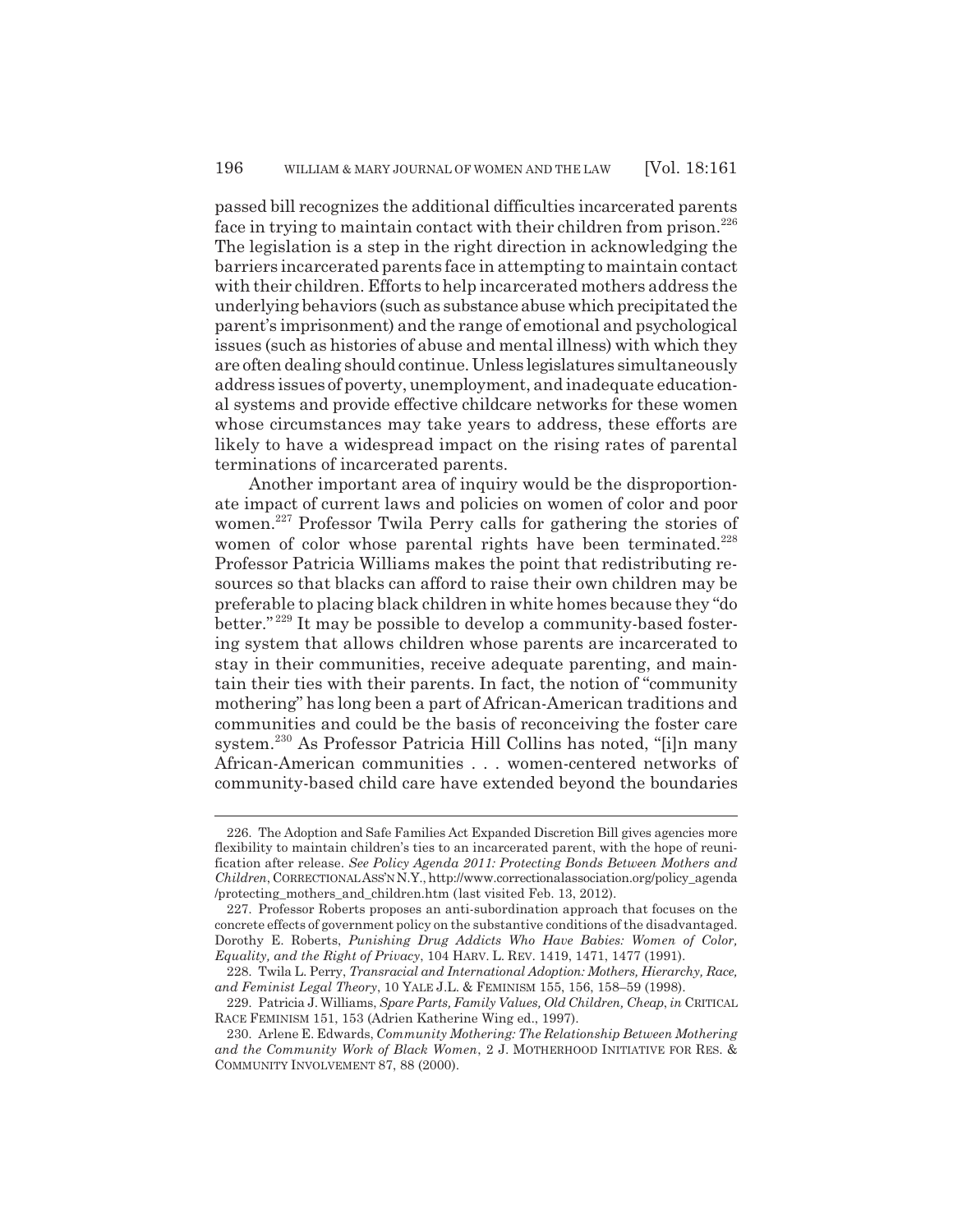of biologically related individuals to include 'fictive kin.'" 231 These caregivers were neither necessarily related to the children who found themselves in their care nor did they displace the natural parent. This "other-mother" tradition, as noted by Professor Collins,<sup>232</sup> is based in the theory that "because all children must be fed, clothed, and educated, if their biological parents could not discharge these obligations, then some other member of the community should accept that responsibility." 233 Under this view, community mothers could receive priority as foster care mothers and be paid a premium for caring for their children in need and keeping them in their own communities.234 This allows a continuity of care in a familiar community for the child but can also serve to empower the foster mother and the community.235 Collins notes that mothering and other-mothering has a history of leading to community activism.<sup>236</sup> Being a mother is often a source of power and can be a "symbol of hope." 237 She asserts that by rejecting separateness and individual interests, community mothering supports connectedness with others and common interests.<sup>238</sup> This has the result of fostering a greater sense of community and can be a source of achieving status in the community.239 On the other hand, terminating parental rights not only removes children from their communities but disempowers the mother whose only source of potential power or status may be as a mother, and disempowers communities by removing their youth.

A systematic process for educating judges, caseworkers, and members of the bar about the issues facing incarcerated mothers might similarly help dull the force of the ASFA and state parental termination provisions. The need for judges to have a more realistic view of the nature of the relationship between parent and child, and the limitations on maintaining contact presented by incarceration, begs for rethinking the relationship between child welfare and penal systems. Judicial education could include sessions on the impact of

<sup>231.</sup> COLLINS, *supra* note 149, at 179 (citation omitted).

<sup>232.</sup> *Id.*

<sup>233.</sup> *Id.* (citing MULLINGS, *supra* note 35).

<sup>234.</sup> *See id.* at 180.

<sup>235.</sup> *Id.* at 192.

<sup>236.</sup> *Id.*

<sup>237.</sup> COLLINS, *supra* note 149, at 198; Roberts, *Motherhood and Crime*, *supra* note 146, at 132 ("Black women historically have experienced motherhood as an empowering denial of the dominant society's denigration of their humanity.").

<sup>238.</sup> COLLINS, *supra* note 149, at 192.

<sup>239.</sup> *See* Perry, *supra* note 228, at 117. As part of a discussion of transracial adoption the author notes that "[f]or Black women, part of the symbolic cultural meaning of mothering is tied to race." *Id.*; *see also* Roberts, *Motherhood and Crime*, *supra* note 146, at 132 ("Bearing and nurturing Black children ensure the life of the Black community.").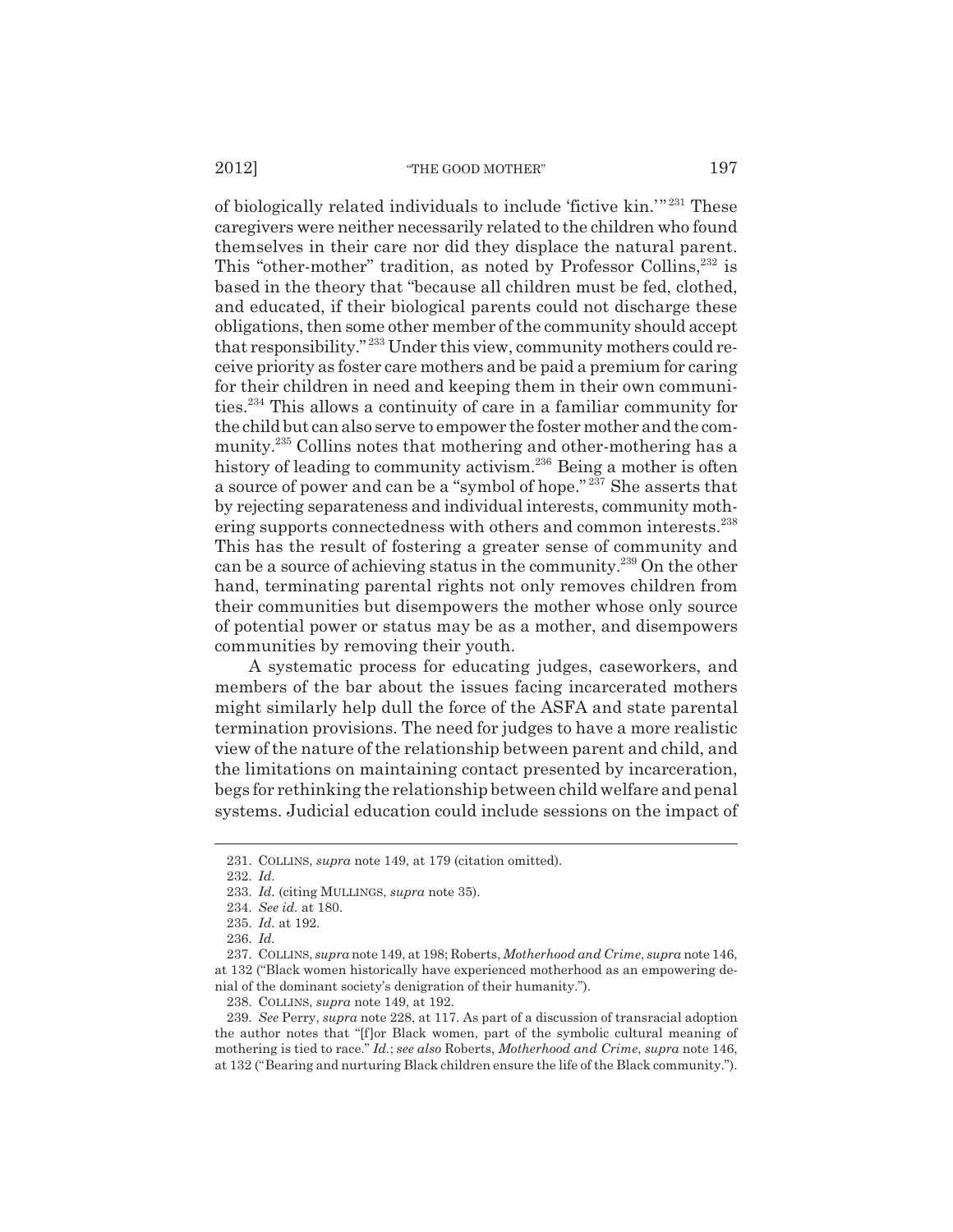domestic violence, childhood abuse, mental health issues, and growing up in poor communities on women and on the abilities of mothers to parent effectively. Women from impoverished communities may have an even more difficult and stressful role in mothering their children than mothers with ample financial means and resources. $240$ Many of these women come from communities which present greater challenges to mothering and caring for their children than many other mothers. For example, one study of Central Harlem notes that "[w]omen [in Harlem] spend an extraordinary amount of time escorting children, limiting their movement, and trying . . . to keep them away from the violence...."<sup>241</sup> Ensuring that judges and caseworkers have a greater understanding of the struggles families face before, during, and after incarceration might lead to results that more often than not lead to the preservation of families.

One of the common criticisms of parental incarceration is that the criminal justice and child welfare systems fail to work together. $242$ From the point of arrest, through processing the accused and imprisonment, the criminal justice, sentencing, prison, and child welfare systems should coordinate their efforts to ensure safe care-taking and planning for children.243 Most police departments have yet to develop concrete policies for responding to and dealing with situations in which children are present at the point of arrest.<sup>244</sup> States should mandate minimum standards for arrest procedures in which children are involved which would, at a minimum, require the child welfare agency to be informed of the presence of children and to consult with the arrested parent immediately after the arrest to ensure the safe placement of the child with a relative or close friend if at all possible. In the absence of a family or friend with whom the child could be placed, the child welfare agency should secure a safe foster care placement for the children in or near the child's community and with an expectation that siblings would not be separated. Moreover, standards with regard to returning the children to their families as soon as possible, assistance with maintaining contact between the parent and child, and minimum levels of communication between the social worker and parent should be required. The state should impose standards on child welfare agencies for the facilitation of communication between parent and child. Balancing the responsibility between the

<sup>240.</sup> COLLINS, *supra* note 149, at 197.

<sup>241.</sup> MULLINGS, *supra* note 35, at 93.

<sup>242.</sup> Roberts, *supra* note 224, at 1019.

<sup>243.</sup> *See* Acoca & Raeder, *supra* note 52, at 136–37; Poehlmann, *supra* note 22, at 339.

<sup>244.</sup> BERNSTEIN, *supra* note 16, at 259.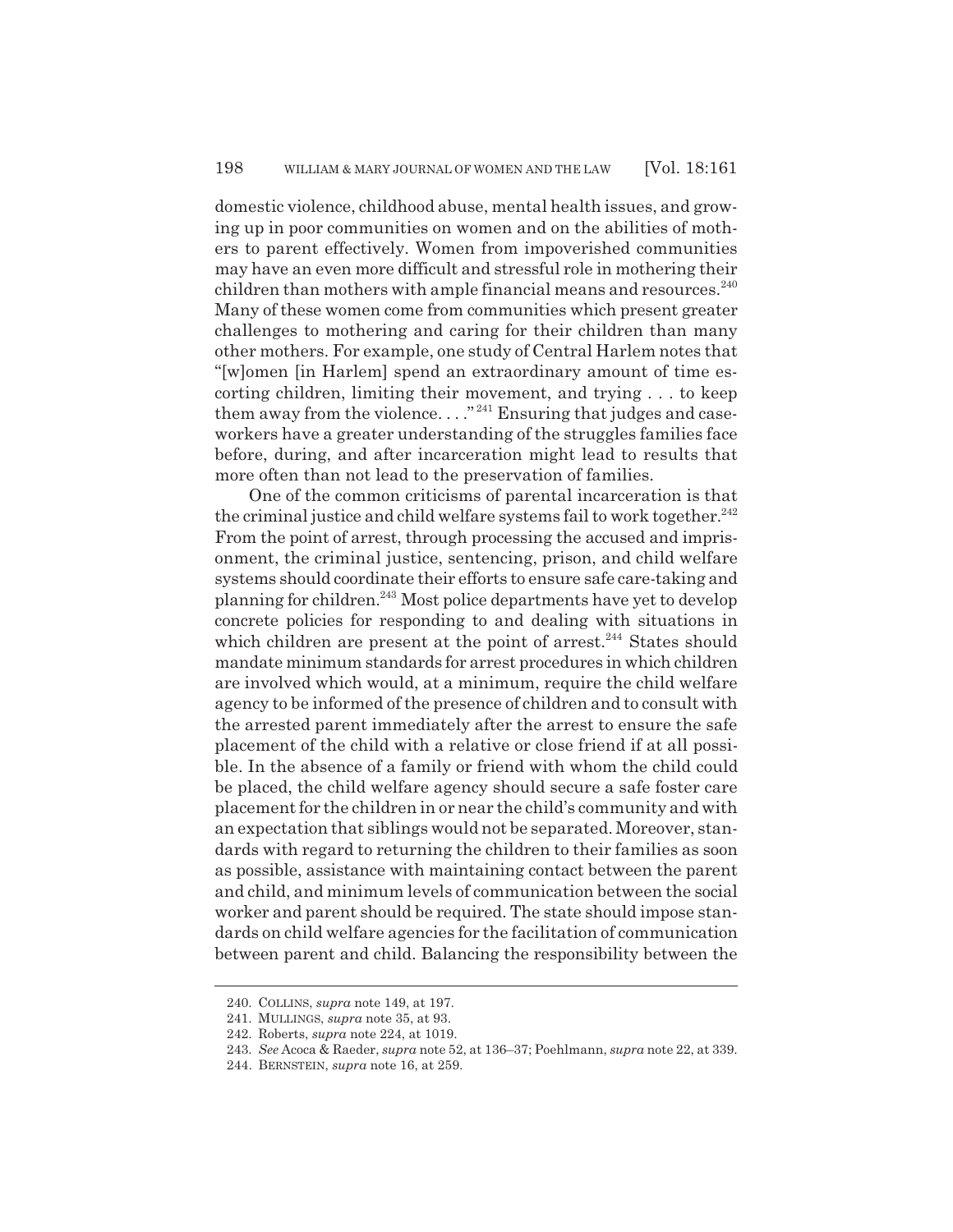parent and the child welfare agency would be more effective in ensuring communication between parent and child and is a more realistic approach given the significant barriers parents in prison face in communicating with their children.

Family courts hearing termination proceedings should adopt a more holistic integrated approach to resolving termination matters. Termination proceedings should not proceed without the presence of the parent whose rights are in issue and those parents should be guaranteed a right to counsel.245 Perhaps a lesson can be learned from the integrated approach taken in domestic violence cases in rethinking the interface between family courts and imprisoned parents faced with parental terminations.<sup>246</sup> In some jurisdictions, domestic violence cases may be assigned to a single judge under the "one family one judge" philosophy.<sup>247</sup> The integrated approach to domestic violence was adopted in recognition of the myriad social and legal issues facing families experiencing intimate partner violence.<sup>248</sup> Judges are able to see, understand, and help resolve the criminal, family, and matrimonial matters.<sup>249</sup> These judges bring together the lawyers, social workers, law guardians, and child welfare personnel who are working with these families in order to provide a coordinated response to a problem that affects all members of the family.<sup>250</sup>

An integrated family court could be authorized to require the appearance of the parent, child welfare, a law guardian, the family, and a trained social worker from the penal facility before proceeding with a termination matter. Judges would have a more realistic view of the relationship between parent and child, as well as the obstacles to communicating faced by incarcerated parents. Adopting an integrated approach to sentencing and parental terminations, at least in some subset of cases, would facilitate the coordination of distinct agencies. This approach involves "taking the whole family to court" in recognition of

<sup>245.</sup> Kennedy, *supra* note 26, at 121; *see also In re* Eileen R., No. 508828, 2010 N.Y. App. Div. LEXIS 9516, at \*4 (N.Y. App. Div. Dec. 23, 2010) (reversing termination of parental rights in light of the lower court's failure to consider the incarcerated parents' request to testify by telephone).

<sup>246.</sup> Integrated domestic violence courts are only one example of a generation of specialized courts which attempt to deal more holistically with legal issues by addressing not only the range of legal problems presented in a case but often the social and psychological as well. *Key Principles*, N.Y.STATE UNIFIED CT.SYS., http://www.nycourts.gov/courts/problem \_solving/IDV/key\_principles.shtml (last visited Feb. 13, 2012).

<sup>247.</sup> *Overview Family Court*, COMMONWEALTH OF KY., http://courts.ky.gov/circuitcourt /familycourt/ (last visited Feb. 13, 2012).

<sup>248.</sup> *Id.* 249. *Id.*

<sup>250.</sup> *Key Principles*, *supra* note 246.